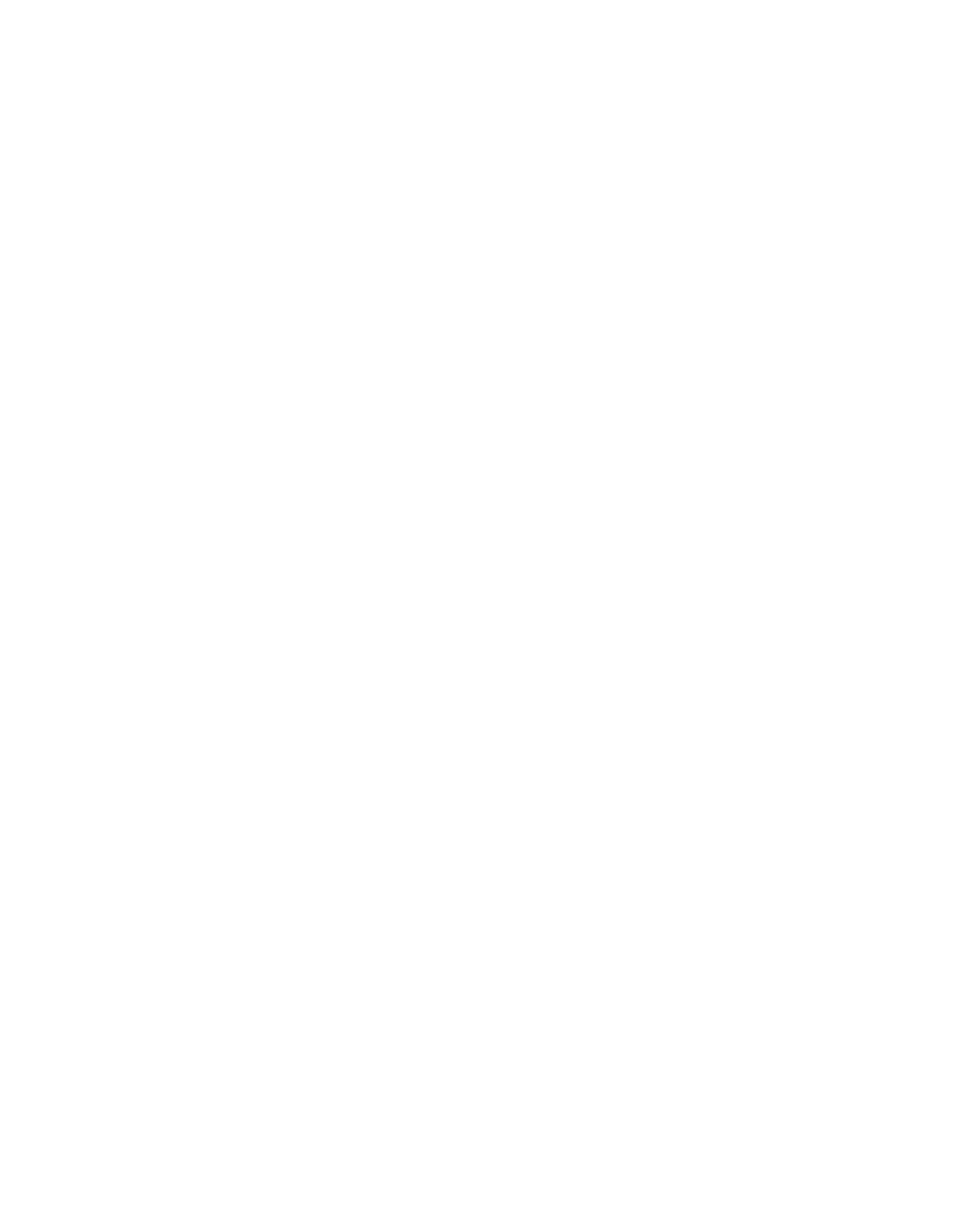| L |                  |  |
|---|------------------|--|
|   | П.               |  |
|   |                  |  |
|   |                  |  |
|   |                  |  |
|   | 1.               |  |
|   | 2.               |  |
|   |                  |  |
|   | 1.               |  |
|   | 2.               |  |
|   | 3.               |  |
|   | $\overline{4}$ . |  |
|   |                  |  |
|   | 1.               |  |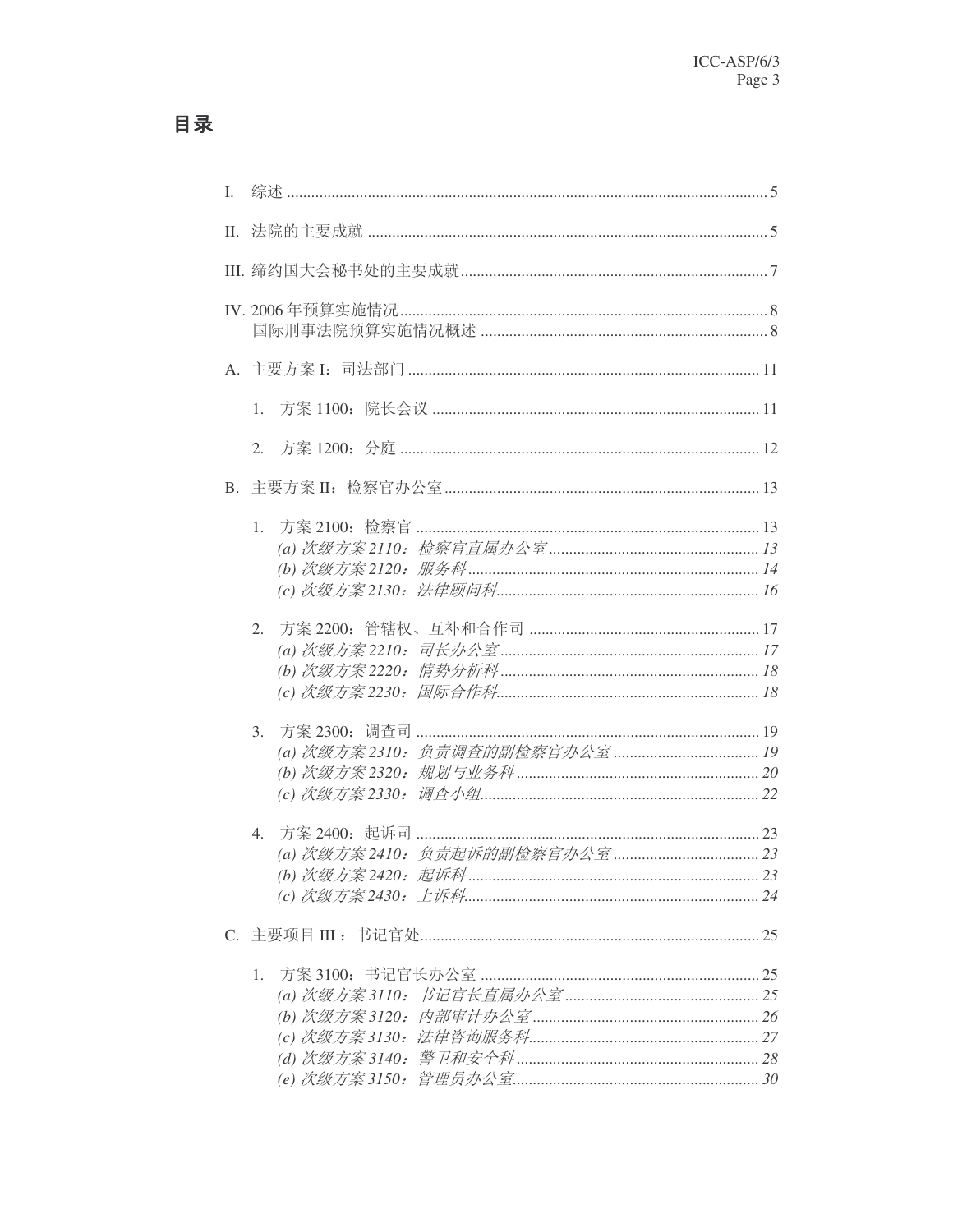|    | 2. |  |
|----|----|--|
|    |    |  |
|    |    |  |
|    |    |  |
|    |    |  |
|    |    |  |
|    |    |  |
|    |    |  |
|    | 3. |  |
|    |    |  |
|    |    |  |
|    |    |  |
|    |    |  |
|    |    |  |
|    | 4. |  |
|    |    |  |
|    |    |  |
|    |    |  |
|    | 5. |  |
|    |    |  |
|    |    |  |
|    |    |  |
|    |    |  |
|    |    |  |
|    | 6. |  |
|    |    |  |
|    |    |  |
| E. |    |  |
|    | 1. |  |
|    | 2. |  |
|    |    |  |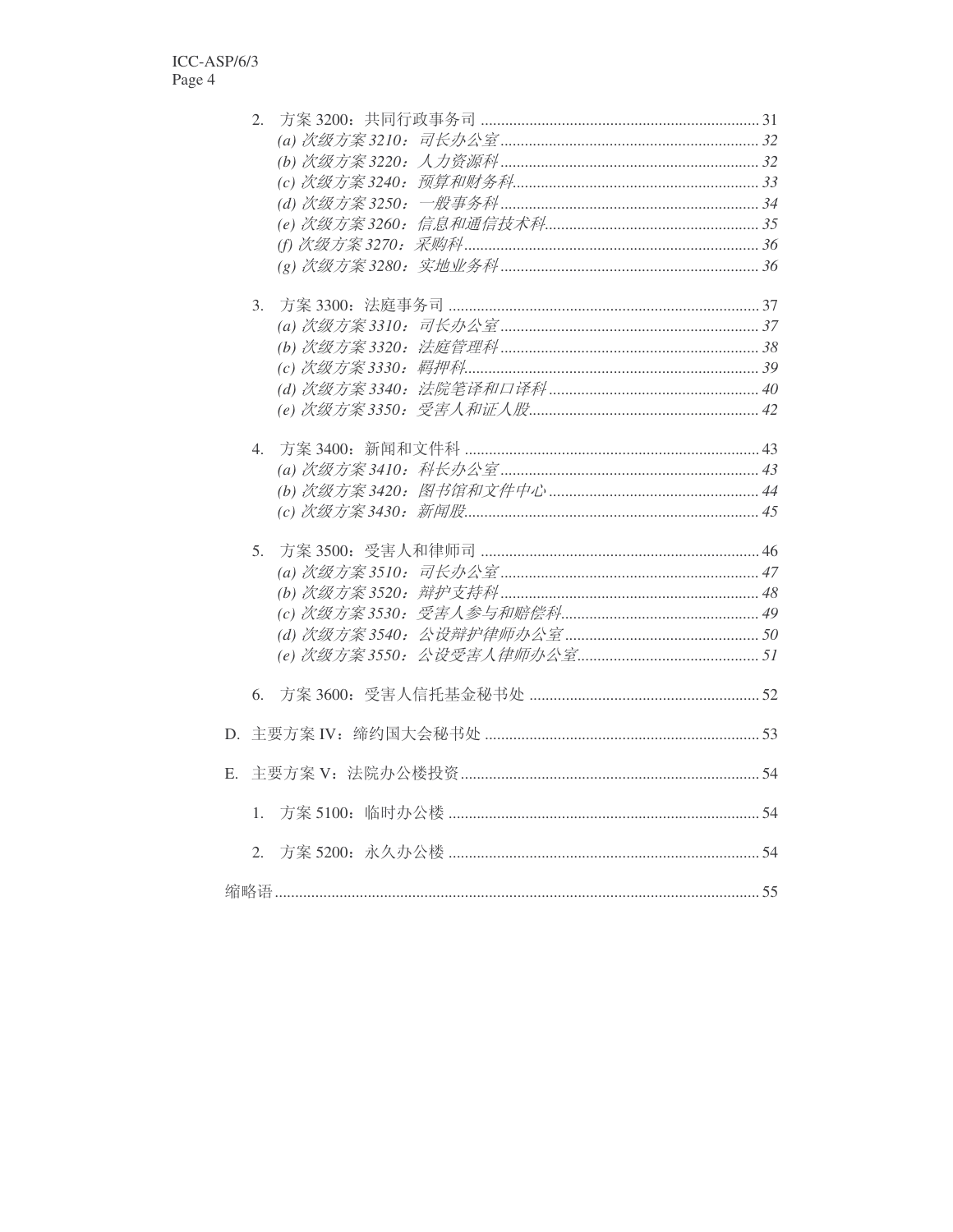#### 综述 **I.**

1. 本报告列举了国际刑事法院和缔约国大会秘书处在 2006 年取得的各项重大成。机密性 质的项目未列入其中。报告还包括按主要方案和方案列出的支出分类账 1和人员配置表, 并按 照预算和财务委员会2的要求,在人员配置表中详细对照列出了实际的人员配备和预算的人员 配备情况。此外,报告的附件分目标、预期成果、业绩指标和成就等项详细回顾了按年度预算 方案各节分列的方案实施情况。

#### 法院的主要成就 **II.**

## \_ \_ \_ \_ \_ \_ \_ \_ \_

分析、调查和起诉活动

- 完成了对刚果爱国者联盟在伊图里的被指犯罪进行的调查,并于2006年1月12日 向预审分庭申请签发对 Thomas Lubanga Dyilo 的逮捕令。
- 向辩方披露了大约 8,000 页的文件, 履行了披露义务, 并确立了电子披露制度。

司法诉讼程序

- 2006年2月签发了逮捕令。Thomas Lubanga Dyilo 被引渡后, 预审分庭就检察官诉 Thomas Lubanga Dyilo 一案举行了确认指控听讯。
- 对管辖权、暂时释放和确认指控听讯前的披露等一系列问题做出了第一个上诉判 决。

逮捕和引渡

• 在刚果民主共和国、法院、缔约国和联合国安全理事会之间为 2006 年 3 月 17 日向 法院引渡 Thomas Lubanga Dyilo 的事宜, 包括复杂的后勤和安全安排, 确保了密切 的合作。

支持

- 加强了对刚果受影响社群的外延活动。
- 处理了因 2006 年金沙萨局势严重不稳以及安全状况恶化造成的影响国际刑事法院 实地人员的若干危机。
- 为在确认指控听讯中出庭或提供证词的证人组织了全面保护。
- 确保在辩护团队成员出发前往实地前向他们提供安全培训, 向辩方提供了在实地履 行职责所需的证件(即向刚果当局发出普通照会),并确保在实地向他们提供了与 法院其他工作人员同等的安全措施。

## 达尔富尔情势

分析、调查和起诉活动

- 向17个国家派出了多个调查团, 获取了近100人的证词。
- 向苏丹派出了三个工作团, 与政府官员和苏丹司法部门的代表举行了会晤。
- 将犯罪的调杳推进到可以按照《罗马规约》第58条准备申请的阶段。
- 向联合国安全理事会两次报告了调查进展。

 $^1$  2006年支出是依据未经审计的初步数据, 可能会有变化。  $^2$ ICC-ASP/5/32,第二部分 D.6(a)节,第23段。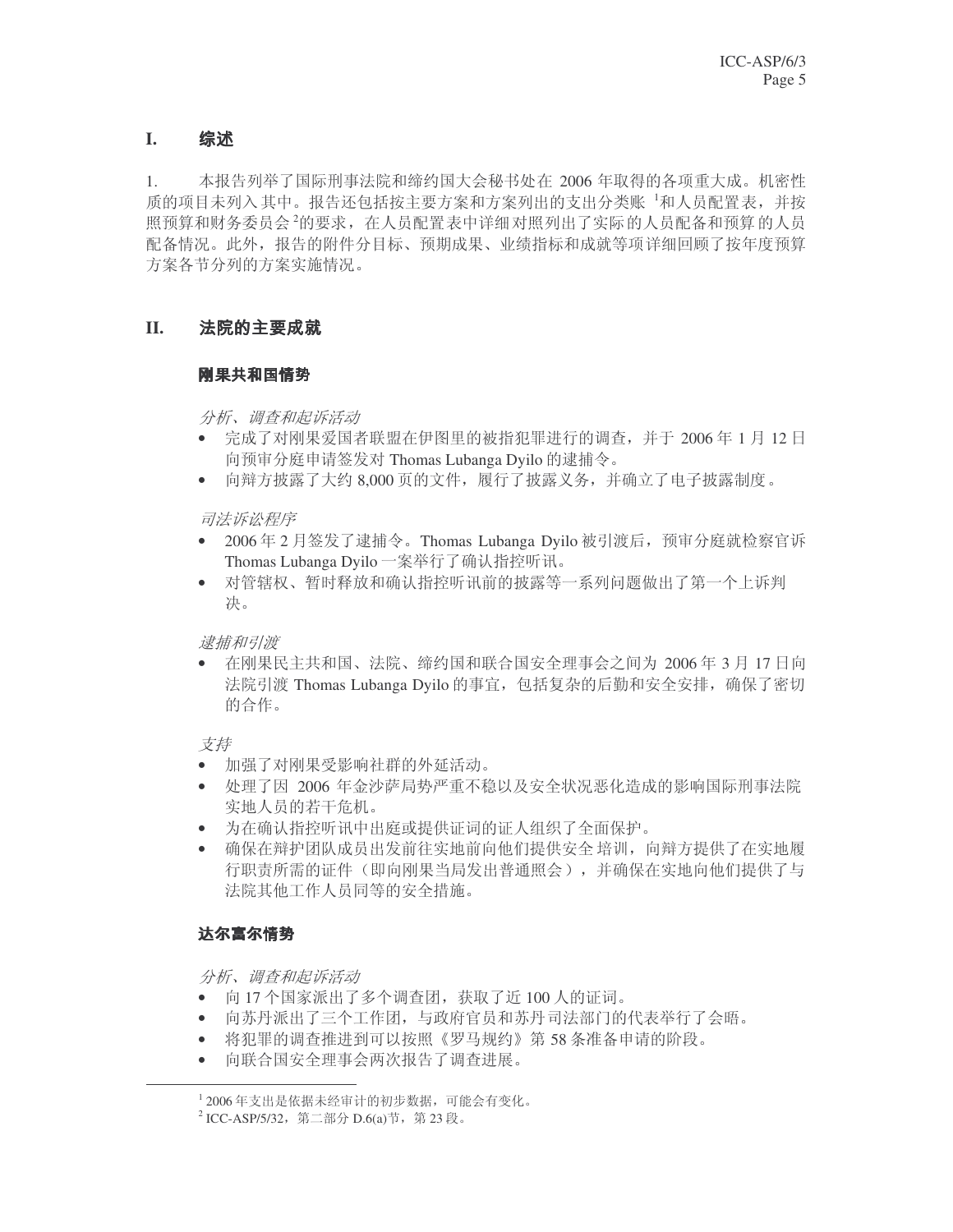司法诉讼程序

• 预审分庭对达尔富尔情势进行了初步的预审诉讼程序。

支持

- 在乍得建立了两个实地办事处以支持达尔富尔情势的调查。
- ⊵实施了法院工作人员综合医疗疏散计划。
- 安排了因武装叛乱活动而必须实施的一个实地办事处的两次疏散。
- 制定并建立了预防性重新安置的证人保护制度(对所有情势有效)。

## 乌干达情势

分析、调查和起诉活动

- 继续监督被指犯罪。
- 评估了有关证人和受害人安全的局势,并协同书记官处工作人员进行证人保护。

### 司法诉讼程序

- 公布了预审分庭与受害人参与诉讼程序有关的裁决。
- 公布了涉及关于为逮捕国际刑事法院嫌犯所采取步骤的信息的两项命令。

逮捕和引渡

- 监督圣灵抵抗军的调遣活动,继续向各分庭、领土国和其他方面报告逮捕圣灵抵抗 军指挥官行动的最新情况,并收集了补给和支持圣灵抵抗军人员的情况。
- 协助政府证实了 Raska Lukwiya 的身份。

支持

- 扩大了在乌干达的外延活动,将对象扩大到包括直接受冲突影响的西尼罗河地区在 内的四个地区。
- 准备了往乌干达新馆舍的迁移。

## 其他情势

分析、调查和起诉活动

• 2006 年收到约 800 份通信文件并完成了对他们的初步审查; 进一步对 5 个情势进行 了彻底分析: 完成了对根据第 15 条收到的与伊拉克和委内瑞拉情势有关的通信文 件的分析,并决定不开展调查。

司法诉讼程序

• 预审分庭请检察官报告对中非共和国初步审查的状况。

## 其他活动

## 法律援助/辩护

- 任命特别律师以代表辩方的全局利益(刚果和乌干达情势)。
- 任命值勤律师在检察官办公室举行的询问中协助被询问人员(刚果、乌干达和达尔 富尔情势)。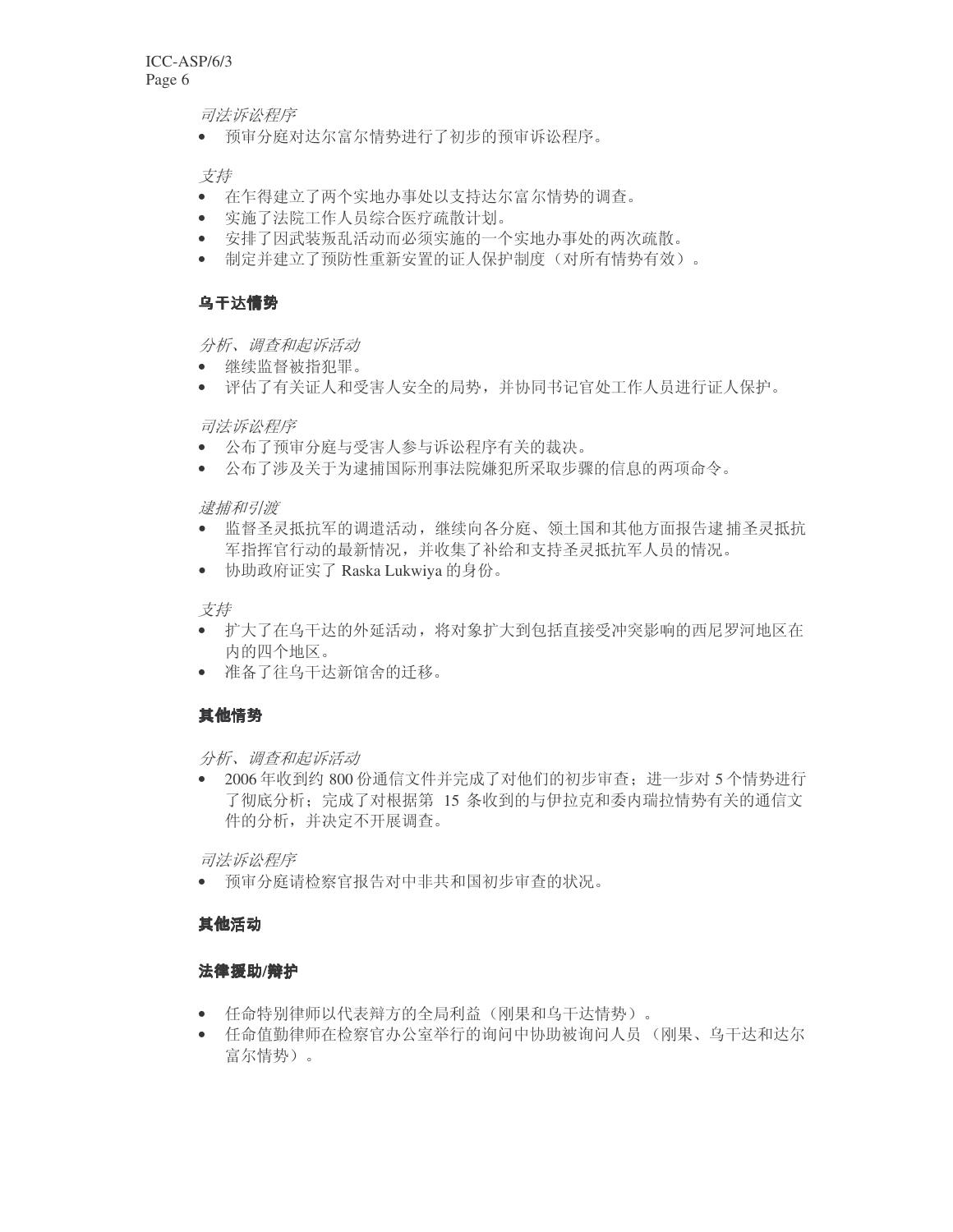## -

- 与欧盟缔结了合作和援助协议。
- 完成了总部协定的谈判,并提交缔约国大会。
- 签订了国际刑事法院与塞拉利昂特别法庭关于在海牙审判 Charles Taylor 的行政安 排的谅解备忘录,并提供了羁押和法庭设施。
- 缔结了国际刑事法院与国际红十字委员会关于探视国际刑事法院管辖下被剥夺自由 者的协议。
- 缔结了与缔约国关于证人迁移的协议和与联合国机构关于证人迁移的协议和标准操 作程序。
- 检察官办公室向有关国家和组织发出了77 项支持其调杳和起诉的协助申请。

## 战略计划

- 通过了第一个战略计划,并将战略计划提交至外部和内部利益相关人。
- 在法院内部组织了战略计划讲习班,帮助工作人员更好地他们自身在战略计划中的 作用。

## 电子法院

- 为所有机关实施了电子法院系统, 向辩护律师提供了与控方同样的、借助远程访问 的用于证据分析、案件准备和信息披露活动的软件工具。
- 完成了 1 号法庭的基础设施建设, 现在可以从世界的任何地方进行远程视频会议, 并支持通过互联网用延时输入向外部播放法院的庭审。

## 其他

- 在法院和海外与外部对话者举行了 100 多次会议, 在多次会议或研讨会上发言, 提 供了有关法院、法院的职责、需要的支持等方面的信息。
- 建立了纽约联络处并招聘了联络官。
- 根据《程序和证据规则》第14条第1款批准了《书记官处条例》。
- 为未来的永久办公楼编写了要求方案。

#### **III.** 缔约国大会秘书处的主要成就

2. 秘书处继续向缔约国大会(大会)及其机构提供了实质性和会务服务。秘书处 2006 年 的主要成就包括:

- 组织了缔约国大会在海牙和纽约的会议以及预算和财务委员会在海牙的会议并提供 了服务, 还为大会附属机构(包括主席团和工作组)提供了服务。
- 向大会及其附属机构提供了法律服务和实质性秘书服务, 例如提供文件、报告和分 析简报, 包括撰写与法官选举有关的文件。
- 提供了与大会工作有关的法律和实质性问题建议: 与政府、法院、政府间组织、非 政府组织和其他相关机构和个人保持联络。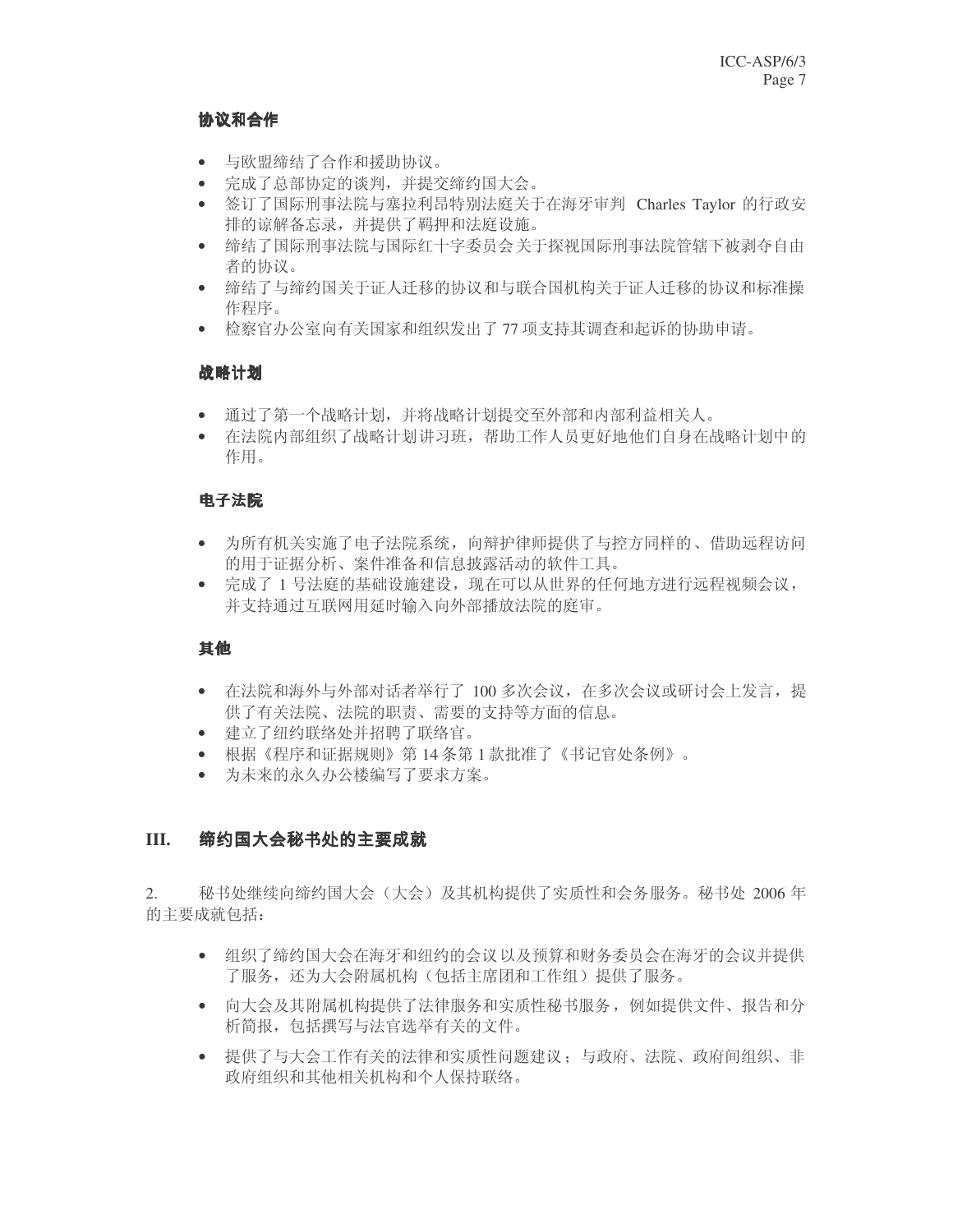# **IV. 2006**

# 国际刑事法**院预算实施情况概述**

3. 法院预算的整体实施率是 79.7%, 在 8.040 万欧元的核定预算中, 共完成 6.410 万欧  $\overline{\pi}_\circ$ 

4. 影响法院充分实施 2006 年方案预算能力的有三个主要问题。第一个问题是没有审判, 第二个是由于前往法院最关注地区所涉的安全风险, 联合国设定了旅行限制, 第三个问题是因 程序、工具和吸引优秀候选人的能力不足所造成的招聘困难。

5. 受审判数量不足影响的主要方案是"司法部门"、检察官和起诉司的"检察官直属办 公室"、书记官处的"书记官长办公室"、"法庭事务司"和"受害人和律师司"。受联合国 因安全风险而设定旅行限制影响最大的是检察官和法庭事务司的所有方案。招聘延迟影响到司 法部门、检察官办公室、书记官长办公室, 特别是法庭事务司和受害人和律师司。

6. 由于第14 段详述的招聘延迟,法院采用了一般临时协助,结果导致该方案超支。

7. 除此以外,受害人信托基金秘书处直到2007年才招聘到执行干事并开始充分运转。

8. 共同行政事务司的超支则是向信息和通讯技术方案调拨 150 万欧元的结果, 这一点已 经向预算和财务委员会通报过。此外,有一项支出已经从"一般业务支出"重新分类到"家具 和设备"项下。

9. 缩约国大会秘书处较低的实施率是由于招聘的困难,这导致语言和会务工作人员开始 工作的时间晚于计划。另一个影响因素是外汇。

10. 临时办公楼方面的较低实施率是由于 Arc 大楼欧洲司法协调组织一翼的扩建未能按计 划进行,因为东道国已确认没有可供使用的空间。

11. 由于没有审判, 法院主动决定暂停招聘与开始审判有直接或间接关系的工作人员。结 果, 到年底的时候, 有25个职位被取消。

12. 表1 按照主要方案和方案简要说明了拨款、支出、差异和实施率。

| 主要方案/方案    | 拨款       | 支出       | 差异      | 实施率(%) |
|------------|----------|----------|---------|--------|
| 主要方案 1     |          |          |         |        |
| 司法部门       | 7,751.0  | 5,806.0  | 1,945.0 | 74.9%  |
| 院长会议(*)    | 1,909.0  | 1,596.0  | 313.0   | 83.6%  |
| 分庭         | 5.842.0  | 4,210.0  | 1.632.0 | 72.1%  |
| 主要方案II     |          |          |         |        |
| 检察官办公室     | 20,876.0 | 15,788.0 | 5,088.0 | 75.6%  |
| 检察官        | 7,294.0  | 5,006.0  | 2,288.0 | 68.6%  |
| 管辖权、互补和合作司 | 1,820.0  | 1,536.0  | 284.0   | 84.4%  |
| 调查司        | 8,790.0  | 6,987.0  | 1,803.0 | 79.5%  |
| 起诉司        | 2,972.0  | 2.259.0  | 713.0   | 76.0%  |
| 主要方案 III   |          |          |         |        |
| 书记官处       | 46,608.0 | 38,619.0 | 7,989.0 | 82.9%  |

表 1 按主要方案和方案分列的 2006 年预算实施情况(单位:千欧元)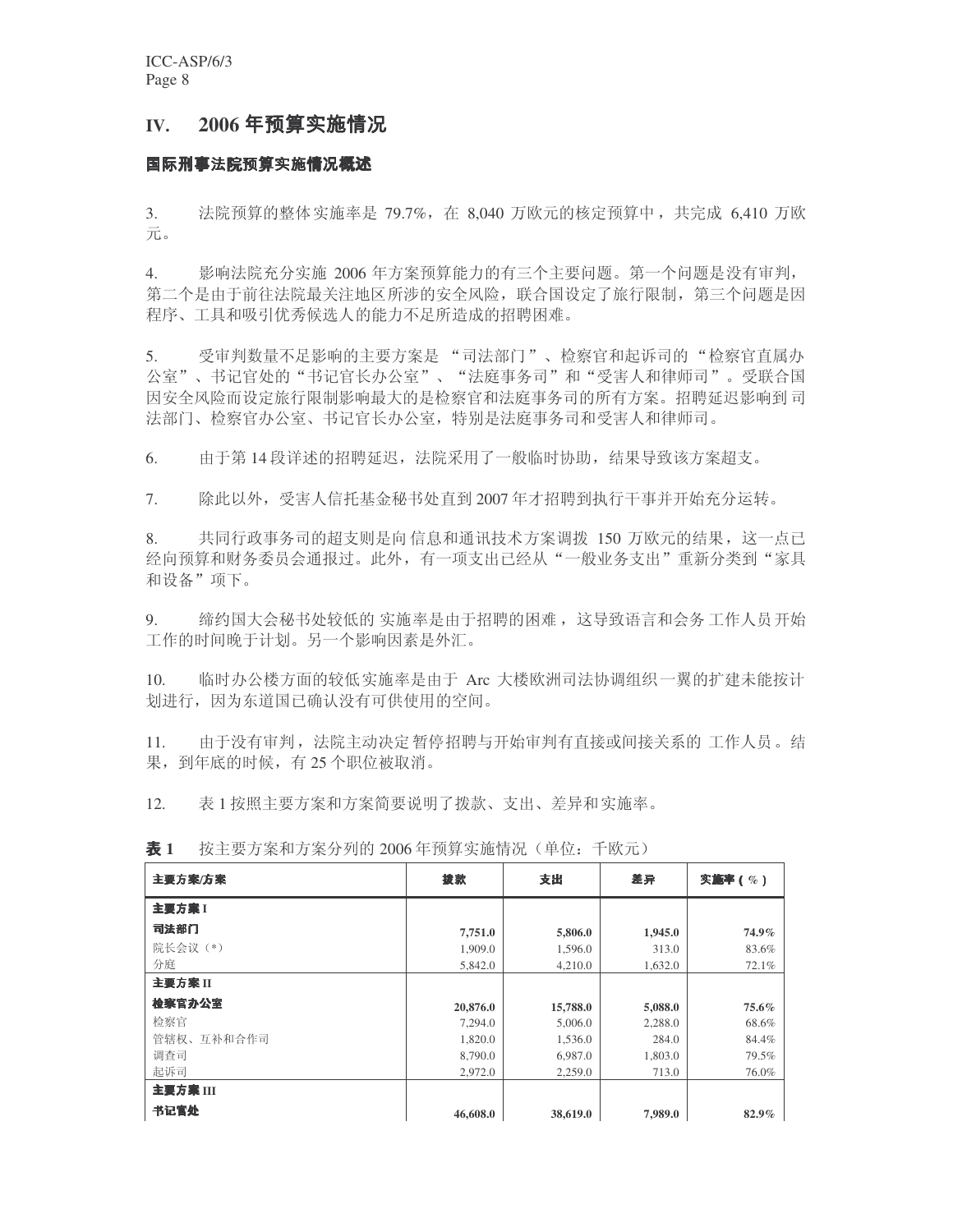| 书记官长办公室    | 7.614.0  | 6,477.0  | 1,137.0    | 85.1%  |
|------------|----------|----------|------------|--------|
| 共同行政事务司    | 17,471.0 | 18,944.0 | $-1,473.0$ | 108.4% |
| 法庭事务司      | 13,856.0 | 8,772.0  | 5,084.0    | 63.3%  |
| 新闻和文件科     | 1.438.0  | 1.687.0  | $-249.0$   | 117.3% |
| 受害人和律师司    | 5,659.0  | 2,663.0  | 2,996.0    | 47.1%  |
| 受害人信托基金秘书处 | 570.0    | 76.0     | 494.0      | 13.3%  |
| 主要方案 IV    |          |          |            |        |
|            |          |          |            |        |
| 缔约国大会秘书处   | 4,076.0  | 3.088.0  | 988.0      | 75.8%  |
| 主要方案V      |          |          |            |        |
| 法院办公楼投资    | 1,106.0  | 806.0    | 300.0      | 72.9%  |
| 临时办公楼      | 890.0    | 630.0    | 260.0      | 70.8%  |
| 永久办公楼      | 216.0    | 176.0    | 40.0       | 81.5%  |

<del>(\*) 院长会议方案包括纽约联络处的经费。</del>

注: 2006年支出是依据未经审计的初步数据,可能会有变化。

13. 表 2 是按基本支出和与情势相关的支出分列的预算实施情况概览。基本支出部分的实 施率为 92%,而与情势有关的支出部分的实施率只有 64.7%,这反映了前面所述问题的影响。

14. 书记官处受影响最大的是法律援助和与证人有关的费用。此外,特殊语言要求、性别 平衡与公平、地理分布限制和招聘程序本身妨碍了众多职位的招聘。最后,副检察官缺任导致 了调查司的较低实施率(基本预算)。

|               |          | 基本支出     |        |          | 与情势有关的支出 |        |
|---------------|----------|----------|--------|----------|----------|--------|
| 主要方案和方案       | 拨款       | 支出       | 实施率(%) | 拨款       | 支出       | 实施率(%) |
| 主要方案 1 : 司法部门 |          |          |        |          |          |        |
| 司法部门          | 7,095.0  | 5,655.0  | 79.7%  | 656.0    | 151.0    | 23.0%  |
| 院长会议          | 1,909.0  | 1,596    | 83.65% | 0.0      | 0.0      |        |
| 分庭            | 5,186.0  | 4,059.0  | 78.3%  | 656.0    | 151.0    | 23.0%  |
| 主要方案 II       |          |          |        |          |          |        |
| 检察官办公室        | 5,073.0  | 4,133.0  | 81.5%  | 15,803.0 | 11,655.0 | 73.8%  |
| 检察官           | 3,082.0  | 2,535.0  | 82.3%  | 4,211.0  | 2,471.0  | 58.7%  |
| 管辖权、互补和合作司    | 824.0    | 799.0    | 97.0%  | 997.0    | 737.0    | 73.9%  |
| 调查司           | 578.0    | 346.0    | 59.9%  | 8,212.0  | 6,641.0  | 80.9%  |
| 起诉司           | 589.0    | 453.0    | 76.9%  | 2,383.0  | 1,806.0  | 75.8%  |
| 主要方案 III      |          |          |        |          |          |        |
| 书记官处          | 26,896.0 | 27,036.0 | 100.5% | 19,712.0 | 11,583.0 | 58.8%  |
| 书记官长办公室       | 5,729.0  | 5,322.0  | 92.9%  | 1,885.0  | 1,155.0  | 61.3%  |
| 共同行政事务司       | 13,011.0 | 14,070.0 | 108.1% | 4,460.0  | 4,874.0  | 109.3% |
| 法庭事务司         | 4,864.0  | 4,946.0  | 101.7% | 8,992.0  | 3,826.0  | 42.5%  |
| 新闻和文件科        | 1,134.0  | 1,391.0  | 122.7% | 304.0    | 296.0    | 97.4%  |
| 受害人和律师司       | 1,588.0  | 1,231.0  | 77.5%  | 4,071.0  | 1,432.0  | 35.2%  |
| 受害人信托基金秘书处    | 570.0    | 76.0     | 13.3%  | 0.0      | 0.0      |        |
| 主要方案 IV       |          |          |        |          |          |        |
| 缔约国大会秘书处      | 4,076.0  | 3,088.0  | 75.8%  | 0.0      | 0.0      |        |
| 主要方案 V        |          |          |        |          |          |        |
| 法院办公楼投资       | 1,106.0  | 806.0    | 72.9%  | 0.0      | 0.0      |        |
| 临时办公楼         | 890.0    | 630.0    | 70.8%  | 0.0      | 0.0      |        |
| 永久办公楼         | 216.0    | 176.0    | 81.5%  | 0.0      | 0.0      |        |
| 法院总计          | 44,246.0 | 40,718.0 | 92.0%  | 36,171.0 | 23,389.0 | 64.7%  |

表 2 按基本支出和与情势有关的支出分列的 2006 年预算实施情况(单位:千欧元)

(\*) 院长会议方案包括纽约联络处的经费。

注: 2006年支出是依据未经审计的初步数据,可能会有变化。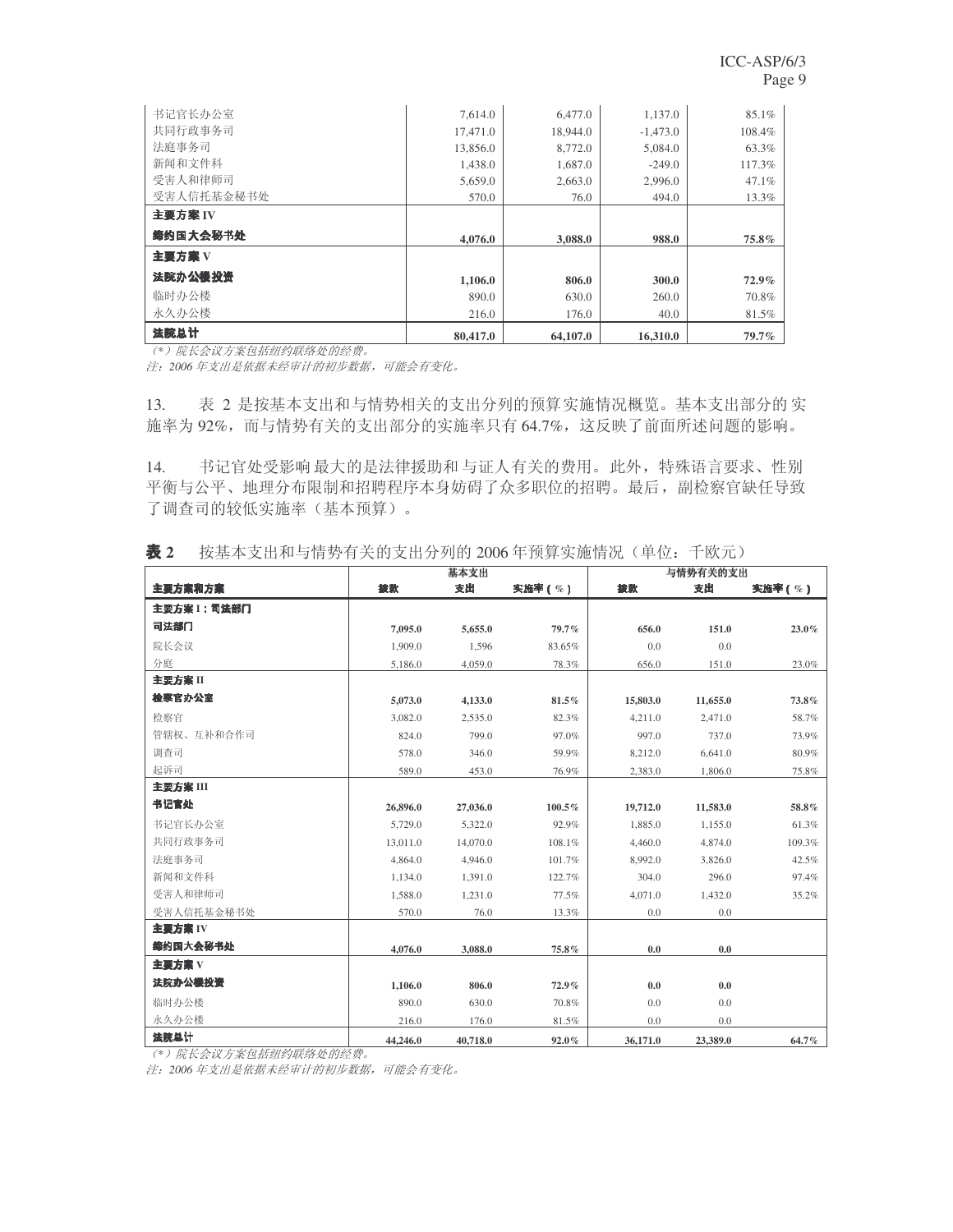15. 表 3 按支出类型说明了 2006 年预算的实施情况。

表 3 按支出类型分列的预算实施情况(单位:千欧元)

|            | 支出     |        |
|------------|--------|--------|
| 项目         | 计划支出   | 实际支出   |
| 法官         | 3,785  | 2,971  |
| 法官的薪金和津贴   | 3,785  | 2,971  |
| 专业工作人员     | 无      | 无      |
| −般事务工作人员   | 无      | 无      |
| 工作人员小计     | 42,846 | 30,019 |
| 一般临时协助     | 5,107  | 7,414  |
| 会议临时协助     | 2,482  | 1,440  |
| 加班费        | 311    | 322    |
| 顾问费        | 255    | 405    |
| 其他工作人员小计   | 8,155  | 9,581  |
| 差旅费        | 4,024  | 2,891  |
| 接待费        | 48     | 31     |
| 合同服务, 包括培训 | 8,354  | 7,717  |
| 一般业务支出     | 10,058 | 6,000  |
| 用品和材料      | 1,272  | 1,125  |
| 家具和设备      | 1,875  | 3,772  |
| 非工作人员小计    | 25,631 | 21,536 |
| 总计         | 80,417 | 64,107 |

16. 表 4 显示了截至 2006 年 12 月的人员配置情况。表中区分了已经发布广告的空缺职 位、没有发布广告的职位和已取消职位。

表 4 截至 2006年 12 月的人员配置情况

|            | 职位           | 2006年已         | 已就任            |               | 招聘中职位          | 空缺职位           | 已取消职            |
|------------|--------------|----------------|----------------|---------------|----------------|----------------|-----------------|
| 主要方案/方案    | 类型           | 批准职位           | 职位             | 实施率(%)        |                |                | 位               |
|            | [1]          | $[2]$          | $[3]$          | $[3]/[2]=[4]$ | $[5]$          | [6]            | $[7]$           |
| 主要方案 I     |              |                |                |               |                |                |                 |
| 司法部门       | $\mathbf{P}$ | 28             | 18             | 64.3%         | 5              | 3              | $\overline{2}$  |
|            | <b>GS</b>    | 16             | 10             | 62.5%         | 6              | $\overline{0}$ | $\overline{0}$  |
| 主要方案 II    |              |                |                |               |                |                |                 |
| 检察官办公室     | $\mathbf{P}$ | 131            | 91             | 69.5%         | 20             | 20             | $\Omega$        |
|            | <b>GS</b>    | 62             | 44             | 71.0%         | 6              | 12             | $\overline{0}$  |
| 主要方案III    |              |                |                |               |                |                |                 |
| 书记官处       | $\mathsf{P}$ | 152            | 103            | 67.8%         | 26             | 15             | 8               |
|            | <b>GS</b>    | 228            | 173            | 75.9%         | 27             | 13             | 15              |
| 主要方案 IV    |              |                |                |               |                |                |                 |
| 缔约国大会秘书处   | $\mathsf{P}$ | 3              | $\overline{2}$ | 66.7%         |                | $\mathbf{0}$   | $\Omega$        |
|            | <b>GS</b>    | $\overline{4}$ | $\overline{4}$ | 100.0%        | $\overline{0}$ | $\overline{0}$ | $\overline{0}$  |
| 主要方案 V     |              |                |                |               |                |                |                 |
| 法院办公楼投资    | P            | $\overline{0}$ | $\theta$       | $0.0\%$       | $\Omega$       | $\overline{0}$ | $\Omega$        |
|            | <b>GS</b>    | $\Omega$       | $\theta$       | $0.0\%$       | $\Omega$       | $\overline{0}$ | $\overline{0}$  |
| 专业工作人员小计   | P            | 314            | 214            | 68.2%         | 52             | 38             | 10 <sup>2</sup> |
| 一般事务工作人员小计 | GS           | 310            | 231            | 74.5%         | 39             | 25             | 15              |
| 国际刑事法院总计   |              | 624            | 445            | $71.3\%$      | 91             | 63             | 25              |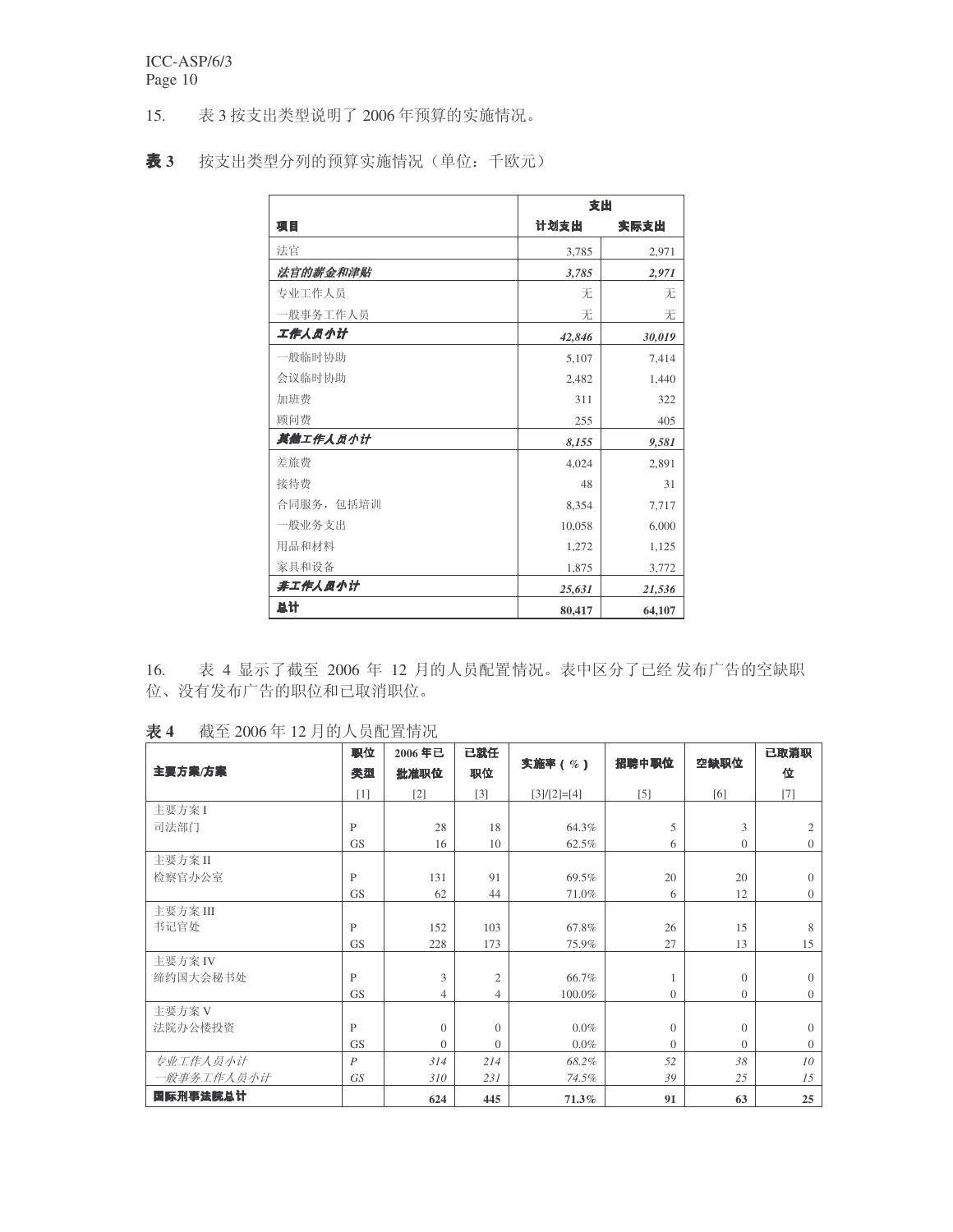# 附件

#### **A.**. 主要方案 I

#### **1.**. 方案 1100:院长会

| 目标                                   | 预期成果                                          | 业绩指标                                                | 成就                                                                                                        |
|--------------------------------------|-----------------------------------------------|-----------------------------------------------------|-----------------------------------------------------------------------------------------------------------|
| 行政管理职能<br>• 加强从管理上监督法院行政管理职<br>能的机制。 | • 系统地报告法院主要的行政管理方面<br>和在需要改进的领域取得的进展。         | • 以足够的时间提前提交报告, 使院长<br>会议行使其监督职能。                   | • 院长会议/书记官处举行行政问题周会, 书记官长<br>向院长会议报告行政事务以加强法院的行政监<br>督。重要问题举行特别会议。<br>• 实施了明确机制, 跟进做出的决定。                 |
|                                      | • 改善的法院内部行政事务的决策机<br>制。                       | • 按约定执行已做出的决定。<br>• 经修改的"决策结构"项目得到实<br>施。           | • 2006年实施了"院长会议-书记官长关系原则"。<br>全院的决策构架被确定为战略计划的优先目标,<br>并将于 2007年期间付诸实施。                                   |
| • 加强"一个法院"的原则。                       | • 为法院战略计划的最后制定提供支<br>持。<br>• 在共同关心的问题上加强机构间的协 | • 所有双月进展报告和更新计划得到协<br>调理事会批准。<br>• 所有协调的行动计划得到协调理事会 | • 缔约国大会通过 ICC-ASP/5/Res.2 号决议, 通过并<br>注意到战略计划。2007年1月12日协调理事会批<br>准了 2007年的实施计划。<br>• 战略计划规定了全院目标的协调实施框架。 |
| 司法职能                                 | 调。                                            | 批准并得到实施。                                            |                                                                                                           |
| • 确保定期修改和更新法院的法律文<br>件。              | • 法律文件咨询委员会全面开展工作。                            | • 确立委员会的议事规则。                                       | • 建立了法律文本顾问委员会, 并举行了数次会<br>议。                                                                             |
| • 确保法院能执行判决。                         | • 与愿在判决执行上合作的国家签署双<br>边协定。                    | • 与所有缔约国接触, 制定至少来自三<br>个地理区域愿在判决执行上合作的国<br>家清单。     | • 拟定了规则草案,并将于 2007 年通过。<br>• 建立了数据库。向所有国家发送了函件。有三个<br>地区表示了订立协议的意向。                                       |
|                                      |                                               | • 与一个以上地理区域的国家进行谈判<br>或签署协定。                        | • 与一个国家订立了协议。与同一地区的一个国家<br>的谈判有所进展。                                                                       |

ICC-ASP/6/3 Page 11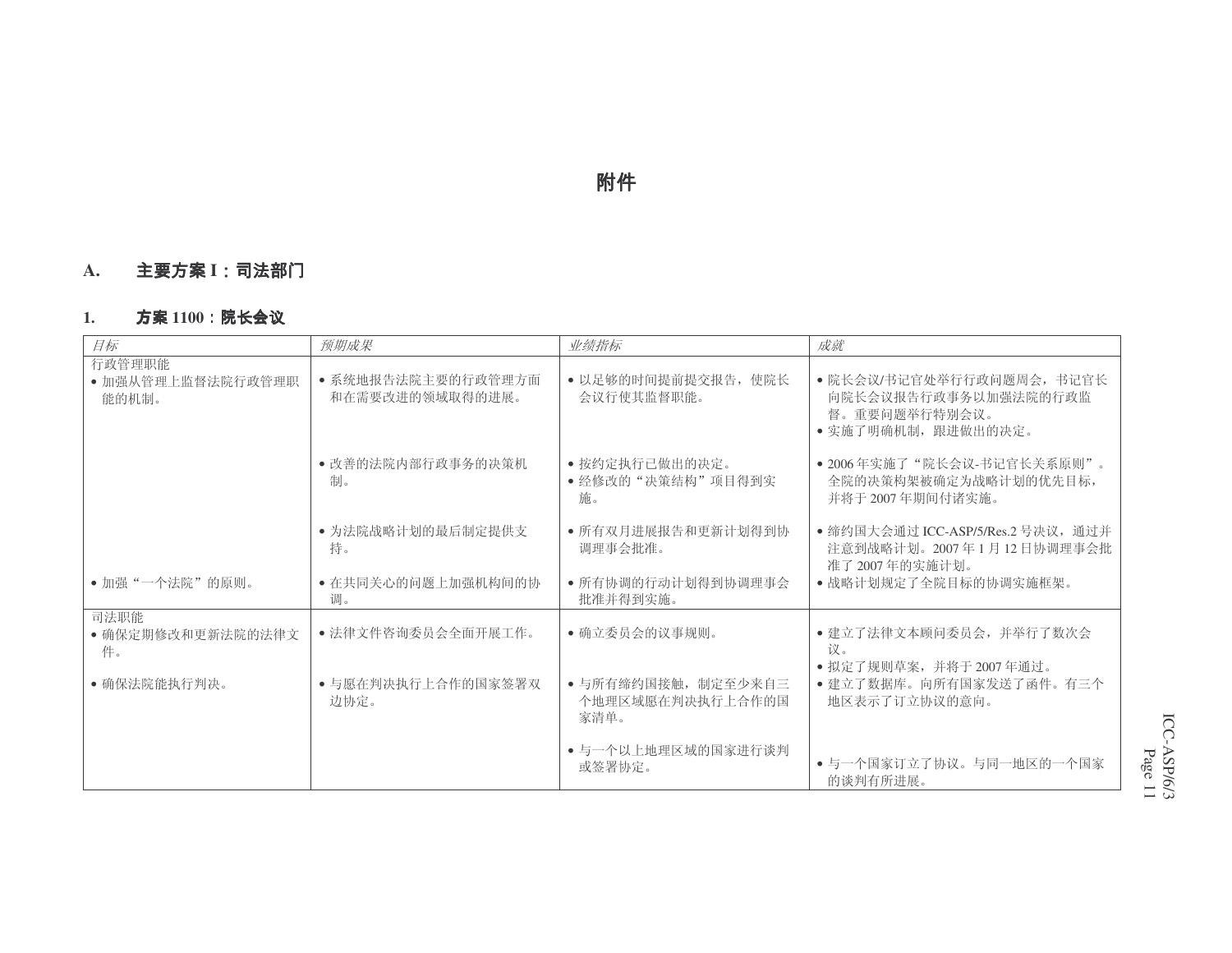| 目标                                                     | 预期成果                                               | 业绩指标                                                             | 成就                                                                                                                          |
|--------------------------------------------------------|----------------------------------------------------|------------------------------------------------------------------|-----------------------------------------------------------------------------------------------------------------------------|
|                                                        |                                                    |                                                                  | • 由于技术原因, 与其他国家的谈判尚未开始。                                                                                                     |
| 对外关系职能<br>• 保持从各国、国际组织和其他伙伴<br>得到的有力支持, 并促进与他们的<br>合作。 | • 旨在加强合作和改进对法院履行职能<br>的理解的制度化双边对话保持在 2005<br>年的水平。 | • 参与人认为对外交使团的情况介绍会<br>是有用的。                                      | • 已经在外交简报会上发出了评估表, 也向驻海牙<br>的所有使馆发出了评估表。返回23份填好的评估<br>表。其中91%认为简报会令人满意。                                                     |
|                                                        | • 对会议和研讨会的参加保持在2005年<br>的水平。                       | • 与法院对话人会晤的次数保持在 2005<br>年的水平。<br>• 出席会议和研讨会的次数保持在 2005<br>年的水平。 | • 在法院和海外与来访者举行了约 100 次会议, 而<br>2005年为75次。<br>• 2006年, 院长在18场会议和研讨会上发表演<br>讲, 2005年为30场。这一差异反映了院长外访<br>的重点从活动更多地转移到与对话者的会议上。 |
| • 在对外关系中, 加强"一个法院"<br>的原则。                             | • 全面执行对外关系、宣传和外延方面<br>的共同战略。                       | • 制定了共同通信、信息分享和协调的<br>程序, 同时考虑到各机关的独立性。                          | • 法院参加的涉及多个机关代表的所有活动, 包括<br>外交简报会、缔约国大会以及法院和外访中的会<br>议,均由各有关机关联合准备。<br>• 已向缔约国大会提交了外延战略计划。                                  |

#### **2.**· 方案 1200:分**庭**

| 目标                                           | 预期成果        | 业绩指标        | 成果          |
|----------------------------------------------|-------------|-------------|-------------|
| • 依照《规约》和其他有关法律文<br>书,进行公正、有效率和有效果的<br>诉讼程序。 | • 对司法活动不适用。 | ● 对司法活动不适用。 | • 对司法活动不适用。 |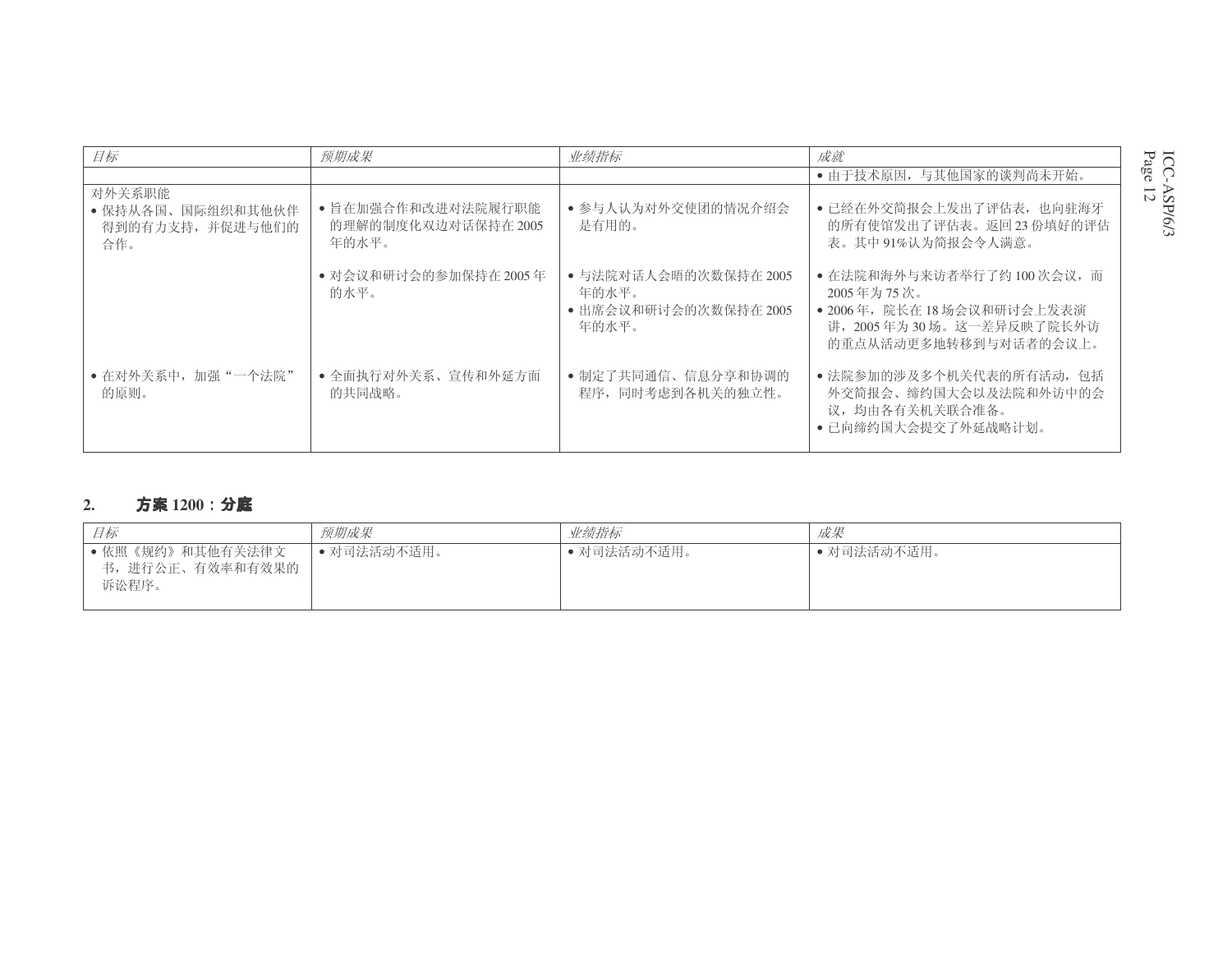#### **B.**. 主要方案 II

#### **1.**. 方案 2100 **· 检察**官

*(a)* 㑻ᮍḜ *<sup>2110</sup>*˖ẔᆳᅬⳈሲࡲ݀ᅸ

| 目标                                                       | 预期成果                            | 业绩指标                           | 成果                                                                                                                       |
|----------------------------------------------------------|---------------------------------|--------------------------------|--------------------------------------------------------------------------------------------------------------------------|
| • 确保达到全办公室 2006年的目                                       | ● 至少达到该办公室 85%的目标(2006          | • 2006年目标实现的比例。                | • 检察官办公室 (2006年) 75%的目标都已实现。                                                                                             |
| 标。                                                       | 年)。                             |                                |                                                                                                                          |
| • 讲一步创造一个有利的和促讲生产<br>力的工作氛围(通过改进检察官办<br>公室工作人员管理的协调, 以及与 | • 与 2005年相比, 工作人员的工作氛围<br>得到改善。 | • 与 2005年相比, 工作人员工作氛围问<br>卷结果。 | • 2006年9月进行了一次国际刑事法院工作人员调<br>査。                                                                                          |
| 法院其他机关更大的协调)。                                            | • 与 2005 年相比, 内部和机关间协调有<br>所改讲。 | • 定期、独立的机关对协调的审议。              | • 任命了办公室主任。在办公室主任的职责中包括<br>负责改善机关间关系, 并协调与法院其他机关的<br>战略互动。<br>• 办公室主任与其他机关的代表每周举行会议, 改<br>善机构间协调。<br>• 着手制定四个领域内的服务水平协议。 |
| • 制定和执行与针对情势的宣传战<br>略。                                   | • 在调查中的情势方面有适当的公共联<br>络。        | • 定期批准对针对情势的联络计划和执<br>行程度。     | • 任命了一位顾问负责制定公共宣传计划。该计划<br>是为了指导 Lubanga 案诉讼程序而实施的。<br>• 作为执行委员会讨论的结果, 管辖权、互补和合<br>作司与检察官直属办公室将共同分担新闻责任。                 |
| • 通过全面的从教训中学习的过程,<br>讲一步完善该办公室的政策。                       | • 在吸取教训的结果的基础上, 所有有<br>关政策得到改讲。 | ● 执行政策改进意见(2006年)的比<br>例。      | • 任命了标准操作程序工作组。其初步成果是制定<br>了基本调查技巧标准操作程序: 举行了与<br>Lubanga 案指控文件有关的培训与起诉书审查<br>会。                                         |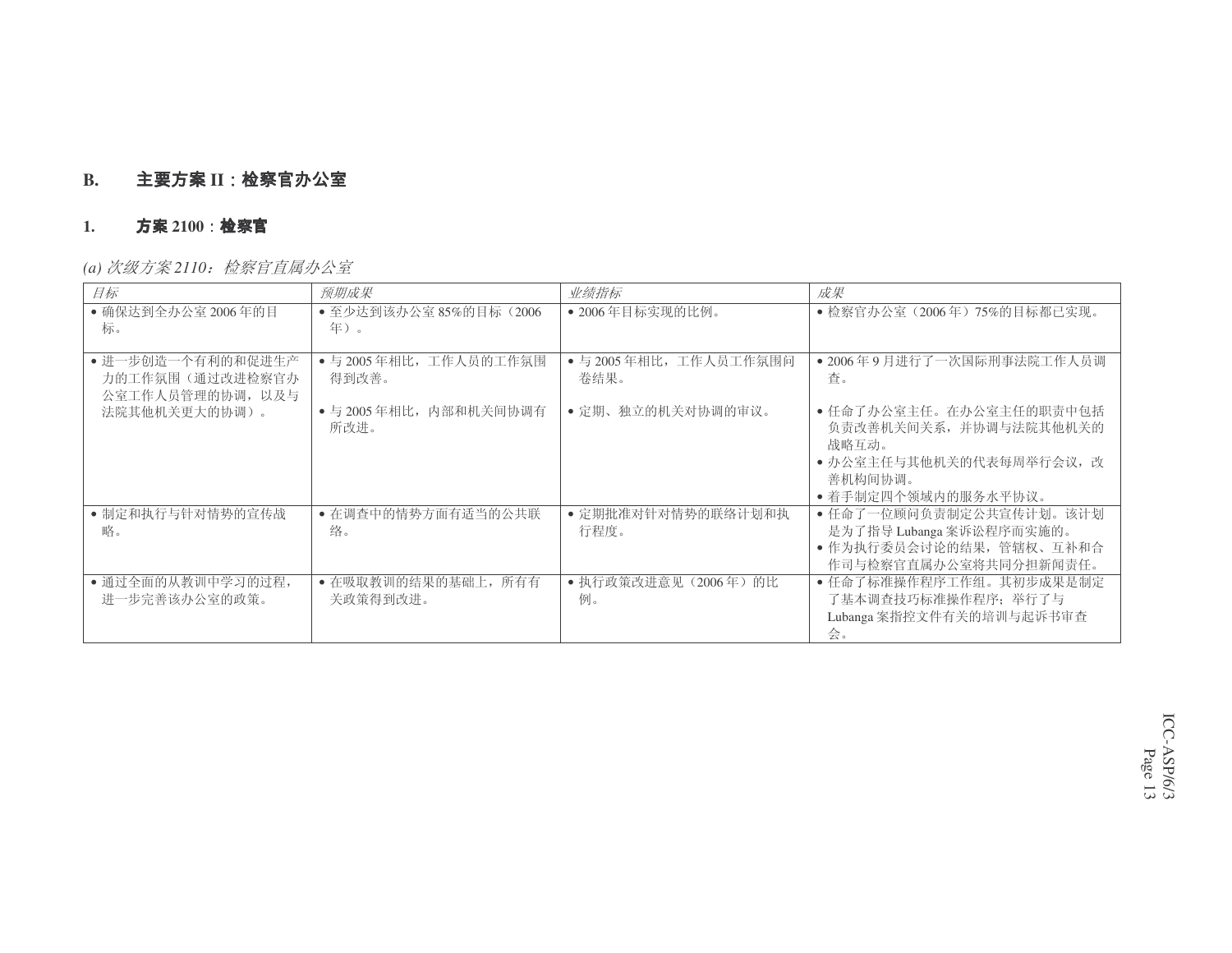## *(b) 次级方案* 2120*:服务科*

| 目标                                                                         | 预期成果                                                                                            | 业绩指标                                                                                                | 成果                                                                                                                                            |
|----------------------------------------------------------------------------|-------------------------------------------------------------------------------------------------|-----------------------------------------------------------------------------------------------------|-----------------------------------------------------------------------------------------------------------------------------------------------|
| 所有股<br>• 依照有关的条例和程序以及与法院<br>其他机关相联系, 按时提供一切服<br>务, 以期精简服务。                 | • 最后审定、批准和实施与法院其他服<br>务提供者的关键服务水平协定及服务<br>科的服务水平协定。<br>• 至少以有关服务水平协定的水平提供<br>服务。                | • 对司法活动不适用。                                                                                         | • 书记官处和检察官办公室起草了与人力资源、信<br>息技术、采购和财务有关的服务水平协议。<br>• 继续监督服务的及时性, 采取了后续措施以解决<br>影响服务水平协议草案内规定的服务水平的问<br>题。                                      |
| 一般行政股<br>• 确保编制一项合理预算, 并负责任<br>地执行预算。<br>• 监督检察官办公室聘用和发展计划<br>的制定和按时执行。    | • 依照招聘/采购计划和预测, 并考虑到<br>变化的业务需要, 充分执行检察官办<br>公室的预算。<br>• 充分执行 2006年招聘和发展计划。                     | • 月预算执行率与执行计划和季度预测<br>的偏差。<br>• 已批准的采购/人员配置计划的实施比<br>例。                                             | • 与计划实施率的差异之处:与最终季度预报相差<br>3%; 与半年预报相差3%。<br>● 批准的采购计划 100%完成 (SAP 系统处理了 333<br>项采购申请)。<br>● 与年度招聘计划相差 7% (到 2006年底 147 个已<br>核定职位已填补)。       |
| 语言服务股<br>• 为该办公室提供高质量和及时的翻<br>译和抄录服务。<br>• 在实地, 必要时在法院总部以合格<br>的口译服务支持调查员。 | • 在实地以及必要时在总部为所有调查<br>提供口译支持。<br>• 完成对嫌疑人面谈的非工作语言记<br>录, 以及任何额外的视听证据(估计<br>量)。<br>• 高质量地完成笔译工作。 | • 由于缺少口译(有足够时间组织)而<br>取消的面谈所占比例。<br>• 与 2005年相比,平均记录和翻译率<br>(考虑到基本物质条件)。<br>• 由定稿人评估的平均记录和笔译质<br>量。 | • 没有因缺少翻译而取消询问 (提供了 829 天的实<br>地翻译, 而 2005年为 812天)。<br>• 笔录速度: 比 2005 年提高了 10%。<br>● 翻译速度比 2005 年提升。数量显著增加 (2006)<br>年5,337页, 而2005年为3,380页)。 |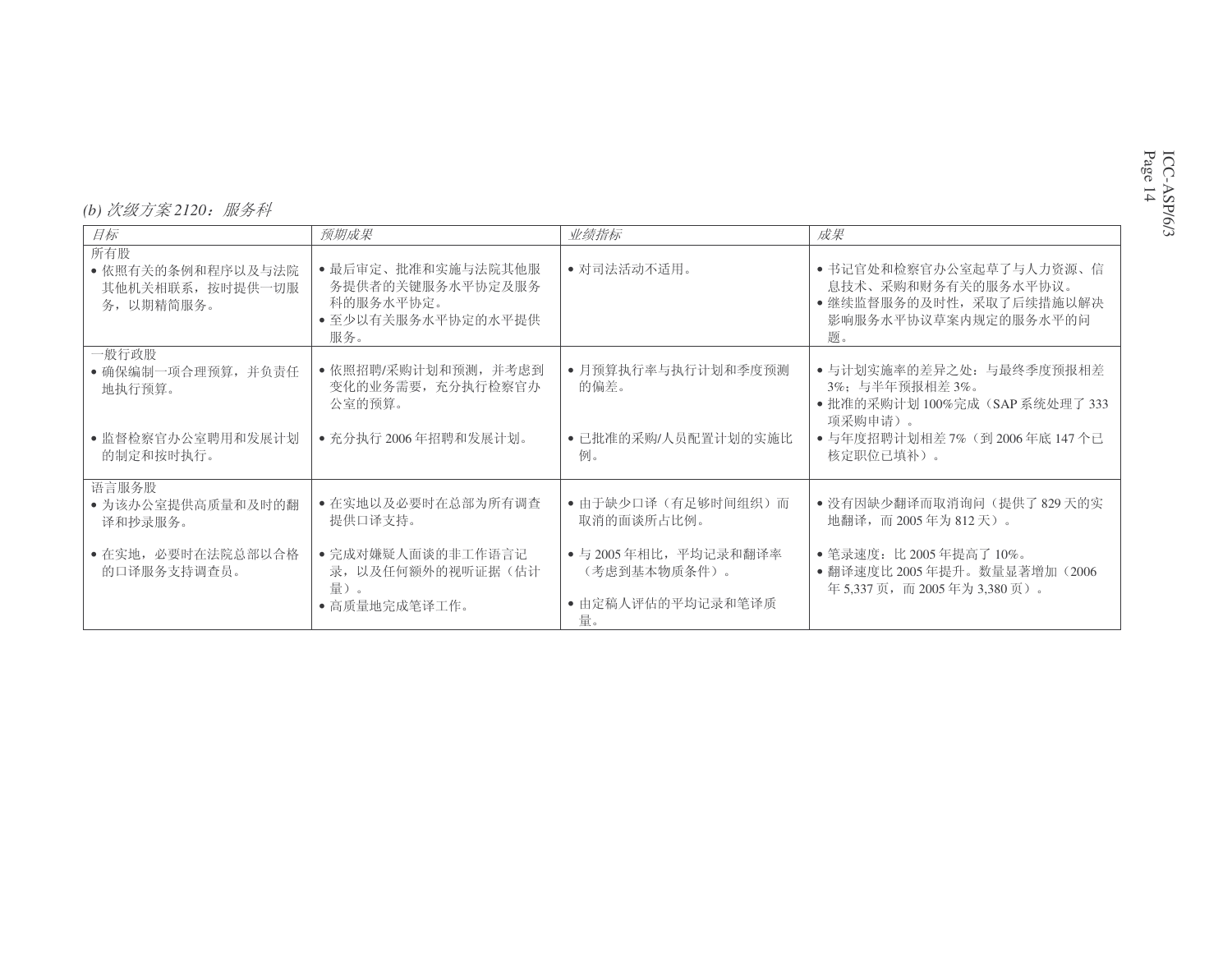| 目标                                                   | 预期成果                                          | 业绩指标               | 成果                                                                                                                                                  |
|------------------------------------------------------|-----------------------------------------------|--------------------|-----------------------------------------------------------------------------------------------------------------------------------------------------|
| 知识库股<br>• 保持检察官办公室与情势有关的数<br>据库,并促进该办公室的技术培<br>训。    | • 在证据分析系统内可找到的已登记的<br>证据全部有数字化介绍。             | •执行。               | • 就检察官办公室的核心应用程序实施了定期培<br>训。举行了40场关于 Trim、Ringtail 和 CaseMap<br>的培训。                                                                                |
| • 进一步完善和支持检察官办公室专<br>有的信息管理系统。                       | • 通过一个安全的网络界面, 可搜寻所<br>有与检察官办公室有关的内容。         | •执行。               | • 实施了影音编码软件和相关程序, 并投入运行。<br>(由信息和证据股) 讲行了797个节目的编码。                                                                                                 |
|                                                      |                                               |                    | • 采用影音流媒体软件, 与证据系统连接运行。                                                                                                                             |
|                                                      | • 有效的证据安全和及时的披露程序。                            | • 违反安全规定的次数。       | · Trim 接入内部网, 在符合所有安全要求的情况<br>下,可以搜索 Trim 上的所有文本内容。                                                                                                 |
|                                                      |                                               | • 按时披露的比例。         | • 实施了披露程序并加以执行——讲行了88项披露<br>而没有出现处理延迟。                                                                                                              |
| 资料和证据股<br>• 接收、登记和正确处理检察官办公<br>室所收到的所有关于具体情势的资<br>料。 | • 对所有嫌疑人面谈的技术支持(以四<br>个调查小组同时进行调查为基础)。        | • 得到支持的与嫌疑人面谈的比例。  | • 检察官办公室收到并向信息和证据股提供的所有<br>与情势有关的材料都已登记并经过适当处理<br>(13,002 件证据)。<br>• 为实地和总部的所有犯罪嫌疑人审讯提供了技术<br>支持, 未造成重大程序性干扰(18个外派工作<br>团, 包括 177天)。                |
| • 在调查和审判阶段, 为实地提供必<br>要的数据收集和数据处理支持。                 | • 对实地和法院总部的证据收集提供看<br>管支持, 以期没有重大缺失和不满意<br>见。 | • 重大缺失的比例。         | • 没有材料遗失, 没有对实地和总部收集证据的看<br>管支持提出申诉。                                                                                                                |
|                                                      | • 高质量地数据输入和数字化 (<5%标<br>明有不满意见)。              | • 有一个或多个投诉的文件的百分比。 | • 被提出有效相关申诉的文件不到5%。<br>• 对根据《罗马规约》第15条收到的所有通信/申<br>诉进行了登记,并适当地进行了第1阶段分析<br>(登记了根据第15条收到的通信/申诉779条,<br>还登记了214条其他通信)。在申诉的所有处理<br>阶段均适当地遵守了信息和证据股的建议。 |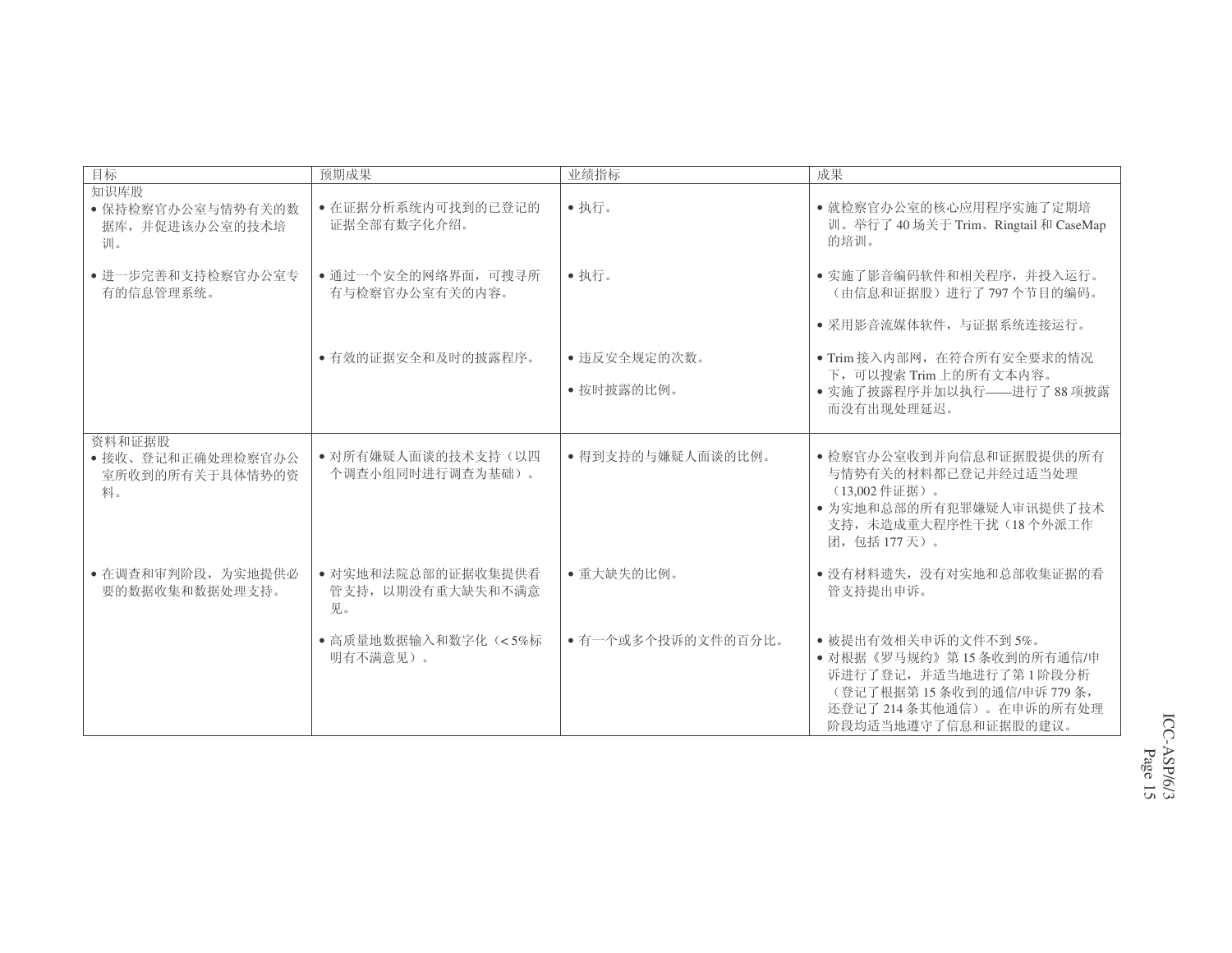| (c) 次级方案 2130: 法律顾问科 |  |
|----------------------|--|
|----------------------|--|

| 目标                                                             | 预期成果                                                   | 业绩指标                                                                        | 成果                                                                          |
|----------------------------------------------------------------|--------------------------------------------------------|-----------------------------------------------------------------------------|-----------------------------------------------------------------------------|
| • 根据请求为该办公室的业务司和检<br>察官提供法律咨询。                                 | • 所有法律咨询均按照国际刑事法院法<br>律基础设施提供, 并充分考虑检察官<br>办公室用户要求的范围。 | • 检察官办公室用户的接受程度, 即法<br>律咨询(a)是符合国际刑事法院法律基<br>础设施的和(b)充分考虑检察官办公室<br>用户要求的范围。 | • 满足了所有法律咨询请求: 收到用户对所提供法<br>律咨询服务质量和实用性的良好反馈。                               |
|                                                                | • 按时提供所有法律咨询。                                          | • 按时满足要求的比例和平均延误程<br>度。                                                     | • 在与用户商定的时间内满足了所有请求。                                                        |
| • 根据请求在该办公室内提供法律培                                              | •继续按月举行国际刑事法院一检察官                                      | • 安排讲座的次数。                                                                  | •组织了9场嘉宾演讲。                                                                 |
| 训。                                                             | 办公室来宾系列讲座, 至少有40人参                                     | • 出席率。                                                                      | •平均每场出席人数达20人。                                                              |
|                                                                | 加,并引起外部法律学术界更多的兴<br>趣。                                 | • 与 2005年相比, 外部兴趣的水平。                                                       | • 法院其他机关的出席工作人员人数仍然很高; 法<br>律咨询科和司法部门联合举办了数次演讲。<br>• 举办了关于专门法律工具的使用培训, 获得良好 |
|                                                                |                                                        |                                                                             | 反馈。                                                                         |
| ● 与检察官紧密合作 (比 2004-2005<br>年更多地强调系统性发展), 协调<br>和进一步发展该办公室的法律学术 | • 为该办公室成员进行对用户有利的、<br>实际的和约定性法律培训(普遍被出<br>席者至少评定为好的)。  | • 通过评价程序, 对该科提供的法律培<br>训评定的平均等级。                                            | • 法律学术网保持了2005年的水平。正在筹划其他<br>活动。                                            |
| 网络。                                                            | • 批准系统性法律学术网络的建立, 并<br>全部实施 2006年的内容。                  | • 执行发展计划中 2006年内容的比例。                                                       |                                                                             |
| • 与服务科合作, 协助外包机构进行                                             | • 根据服务协定和议定书为外包机构提                                     | •满足提供协助要求的比例。                                                               | •满足了所有协助请求。                                                                 |
| 在线法律工具项目的更新、维护和<br>进一步发展。                                      | 供有效和及时的协助。                                             |                                                                             | ● 充分建立了理顺和保障向外部采购机构提供协助<br>的制度。                                             |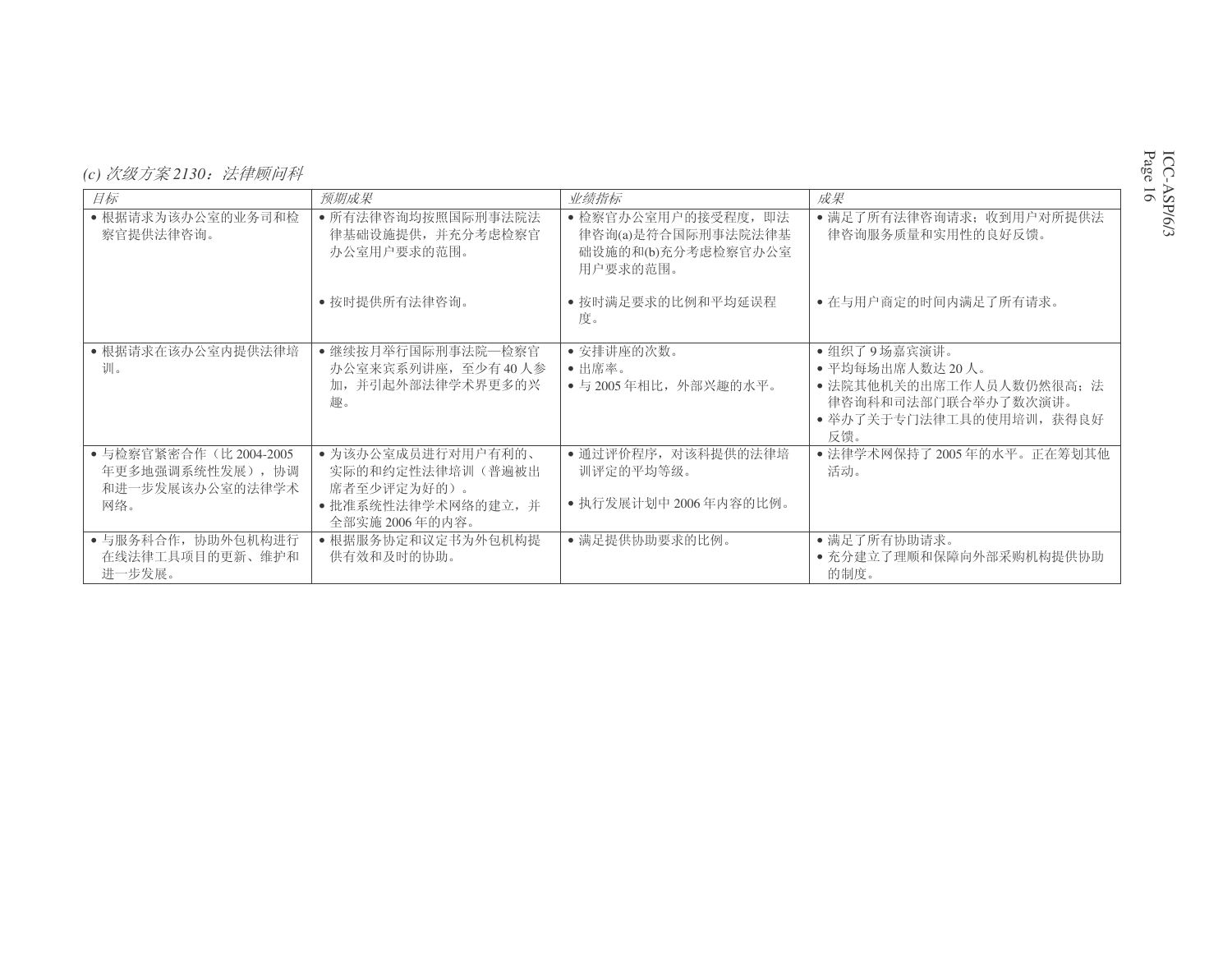# **2.**. **方案 2200:管辖权、互补和合作司**<br>a) *次级方案* 22*10.司长办公室*

*(a) 次级方案* 2210*:司长办公室* 

| 目标                                                 | 预期成果                              | 业绩指标                         | 成果                                                                  |
|----------------------------------------------------|-----------------------------------|------------------------------|---------------------------------------------------------------------|
| • 有效地指导和管理该司的活动。                                   | ● 办公室 2006年目标至少有 85%得以实<br>现。     | • 实现该司 2006年目标的百分比。          | • 实现了90%的目标。                                                        |
| • 提供恰当的事实分析和法律咨询,<br>使得检察官能够依照《罗马规约》<br>做出基于事实的决定。 | • 按时提交所有要求的和定期的情势报<br>告。          | • 按时提交所要求的和定期的情势报告<br>的百分比。  | • 提交了请求的所有情势的报告。                                                    |
|                                                    | • 所有情势报告在执行委员会充实之后<br>得到确认。       | • 充实后的情势报告得到确认的百分<br>比。      | • 所有报告均得到执行委员会的批准, 并得到法院<br>的支持(没有对管辖权和可受理性的成功质<br>疑), 见下面的方案 2220。 |
| • 发展与各国和组织的建设性关系。                                  | •批准情势和主要项目的对外关系工作<br>计划, 附活动和时间表。 | • 检察官批准为调查制定的支持和合作<br>的工作计划。 | • 所有发展支持和合作的工作计划均得到了批准。                                             |
|                                                    | • 全面执行工作计划。                       | • 工作计划执行的程度。                 | • 90%的工作计划得到了实施, 见下面的方案<br>2230.                                    |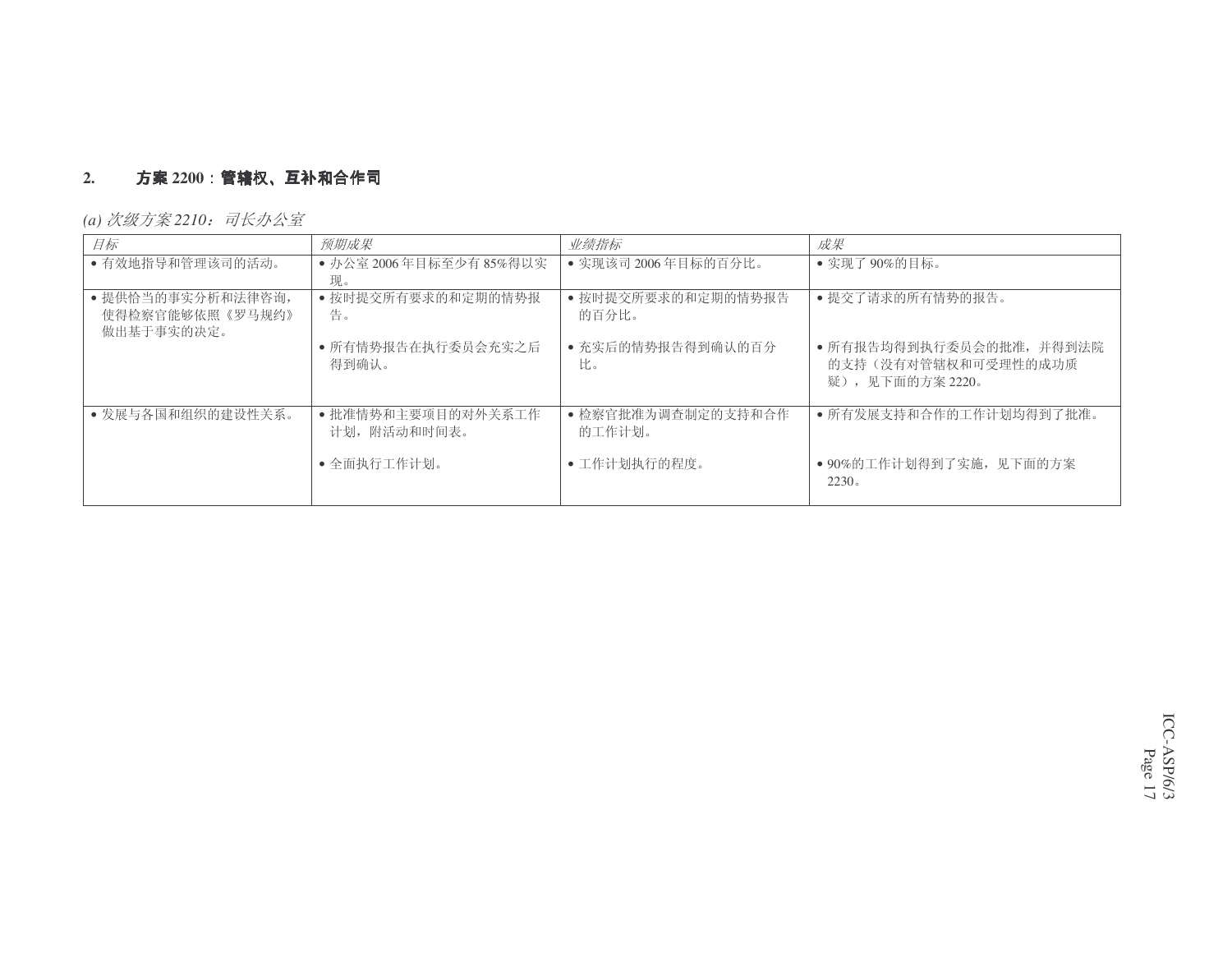| (b) 次级方案 2220: 情势分析科 |  |
|----------------------|--|
|----------------------|--|

| 目标                                           | 预期成果                                               | 业绩指标                                           | 成果                                       |
|----------------------------------------------|----------------------------------------------------|------------------------------------------------|------------------------------------------|
| • 为检察官分析函件并提出建议。                             | • 在五周之内, 答复以法院一种工作语<br>言所收到的90%的函件。                | • 在所示的时限内, 对函件分析和答复<br>的百分比。                   | ● 90%的通信都在9周的时限内完成分析并回复。                 |
| • 用妥善的方法向执行委员会就有关<br>的情势提供及时和有充分内容的报<br>告。   | • 按时提交 85%或更多的要求提供的或<br>定期的关于有关情势的报告, 并有充<br>实的内容。 | • 按时提供所要求的或定期的分析结果<br>的百分比, 和经充实后得到确认的百<br>分比。 | • 及时向执行委员会提交了所有请求的报告和定期<br>报告,并提供了充实的材料。 |
|                                              | • 执行委员会批准改进的评估司法利益<br>的方法并加以利用。                    | • 方法的批准和执行计划进展的程度。                             | • 方法草案已大部分拟定, 但尚未完成。                     |
| • 在调杳过程中, 为每个情势提供有<br>针对性的分析(可受理性,司法利<br>益)。 | • 按时提交关于正在被调查的情势的可<br>受理性或司法利益的所有要求的和定<br>期的分析报告。  | • 按时提供所要求的和定期的分析结果<br>的百分比。                    | • 及时提交了所有请求的报告和定期报告, 并提供<br>了充实的材料。      |

## *(c) 次级方案* 2230*:国际合作科*

| 目标                                    | 预期成果                                 | 业绩指标                                  | 成果                                        |
|---------------------------------------|--------------------------------------|---------------------------------------|-------------------------------------------|
| • 谈判和签署支持该办公室调查和活<br>动所需要的合作协定。       | • 签署所有被确定为 2006年优先重点的<br>合作协定。       | • 已令人满意地签署的协定数量与被确<br>定为优先重点的协定数量的对比。 | • 订立了 60%的优先协议。                           |
|                                       |                                      | • 其他协定取得进展的程度。                        | ● 继续进行未完成优先协议(与联合国人权高专办<br>事处, 非洲联盟) 的谈判。 |
| • 有效地传递所有需要协助的请求,<br>核实与程序和标准的一致性并跟踪  | • 所有发出的请求与该办公室的程序相<br>一致。            | • 根据该办公室的程序发出请求的百分<br>比。              | • 所有请求均按照办公室程序发出。                         |
| 执行情况。                                 | • 在两天之内处理 85%的经审议的要求<br>提供协助的请求。     | • 在所宣布的时限内处理经审议的请求<br>的百分比。           | • 及时处理所有审核过的请求。                           |
|                                       | • 执行跟踪执行情况的制度。                       | • 计划与执行制度的对比。                         | •批准了系统原型,安排了生产和数据输入时间。                    |
| • 在具体情势和在创建总的有利环境<br>中, 建设和加强支持和合作关系。 | • 按照确定的时间表完成 85%的情势和<br>主要项目的对外关系计划。 | • 工作计划的执行程度。                          | • 实施了所有对外关系工作计划和主要项目。                     |

ICC-ASP/6/3 Page 18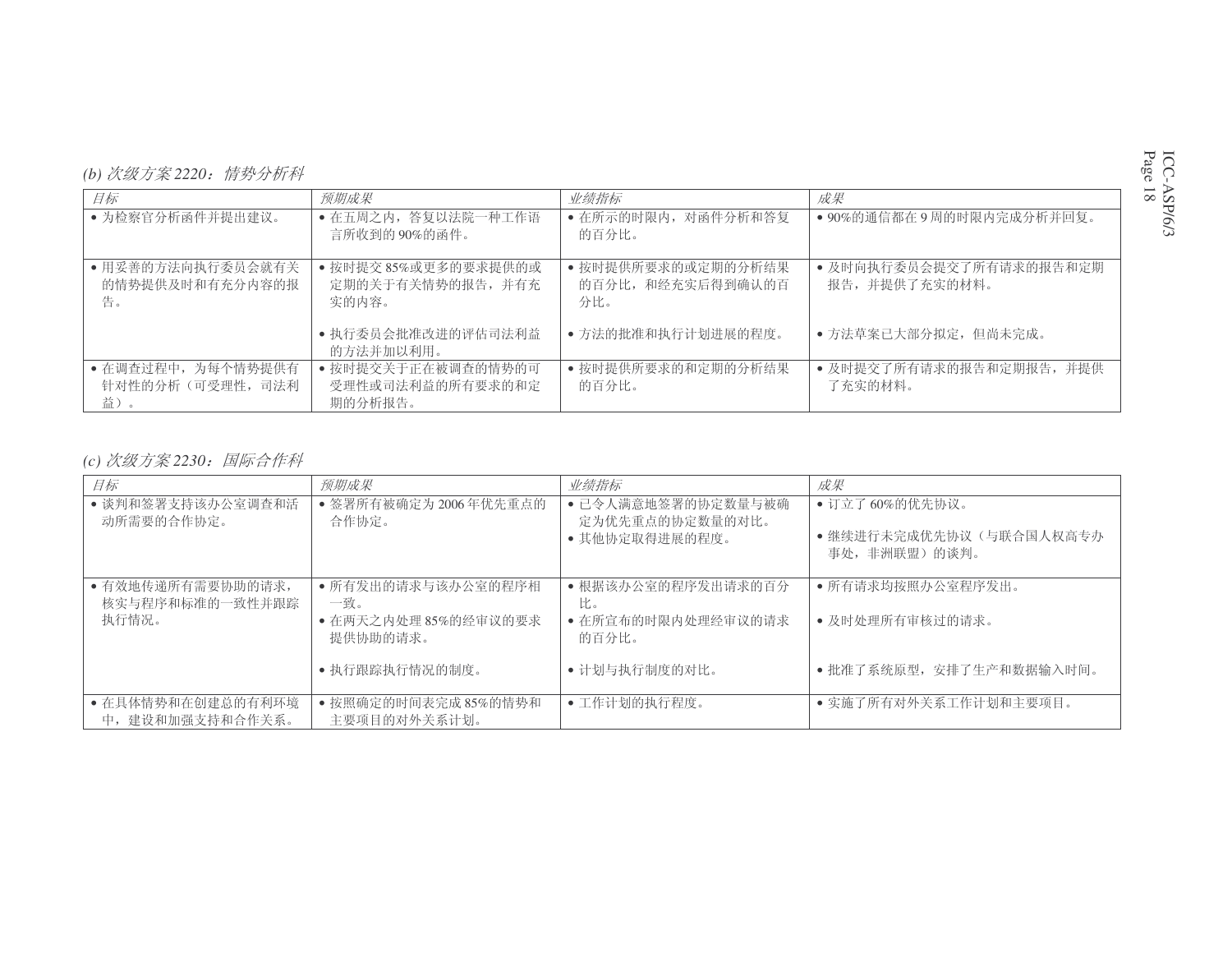#### **3.**. **方案** 2300:调查司

|  | (a) 次级方案 2310: 负责调查的副检察官办公室 |
|--|-----------------------------|
|--|-----------------------------|

| 目标                       | 预期成果                                 | 业绩指标                                                                                            | 成果                                                                                   |
|--------------------------|--------------------------------------|-------------------------------------------------------------------------------------------------|--------------------------------------------------------------------------------------|
| • 确保进行为2006年预见的调查。       | • 鉴于所有的假设保持不变, 按计划完<br>成一项调查和执行三项调查。 | • 双月批准所取得的进展和经审议的调<br>查计划。<br>• 根据双月计划完成调查工作。                                                   | • 刚果--爱国者联盟调查完成, 发出了逮捕令。<br>• 乌干达情势的调查完成, 发出了逮捕令。<br>• 对刚果和达尔富尔的调查按计划进行。             |
| • 在调查司内进一步更好地利用资<br>源。   | • 在调查司内提高利用资源的效率。                    | • 充分执行一项资源规划文书。<br>• 与 2005年相比, 改进平均旅行费用。                                                       | • 拟定了资源规划文件并开始实施。<br>• 增加了在实地的天数, 同时保持了成本。                                           |
| • 开发可以支持调查工作的法律执行<br>网络。 | • 在开发支持调查的执行法律网络方面<br>取得讲展。          | • 通过审定的 2006年行动计划执行所有<br>优先重点合作协定(在管辖权、互补<br>和合作司的支持下签署)。<br>• 按计划执行一个与现正进行的调查有<br>关的武器交易的国际项目。 | • 性别和儿童股、调查策略和分析股以及法医股内<br>部的合作活动按计划继续进行。<br>• 与国际刑警组织、不同的国家以及联合国机构达<br>成了武器交易方面的合作。 |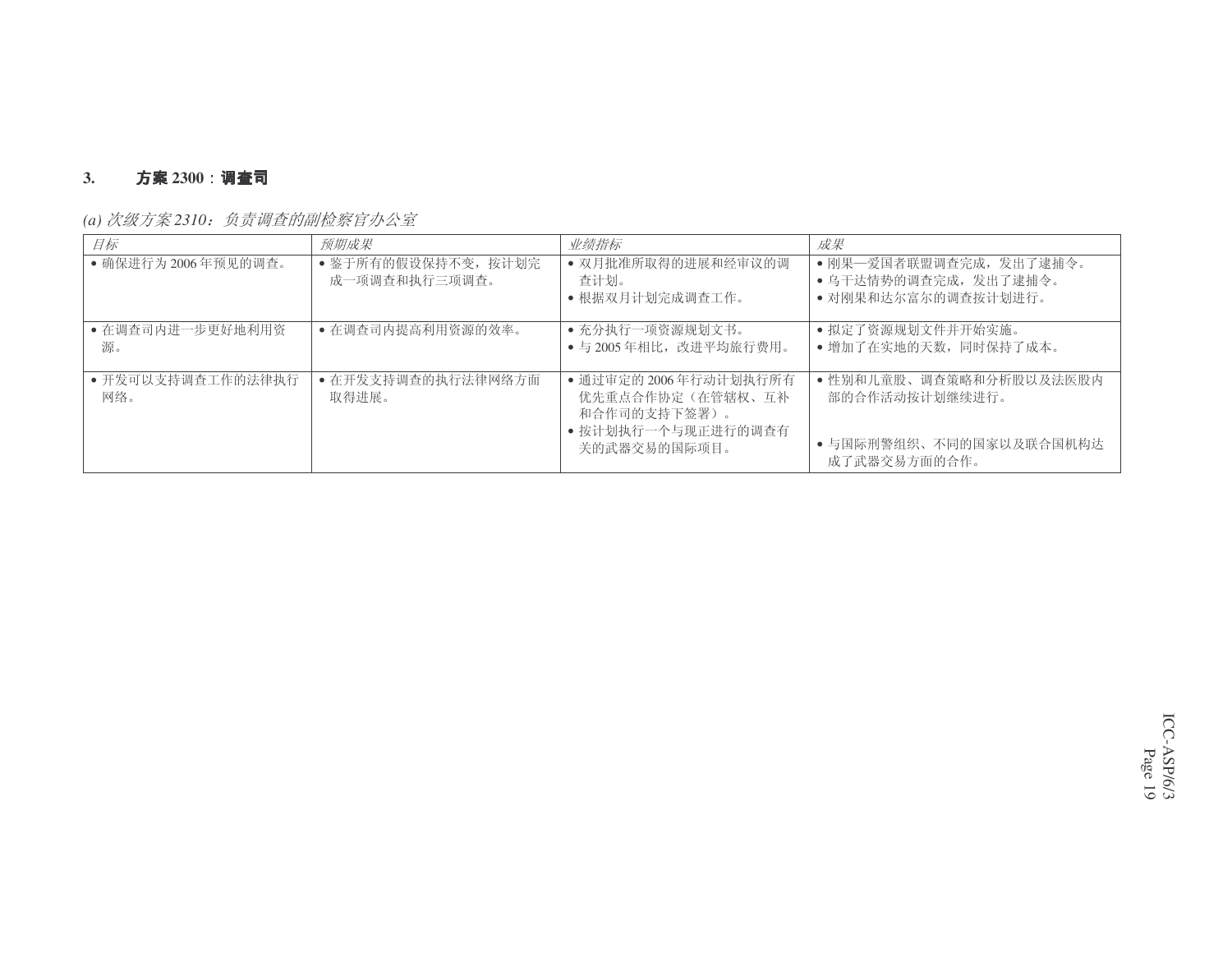| (b) 次级方案 2320: 规划与业务科 |  |
|-----------------------|--|
|-----------------------|--|

| 目标                                                                   | 预期成果                                                 | 业绩指标                        | 成果                                                                          |
|----------------------------------------------------------------------|------------------------------------------------------|-----------------------------|-----------------------------------------------------------------------------|
| 科长:<br>• 为该司制定和更新发展计划和调杳<br>计划并确保计划的执行。                              | • 按计划执行该司 85%的发展和调查计<br>划。                           | • 执行的程度。                    | • 按计划制定和实施了调查司的司级计划。<br>• 为每支调查队制定了计划, 并进行了必要的协                             |
| • 确保该科所有股取得其目标(如下<br>所示)。                                            | • 取得 85%或更多的该科所有目标。                                  | • 实现目标的比例。                  | 调。<br>• 按顺序实现了目标。                                                           |
| 业务支持股<br>• 为所有实地调查提供及时的支持,<br>确保与书记官处的有效协调。                          | • 至少有80%的实地办事处, 证人保护<br>和工作人员安全计划得以实施。               | • 有关计划执行的比例。                | • 完成了80%的目标。制定了对服务提供商的服务<br>协议指导方针, 简化了工作流程。                                |
| • 确保按照有关安全标准完成在实地<br>的任务, 同时配备适当设备, 并由<br>总部和/或实地办事处正确地管理。           | • 所有任务均按照安全标准完成。                                     | • 未执行安全标准的任务团组的比例。          | • 派出的所有工作团均遵守了安全要求。<br>• 建立了跨机构小组 J-TAG (联合威胁评估小<br>组), 从而得以有效地进行规划, 确定风险与威 |
| • 为支持调查建立一个法医工作网<br>络。                                               | • 以足够时间事先请求的所有方面的专<br>家支持均受到外部法医网络的支持。               | • 按时满足要求的比例。                | 胁,并制定对策。<br>• 法医网络开始运转, 不断发展和更新, 提供免费<br>服务。                                |
| • 进一步建立和执行法医活动的标准<br>科学程序。                                           | • 所提议的标准科学程序得到外部确认<br>并得到检察官的认可。                     | • 程序得到确认和批准的程度。             | • 拟定了验尸、掘墓、临床检查和摄影的程序草<br>案。下一步是向科学咨询委员会提交草案。                               |
| 性别和儿童股<br>• 为所有证人的心理评估建立一个专<br>家网络。                                  | • 至少有90%与证人的面谈之前由受过<br>培训的评估员做出评估。                   | • 对证人面谈之前进行心理评估的比<br>例。     | • 建立了网络, 投入运行。目前花名册上有13位心<br>理社会学专家。在询问所有易发病证人前,均进<br>行了心理评估。               |
| • 为儿童使用专业化的面谈技术。                                                     | • 对所有儿童的面谈均用新技术进行。                                   | • 经审计用新技术面谈的比例。             | • 开发了技术, 对调查人员进行了培训。目前正拟<br>定询问儿童的规程。                                       |
| • 执行一种保证检察官在性和性别暴<br>力方面采取适当做法的政策。                                   | • 对性和性别暴力的分析和调查政策得<br>到检察官的批准, 以及2006年的执行<br>目标得到实现。 | • 对照项目规划的执行情况。              | • 拟定了政策草案。目前有一个工作组正在审查政<br>策草案, 以便进一步实施。                                    |
| 调查战略和分析股<br>• 确保所有支持管辖权、互补和合作<br>司, 调查司或起诉司的所有要求的<br>犯罪分析都能及时进行,并符合所 | • 在规定的时限内并以高质量提供至少<br>85%要求进行的分析结果。                  | • 按时提供所有分析结果并得到用户认<br>可的比例。 | •达到并满足了要求。                                                                  |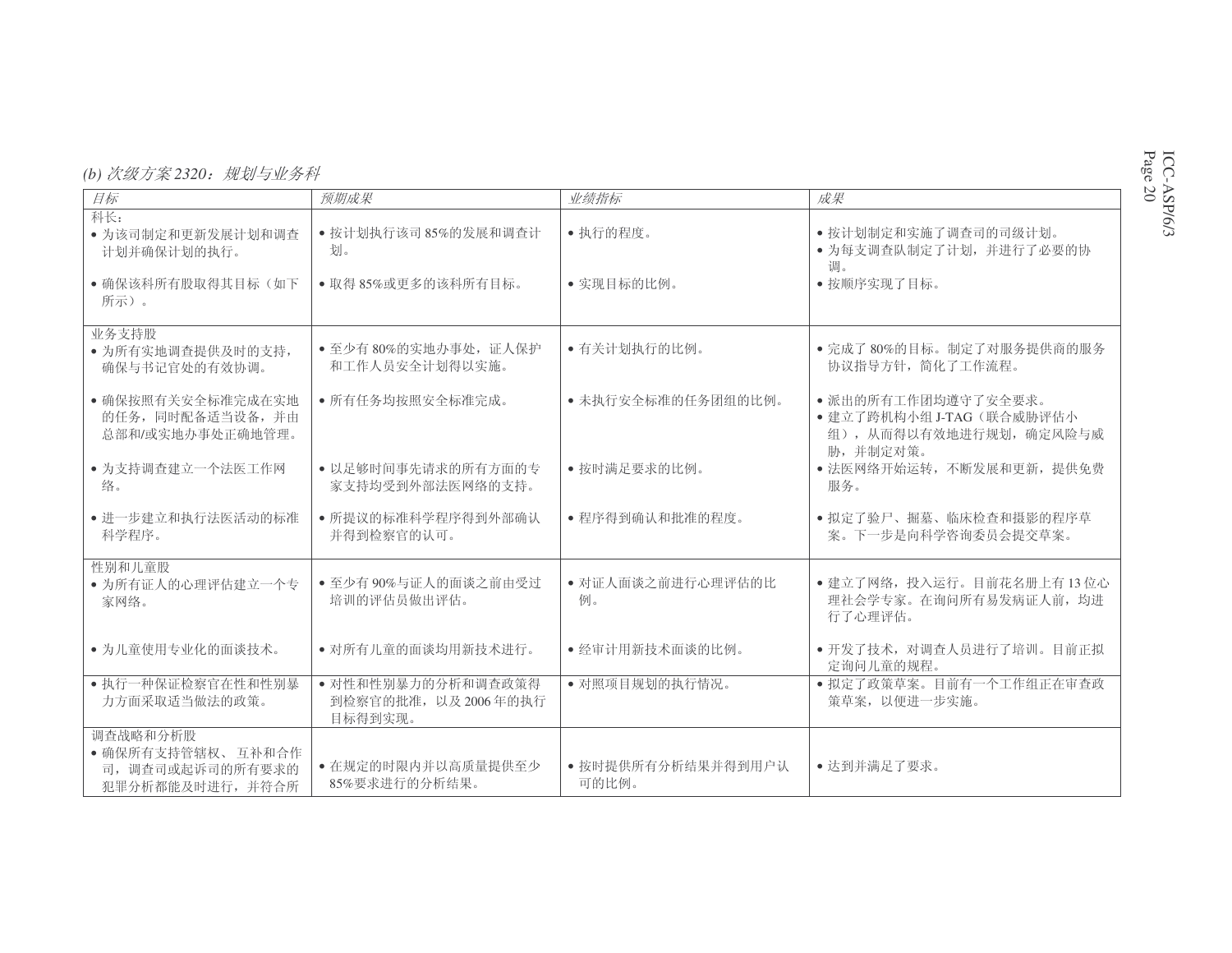| 目标                                                                                          | 预期成果                                          | 业绩指标                                                           | 成果                                                                              |
|---------------------------------------------------------------------------------------------|-----------------------------------------------|----------------------------------------------------------------|---------------------------------------------------------------------------------|
| 要求的质量。                                                                                      |                                               |                                                                |                                                                                 |
| • 通过建立与各国机构(警察、军<br>事、情报、检察官)和在管辖权、<br>互补和合作司认为必要时制定的合<br>作协定范围内与非政府组织建立的<br>网络, 支持犯罪信息的收集。 | • 80%通过开发的网络收集犯罪资料的计<br>划按计划执行。               | • 执行的程度。                                                       | • 制定了与国际刑警组织、战争罪股、各个国家和<br>联合国机构之间的合作项目, 有几个领域(法<br>医、军火交易、心理社会学评估等)已达成了协<br>议。 |
| • 为调查司制定和执行标准运作程<br>序。                                                                      | • 建立标准的调查、分析和实地业务的<br>运作程序。                   | • 检察官和副检察官批准的调查员、分<br>析员和实地业务手册。                               | • 在调查策略和分析股级别制定了:<br>o 消息来源的评估指导方针<br>。起草分析报告的指导方针<br>o 调杳策略和分析股的组织模型           |
| •起草一份能够灵活分配资源的资源<br>规划文书。                                                                   | • 起草一份资源规划文书, 确保最好和<br>灵活地分配资源并最好地利用旅行预<br>算。 | ● (a)在该司各小组和各股及其之间最好<br>地利用资源的制度执行的程度;<br>(b)与 2005年相比的平均旅行费用。 | • 制定了资源规划文件并开始实施<br>• 增加了在实地的天数,同时保持了成本                                         |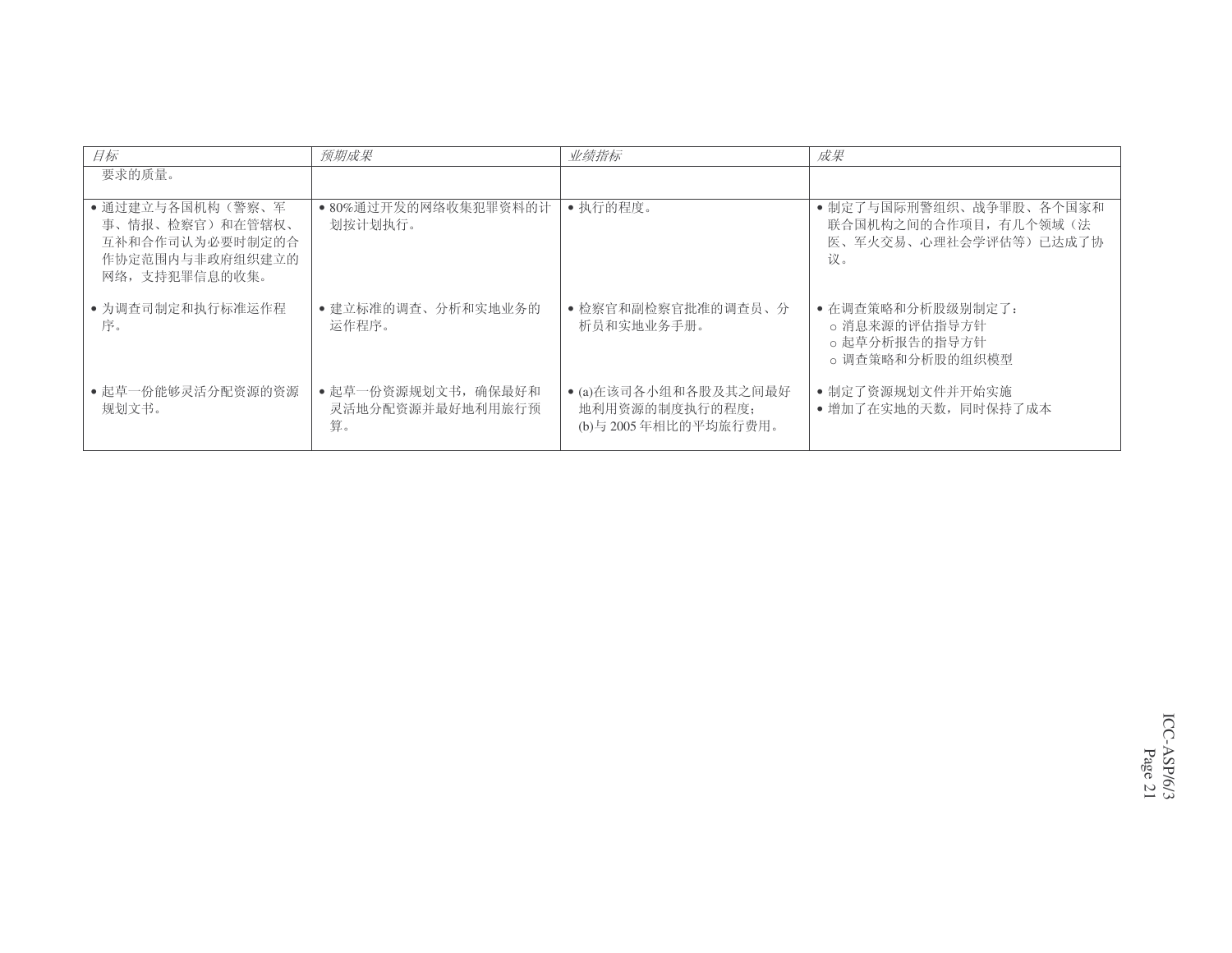| (c) 次级方案 2330: 调查小组 |  |
|---------------------|--|
|---------------------|--|

| 目标                             | 预期成果                          | 业绩指标                                                     | 成果                     |
|--------------------------------|-------------------------------|----------------------------------------------------------|------------------------|
| • 在 2006年为所进行的调查收集免<br>罪或有罪证据。 | • 在收集资料和证据方面取得进展。             | • 双月批准取得的进展和经审议的调查<br>计划。<br>• 在 80%的审议中按双月计划完成调查<br>步骤。 | • 按计划或根据不断变化的特征开展了调查。  |
| • 采取一切适当措施确保保护证人。              | • 按照为情势所制定的保护制度与证人<br>进行所有联系。 | • 抽样接触中认定符合保护制度的比<br>例。                                  | • 没有因制定的保护制度失效而发生证人事故。 |
| • 依照标准运作程序进行所有调查活<br>动。        | • 所有调查活动均符合标准运作程序。            | • 经确认的抽样审计结果符合标准的比<br>例。<br>• 所有要求的改进均在所规定的时限内<br>完成。    | • 调查标准操作程序仍在制订之中。      |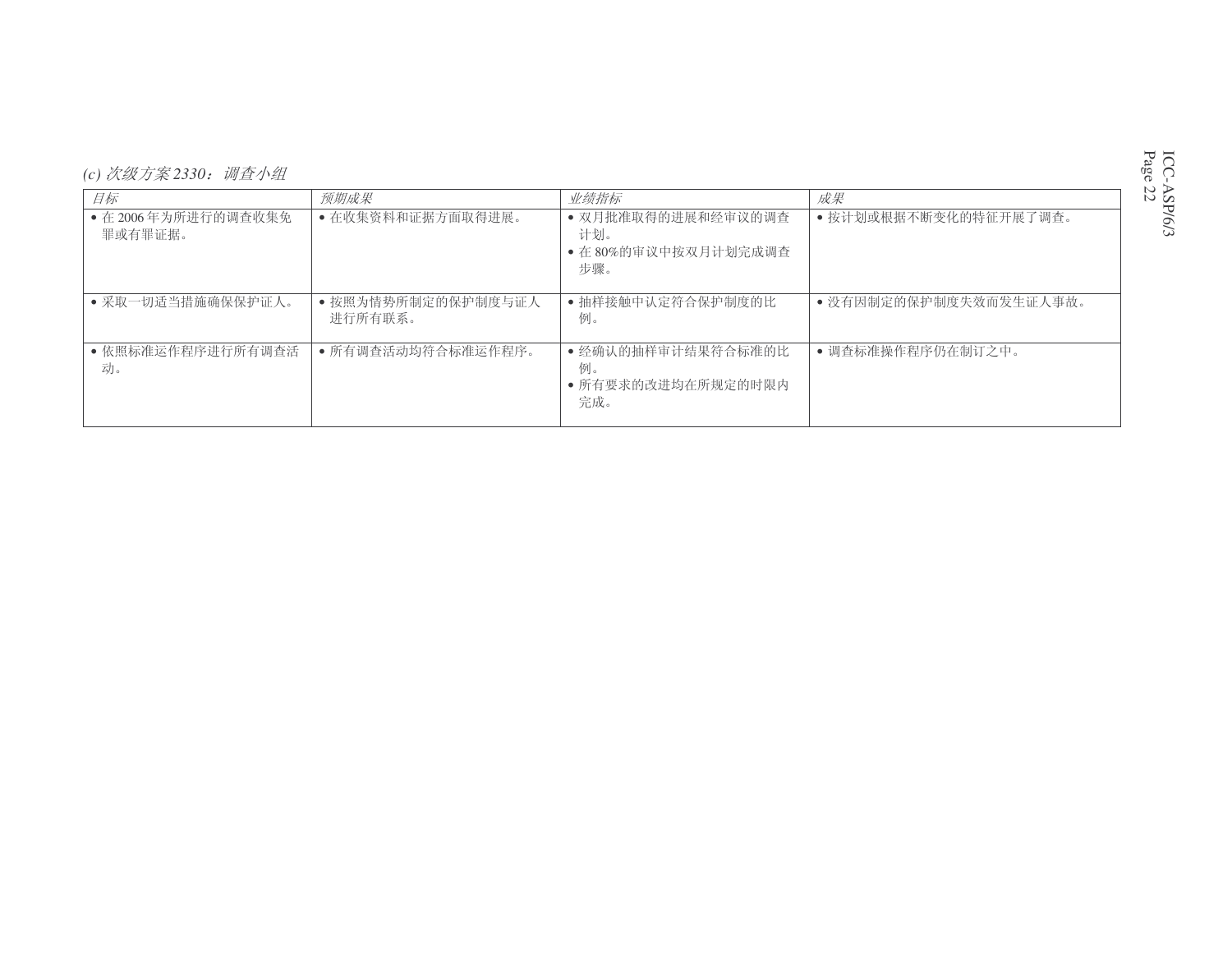#### **4.**. **方案** 2400:起诉司

| 日标                                       | 预期成果                             | 业绩指标            | 成果                                         |
|------------------------------------------|----------------------------------|-----------------|--------------------------------------------|
| • 有效地指导和管理起诉司的活动。                        | • 为起诉司确定的 2006年目标至少有<br>85%得以实现。 | • 2006年目标实现的比例。 | ● 该司确定的 2006年目标的约 90%都已实现。                 |
| • 执行检察官要求的所有任务来支持<br>调查、起诉和检察官办公室的使<br>俞 | • 所有任务均按计划完成。                    | ● 按计划执行任务的比例。   | • 在乌干达、刚果和达尔富尔三个在办案件中, 派<br>出了 95%的已计划工作团。 |

*(a) 次级方案* 2410*:负责起诉的副检察官办公室* 

## *(b) 次级方案* 2420*:起诉科*

| 目标                                                | 预期成果                                                                              | 业绩指标                                                                                   | 成果                                                                                                                                            |
|---------------------------------------------------|-----------------------------------------------------------------------------------|----------------------------------------------------------------------------------------|-----------------------------------------------------------------------------------------------------------------------------------------------|
| • 通过确定案件重点,提供法律指导<br>和审议调查步骤来确保尊重所有法<br>定义务的重点调查。 | • 所有调查均保持重点,并且因此尽可<br>能地迅速讲行。<br>• 在所有调杳中尊重一切法定义务 (80%<br>的审议令人满意; 所有改进得以落<br>实)。 | • 检察官双月批准所取得的进展和经修<br>改的规划。<br>• 起诉司进行的审议被认为是满意的比<br>例。<br>• 在商定的时限内所要求进行的改进落<br>实的程度。 | • 起诉司及时提供了案件方面的法律指导, 从而确<br>保了调查重点明确,并在刚果情势中按计划提出<br>了逮捕令申请。                                                                                  |
| • 为调查小组提供及时的法律咨询。                                 | • 所有要求提供指导的请求均及时得到<br>答复。                                                         | • 对请求按时答复的比例。                                                                          | • 及时向调查小组提供法律咨询的达标率为95%。                                                                                                                      |
| • 确保及时和充分地提出逮捕令的申<br>请或在完成调查时传唤出庭。                | • 在规定的时限内提出高质量的和综合<br>申请(>60%按时和得到同行审议/副检<br>察官的批准)。                              | • 同行审议委员会批准的提交的草案的<br>比例<br>• 在规定的时限内提交文件的比例。                                          | • 刚果情势和达尔富尔情势中这一目标的实现率为<br>$100\%$<br>• 两起案件中, 进行了广泛同行审议的比例达<br>$95\%$                                                                        |
| • 有效率地将案件和与案件有关的问<br>题提交给预审庭和审判庭。                 | • 在预审和审判分庭有效地陈述证据。                                                                | • 对案件进展进行的双月审议和对案件<br>做法进行更新得到检察官和副检察官<br>批准的比例。                                       | • 第一和第二预审分庭以及上诉分庭的诉讼几乎<br>100%地有效进行。<br>· 在 Lubanga 案中, 向预审分庭提交了 100%的证<br>据,帮助按计划确认了指控。<br>• 100%实现了所有法律论据和提交材料都要在完全<br>请示检察官和副检察官后才能进行这一目标。 |

ICC-ASP/6/3 Page 23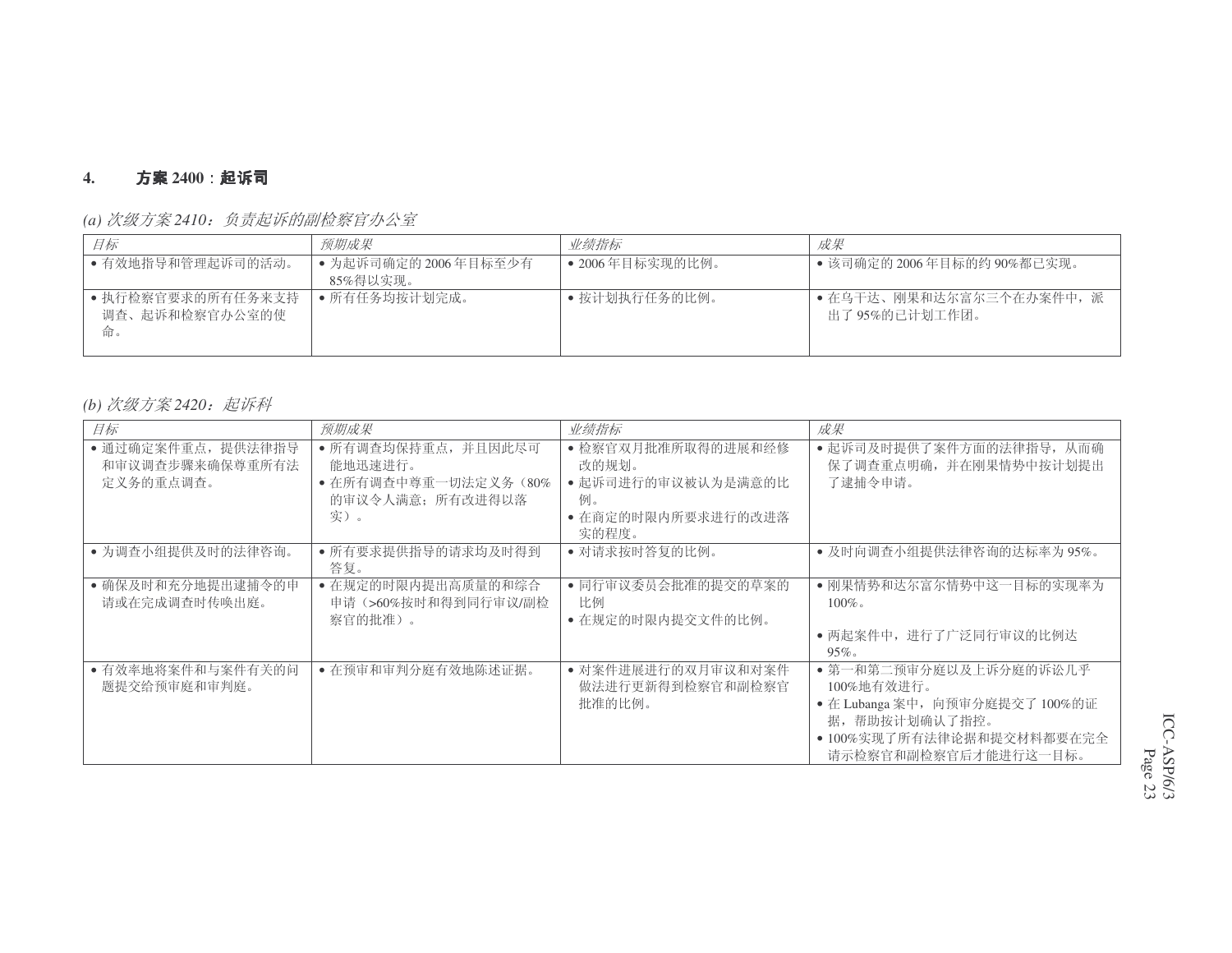| (c) 次级方案 2430: | 上诉科 |
|----------------|-----|
|----------------|-----|

| 目标                                          | 预期成果                     | 业绩指标                                           | 成果                                                                                                            |
|---------------------------------------------|--------------------------|------------------------------------------------|---------------------------------------------------------------------------------------------------------------|
| • 为调查和审判小组提供及时的法律<br>咨询。                    | • 按时提供所有法律咨询。            | • 对照总数,<br>按时提供咨询的数量。                          | • 作为一项普遍做法, 上诉科及时参加了预审和审<br>判级别与调查和起诉有关的所有法律讨论。上诉<br>科向所有审判组提供法律建议, 并可以应要求承<br>担法院文件的起草工作。                    |
| • 准备适时和充分的应提交的法律文<br>件。                     | • 在规定的时限内提交高质量和综合文<br>件。 | • 同行审议理事会批准的提交的草案的<br>比例。<br>• 在规定的时限内提交文件的比例。 | • 上诉科为起草向法院分庭提交的材料制定了具体<br>标准。它还组织了内部培训以改善上诉科向外提<br>供的材料。在规定的时间范围内提交了所有材料<br>供同行审议。所有情况下, 同行审查的结果都非<br>常优秀。   |
| • 有效率地准备和进行上诉和中间上<br>诉。                     | • 由上诉分庭提交综合和有效的证据。       | • 检察官和副检察官批准的双月案件进<br>展审议和对案件做法更新的比例。          | • 上诉科在去年编写了大约50份文件, 共有大约<br>500页。涉及上诉事宜。及时准备了提交材料,<br>有效地利用了所有程序机制和内部资源, 提交材<br>料重点突出, 主要目标是向有关分庭提供最好的<br>协助。 |
| • 在可能的和实际的上诉中为检察官<br>和副检察官提供妥当和适时的法律<br>意见。 | • 按时提供所有法律意见。            | • 按时提供法律意见的比例。                                 | • 上诉科一贯及时地向检察官和副检察官提供了与<br>潜在上诉问题有关的法律咨询。它还为法院目前<br>在审的所有三个情势做出的所有重要决定和文件<br>提供了例行意见。                         |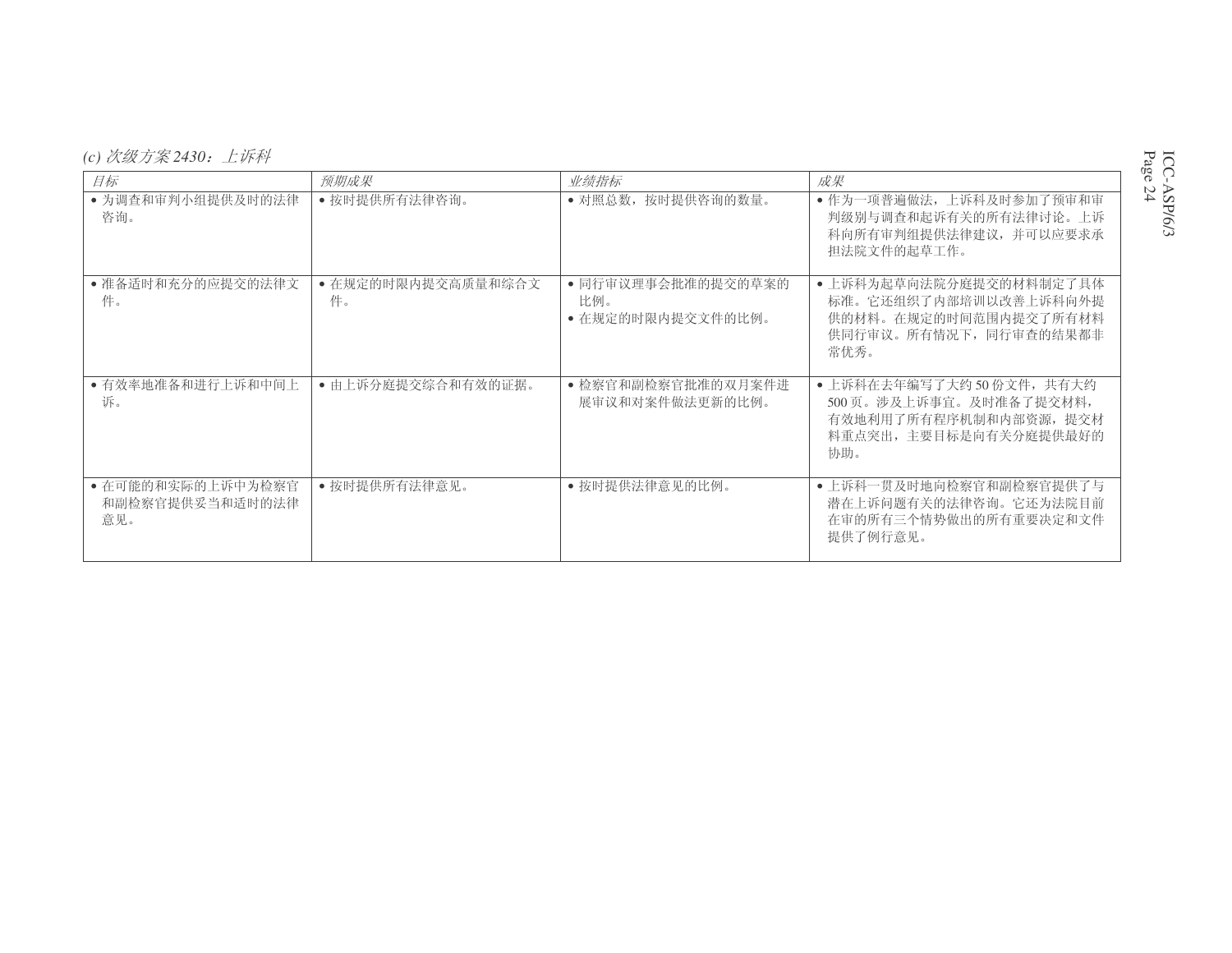#### **C.**. 主要项目 III

#### **1.**<u>. 方案 3100:书记官长办公室</u>

*(a) 次级方案 3110:书记官长直属办公室* 

| 目标                              | 预期成果                                         | 业绩指标                                                                  | 成果                                                                       |
|---------------------------------|----------------------------------------------|-----------------------------------------------------------------------|--------------------------------------------------------------------------|
| • 确保书记官处的适当管理。                  | • 全面实行基本的"业绩衡量制度"。                           | • 所有双月会议和业绩审议均以全面和<br>适时的信息为基础。                                       | • 继续制定绩效衡量制度, 2006年尚未完成。                                                 |
|                                 | • 至少有 80%提议的应做决定的结果是<br>已做出决定。               | • 在审议会议上所做的所有改进业绩的<br>行动决定有80%均按计划执行。<br>• 对照每次会议须做出决定的方面做出<br>决定的数量。 | • 采取了会议寻求的所有决定。                                                          |
|                                 | • 与 2005年相比, 确认沟通有所改进的<br>管理者人数有所增加。         | • 对照管理者的总数确认内部沟通有所<br>改讲的管理者人数。                                       | • 书记官长的直属部门负责人确认, 书记官处内部<br>的沟通有所改善。                                     |
| • 促进对外关系和合作 — 特别注意<br>巩固在实地的存在。 | • 所有预见的与缔约国、主要伙伴和利<br>益相关者对话的所有会议均按计划举<br>行。 | • 双月沟通计划得到批准和执行。<br>• 备选做法: 按计划组织会议的比例。                               | • 所有会议均按计划进行。                                                            |
|                                 | • 会议的批准率保持在 2005 年的水平。                       | • 与会者认为会议对更好地了解法院的<br>职能是有益的比例。                                       | • 与缔约国和非政府组织举行会议后, 缔约国和非<br>政府组织的反馈良好。进行了调查以评估外交简<br>报会的效用, 获得了很高的总体满意度。 |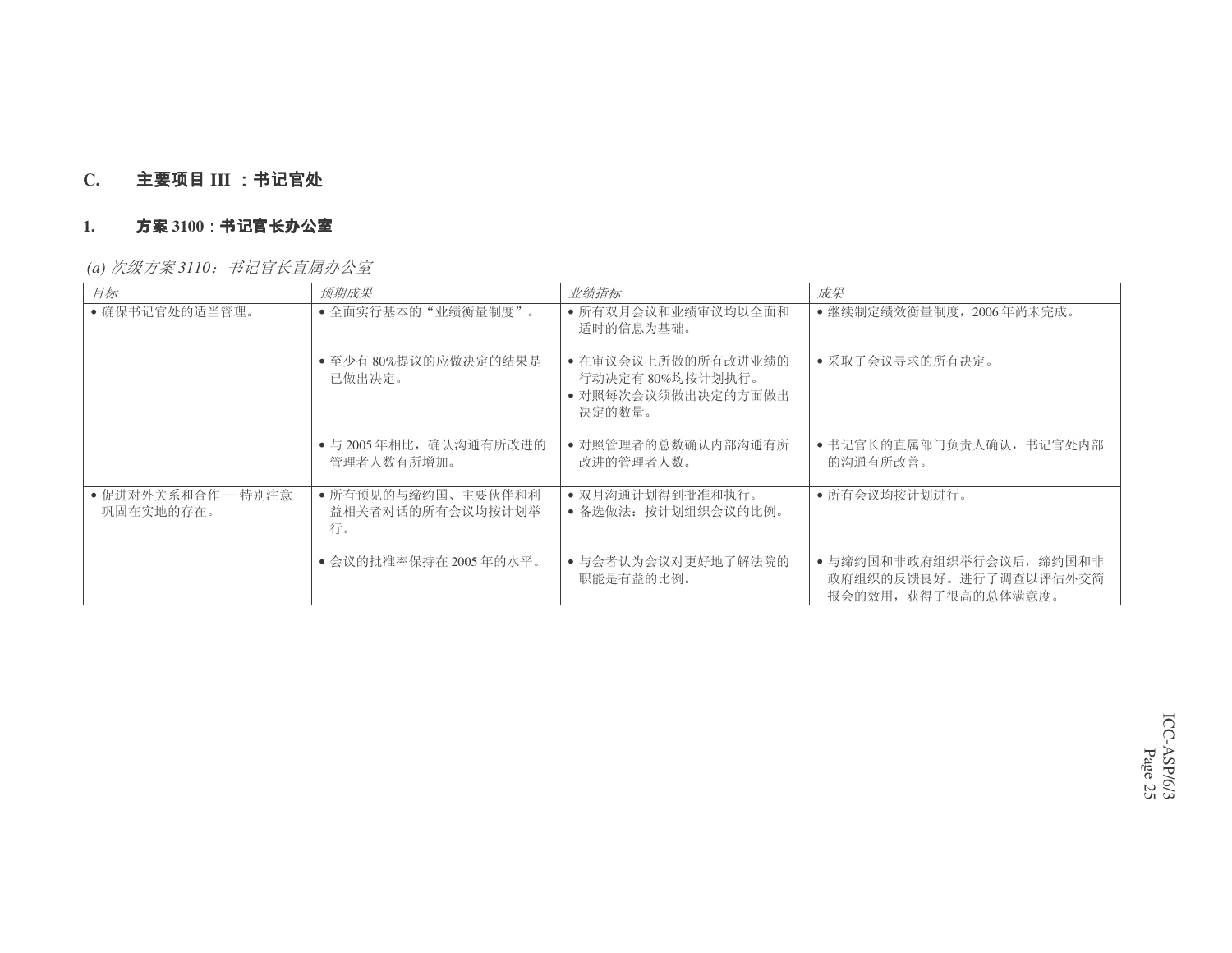(b) 次级方案 3120: 内部审计办公室

| 目标                                                                    | 预期成果                               | 业绩指标                                   | 成果                                                                                                                                                                                                                      |
|-----------------------------------------------------------------------|------------------------------------|----------------------------------------|-------------------------------------------------------------------------------------------------------------------------------------------------------------------------------------------------------------------------|
| • 就该组织内部管理、管理制度和做<br>法的设计是否合适和在有效地执行<br>向法院的执行首脑提供客观和及时<br>的信息、保证和咨询。 | • 该办公室的战略结果是有助于建设管<br>理良好和有问责制的法院。 | • 受调查的利益相关者认为我们的工作<br>对法院有积极影响的比例。     | • 虽然对所有相关人进行正式调查还为时尚早, 但<br>目前工作人员和当选官员对内部审计办公室的工<br>作反响良好。<br>• 外部审计员确定, 内部审计办公室进行的各项审<br>查发现了法院的重要问题和有待加强的内部控<br>制。<br>• 对于缔约国大会规定的内部审计办公室的对外报<br>告义务尚不清晰, 以及内部对公开报告内部审计<br>的重要结果可能存在的风险表达的关切, 导致内<br>部审计办公室与管理层关系紧张。 |
|                                                                       | • 提供独立的审计、客观信息和咨询。                 | • 举出表明该办公室的工作有助于建设<br>管理良好和有间责制的法院的例子。 | • 外部审计员认为, 法院的内部审计职能可以帮助<br>解决内部控制问题。<br>• 如下所述, 内部审计办公室的很大一部分建议都<br>被高级管理层接受并正在实施。<br>• 预算和财务委员会采用内部审计办公室的报告协<br>助工作。                                                                                                  |
|                                                                       | • 监测和评估在执行建议方面的管理进<br>展。           | • 管理层在满足所提建议的意图方面所<br>取得的讲展。           | • 管理层报告, 内部审计员办公室的建议中, 大约<br>70%的建议是完全或基本上实施了, 已经计划和<br>正在采取行动实施的占15%。剩下的15%已经审<br>议过,但不计划采取行动。                                                                                                                         |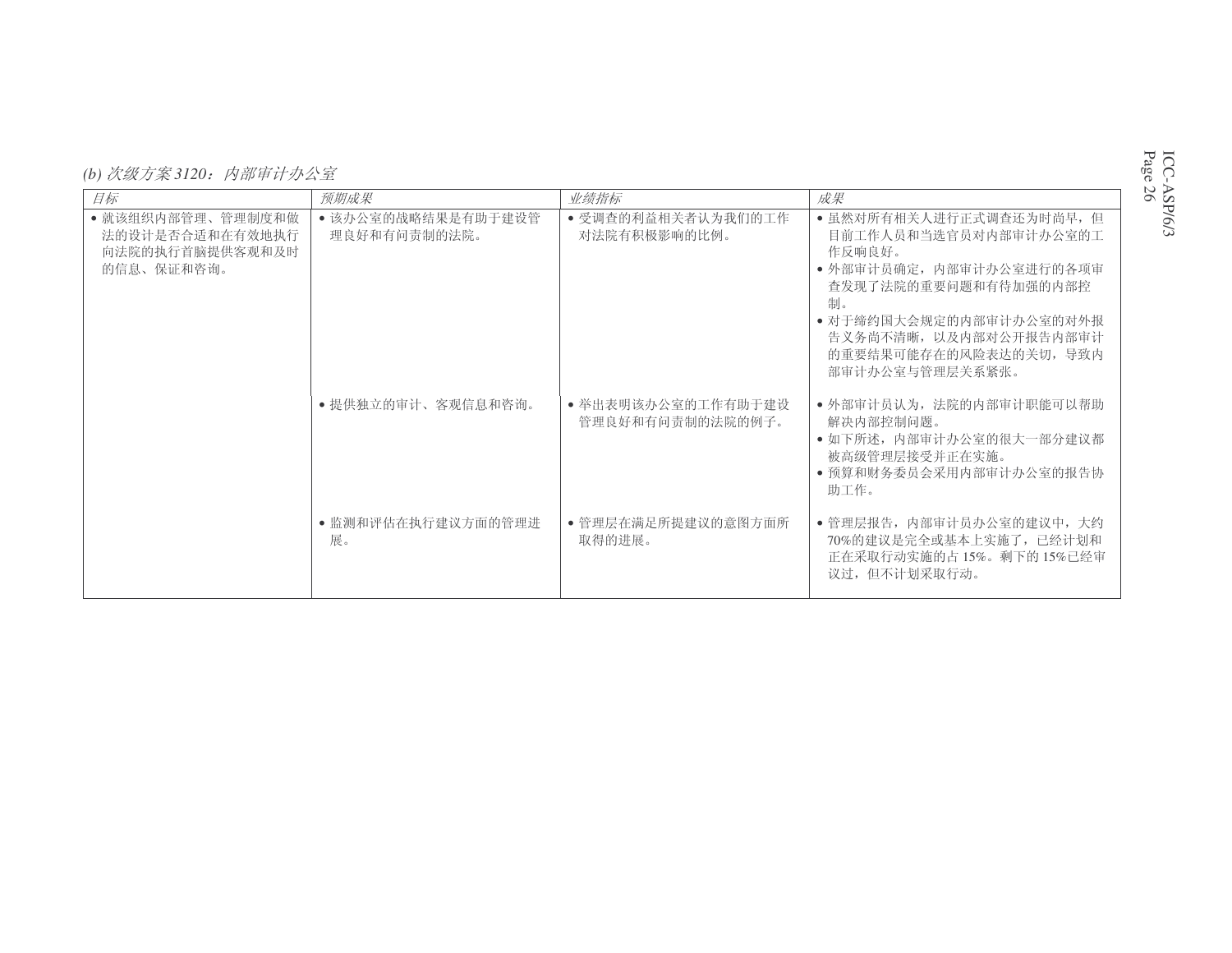## *(c) 次级方案3130:法律咨询服务科*

| 目标                                  | 预期成果                                  | 业绩指标                       | 成果                                                                                                                                                                                                           |
|-------------------------------------|---------------------------------------|----------------------------|--------------------------------------------------------------------------------------------------------------------------------------------------------------------------------------------------------------|
| • 为整个法院及各机关和科室提供有<br>效的法律服务和咨询意见。   | • 提供法律服务所需时间为五天。                      | • 在五天之内, 提供90%的法律服务。       | • 对 80%的请求, 及时提供了法律咨询和意见。<br>• 审查和谈判了13项复杂的商业合同。审查了5份<br>行政文件草案并提供了建议,帮助制定了28项政<br>策。<br>• 在规定的时限内, 对书记官长的 6 项关于评议行<br>政决定的请求做出了响应; 为上诉委员会的5起<br>案件提供了意见: 为纪律咨询委员会的2起案件<br>提供了反馈;并为国际劳工组织行政法庭的2起<br>案件提交了文件。 |
| • 与各国和其他愿意与法院合作的组<br>织建立和保持一个网络。    | • 至少与缔约国谈判、起草和最后审定<br>三个合作协定。         | • 最后审定的合作协定数量。             | • 配合受害人和证人股, 完成了3项关于受害人保<br>护的协议。<br>• 与院长会议一起,使第二个判决执行协议的签订<br>工作讲入了后期阶段。<br>• 谈判并签订了塞拉利昂特别法庭使用法院设施和<br>缔约国大会第五届会议复会使用联合国设施的协<br>议: 总部协议: 以及欧盟协议。                                                           |
| • 建立和保持供法院及国际社会使用<br>的执行立法的最新在线数据库。 | • 将30个缔约国执行的立法存入集中的<br>保存处。           | • 全部纳入数据库的执行立法的数量。         | • 向数据库内完整输入了30部履约立法, 为向法院<br>法律工具数据库迁移做好了准备。                                                                                                                                                                 |
| • 执行总部协定并与东道国保持紧密<br>的工作关系。         | • 90%与东道国的合作和与执行总部协定<br>有关的问题在两天之内解决。 | • 在两天之内解决与执行总部决定有关<br>的问题。 | • 与荷兰政府就影响法院工作人员和官员的东道国<br>问题进行的合作完成了90%。<br>• 与东道国谈判并签订了法院使用东道国外交信使<br>的协议。                                                                                                                                 |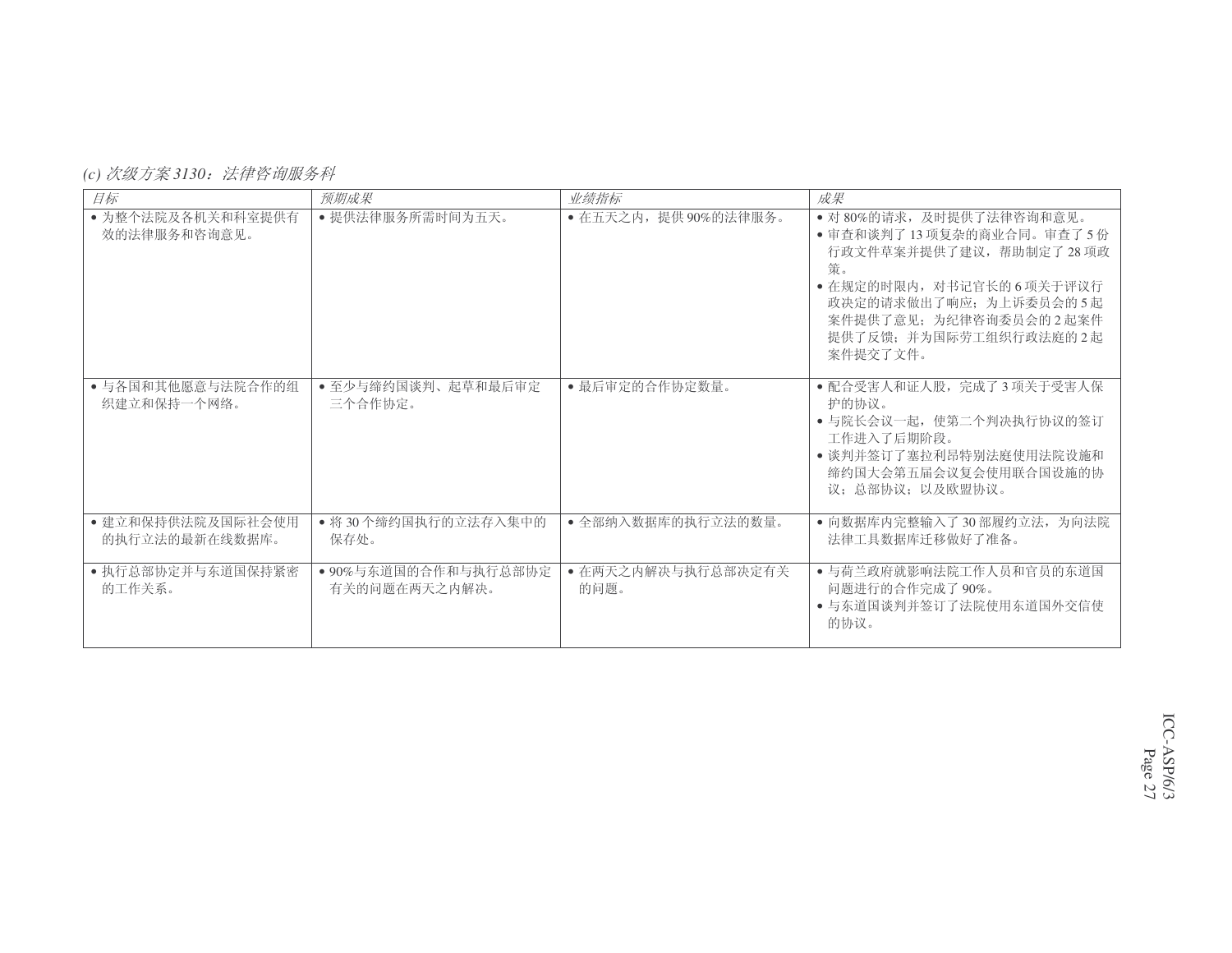*(d) 次级方案 3140:警卫和安全科* 

| 目标                        | 预期成果                                                    | 业绩指标                                                             | 成果                                                                                                          |
|---------------------------|---------------------------------------------------------|------------------------------------------------------------------|-------------------------------------------------------------------------------------------------------------|
| • 在总部促成一个安全和有保障的工<br>作环境。 | • 按照标准采取所有安全措施。                                         | • 至少有95%的安全措施在检查时被认<br>为是符合标准的。<br>• 为改进某些方面决定采取的所有措施<br>均按计划执行。 | • 所有保安措施均已到位, 正在进行评估。<br>● 每周 7 天每天 24 小时运转的保安控制中心已完全<br>投入运行(零停运时间)。<br>• 为法院的活动采取了要求的保安措施并提供了培<br>训。      |
|                           | • 所有安全事件及时得到调查及所有批<br>准的建议得到实施(小的事件: 两<br>天: 大的事件: 两周)。 | • 按时进行调查的事件的比例。<br>• 批准的建议得到实施的比例。                               | • 在规定时间内对99%的安全事件做出了反应(比<br>2005年增加了3%)。<br>• 安全事件总数减少了 5% (2005年 302 起: 2006)<br>年284起)。                   |
| • 确保信息的提供、完整和保密性。         | • 所有工作人员完成了关于警卫和安全<br>的培训。                              | • 得到培训的工作人员的比例。                                                  | • 信息安全成为所有工作人员上岗前培训的一个必<br>修课程。                                                                             |
|                           | • 信息安全政策、程序和执行计划的所<br>有主要方面得到批准。                        | • 批准的建议的比例。<br>• 措施执行的比例。                                        | • 为关于信息安全的院长指令提交了一项修订。<br>• 颁布了1项行政指示。<br>•迅速临时颁发了7项行政指示。<br>• 起草并在内部网上公布了一项全面的信息安全手<br>册, 其中包括给实地官员的一个单行本。 |
|                           | • 按计划实施批准的 2006年措施。                                     | ● 完成导致实施 ISO17799 标准和认证的<br>安全审计。                                | ● 外部专家顾问对法院信息安全符合 ISO 17799-<br>2005 标准的情况进行了评估, 评估包括信息收<br>集, 对是否符合标准的相关分析, 以及确定近期<br>和长期行动的领域。            |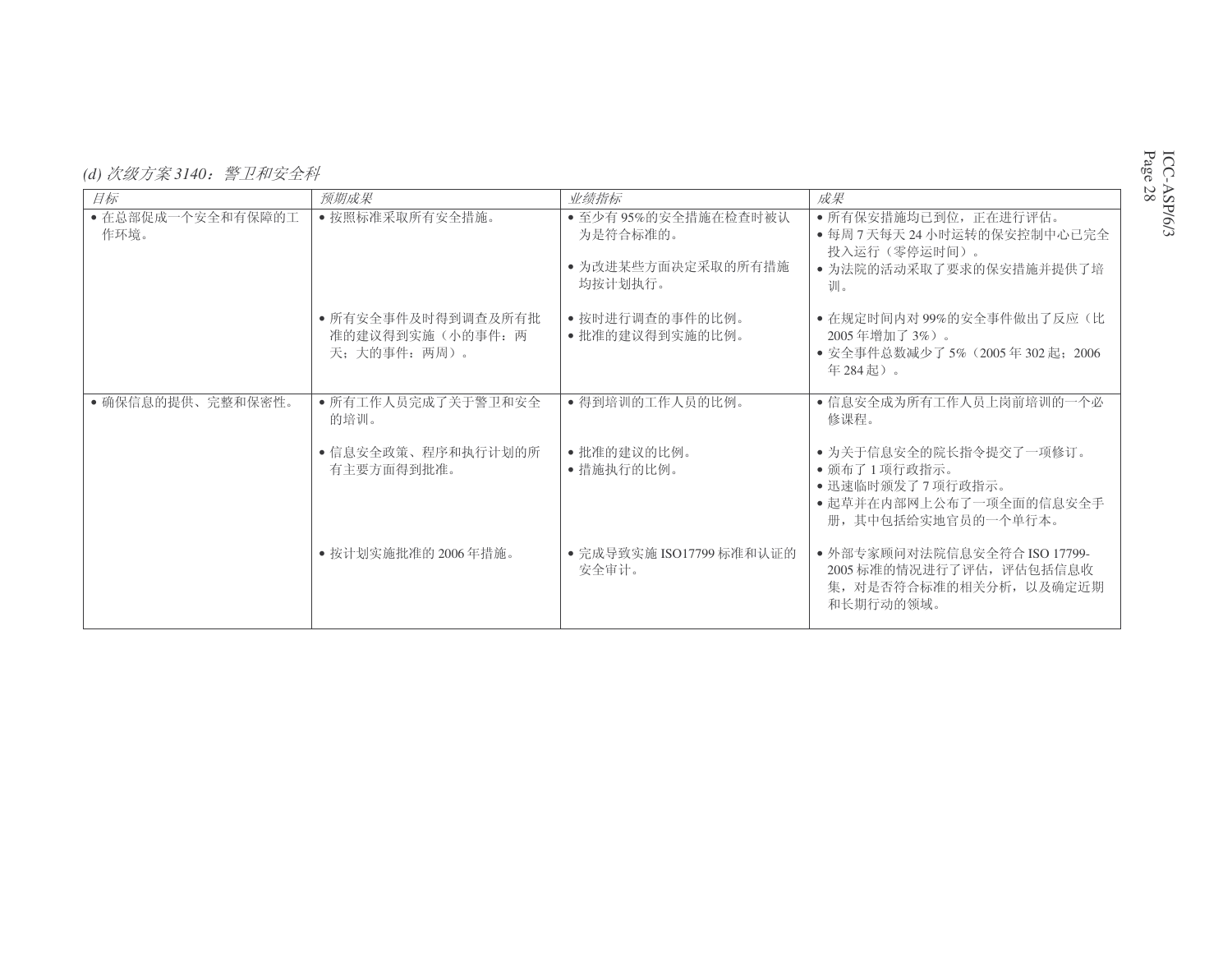| 目标                     | 预期成果                                                    | 业绩指标            | 成果                                                                                                                        |
|------------------------|---------------------------------------------------------|-----------------|---------------------------------------------------------------------------------------------------------------------------|
| • 在实地业务中达到必要的安全要<br>求。 | • 进行实地活动前, 所有安全措施均符<br>合标准(联合国安全和安保部的标准<br>或机关首脑所做的决定)。 | • 实施措施的比例。      | • 联合国安全和安保部的最低操作安全标准和住所<br>最低安全标准已 100%运行, 对其持续达标情况进<br>行了密切监督。<br>• 制定并 100%实施了对所有实地警卫人员的实地警<br>卫上岗培训。                   |
|                        | • 按时提供至少97%要求提供的支持<br>(在实地的保护、受威胁评估、警卫<br>反应)。          | • 按时满足要求的比例。    | • 向 100%提出请求的工作团提供了警卫支持 (2005<br>年警卫和安全科共为工作团执勤 1.297 天: 2006<br>共在实地执勤 1.604 天, 增加了 23%)。                                |
|                        | • 所有旅行到实地的人员已完成安全意<br>识和准备的培训。                          | • 得到培训的工作人员的比例。 | • 工作人员培训项目符合国际标准, 并包括3天的<br>实地实际岗前培训。95%的工作人员在派遣前,<br>完成了联合国安全和安保部的实地安全基础和高<br>级培训项目。<br>• 所有工作人员在抵达执勤区前都必须参加安全情<br>况介绍会。 |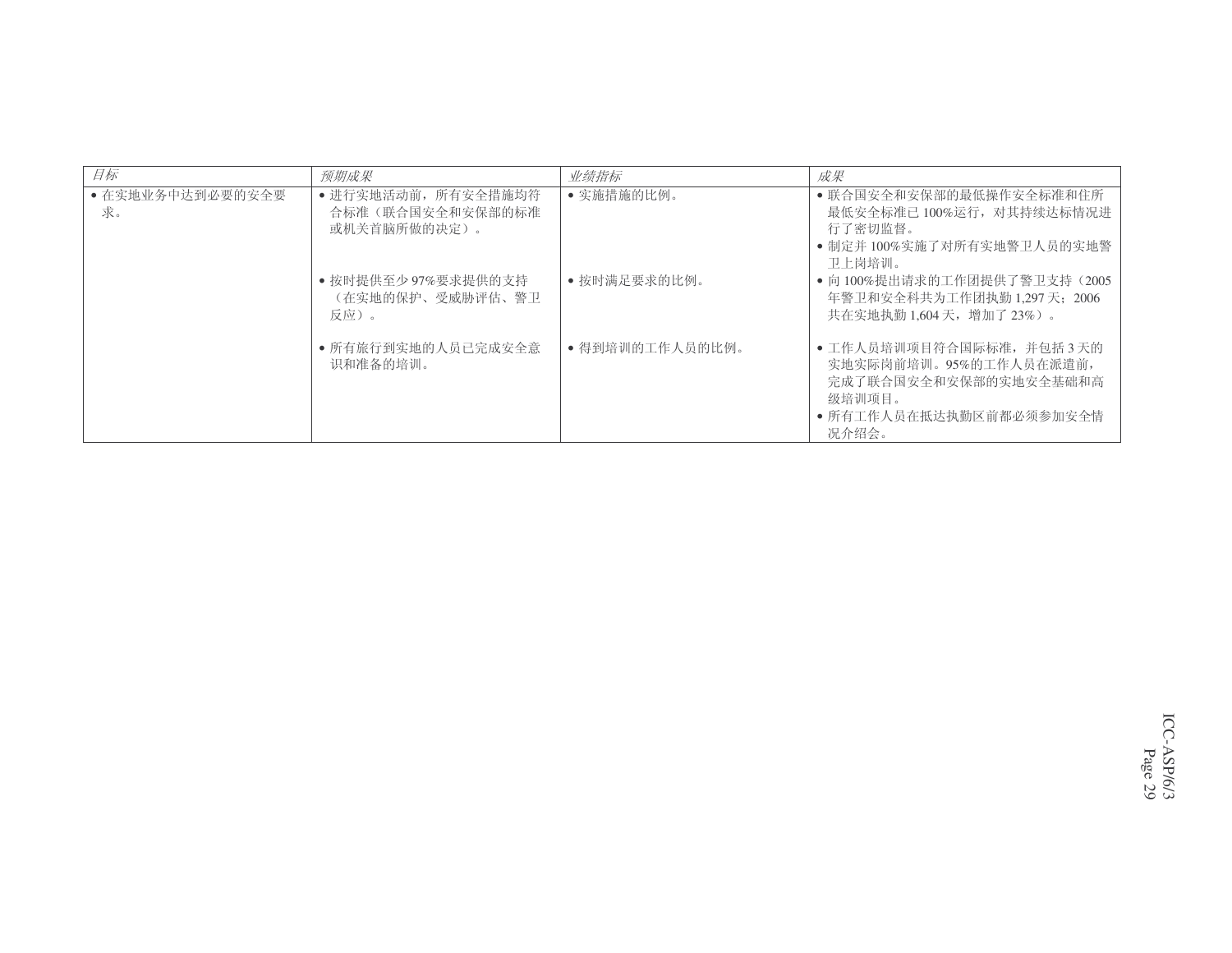| (e) 次级方案 3150: 管理员办公室 |  |
|-----------------------|--|
|-----------------------|--|

| 目标                                           | 预期成果                                                                            | 业绩指标                                                                | 成果                                           |
|----------------------------------------------|---------------------------------------------------------------------------------|---------------------------------------------------------------------|----------------------------------------------|
| • 保持和促进法院批准的预算的管理<br>— 与法院的发展和履行的职能相一<br>致。  | • 明确的工作流程和责任 - 如法院批准<br>的那样 - 传达给方案管理者。                                         | • 法院范围内接受预算执行、方案管理<br>者的责任、预算管理和在法院内批准<br>的授权结构方面的指导方针的水平。          | • 对工作方案实施了有效的管理。                             |
|                                              | • 为该办公室确定明确的授权和得到法<br>院批准。                                                      | • 该办公室与检察官办公室签署服务水<br>平协定。                                          | • 办公室和检察官办公室之间的服务水平协议推迟<br>到 2007年。          |
| • 监测批准的方案预算的执行, 并报<br>告其全面执行情况。 <sup>3</sup> | • 支出与缔约国大会表决的拨款或其他<br>规定或与自愿捐款有关的目的和规则<br>高度一致。<br>• 关于自愿捐款的协定与法院的政策和<br>程序相一致。 | • 支出背离拨款的程度最小或 - 如是自<br>愿捐款 一分配应如 2006年预算执行<br>情况报告所确认的那样。          | • 支出和拨款之间的偏差最小, 实施率达到80%。                    |
| • 协助确保法院保持一种内部管理的<br>标准有效系统。                 | • 方案管理者更加了解其在资源利用和<br>内部管理方面的责任。                                                | • 利用管理报告参加内部年中和年终审<br>议的方案管理者的人数。<br>• 参加预算管理/SAP 培训课程的方案管<br>理者人数。 | • 使用报告的方案管理人的数量增加。由于其他优<br>先事项, 没有进行年中和年终审查。 |

 $^3$ ICC-ASP/3/CBF.1/L.2,来自法院的报告,第 II 部分 C(b),第 195 段和附件 III.B。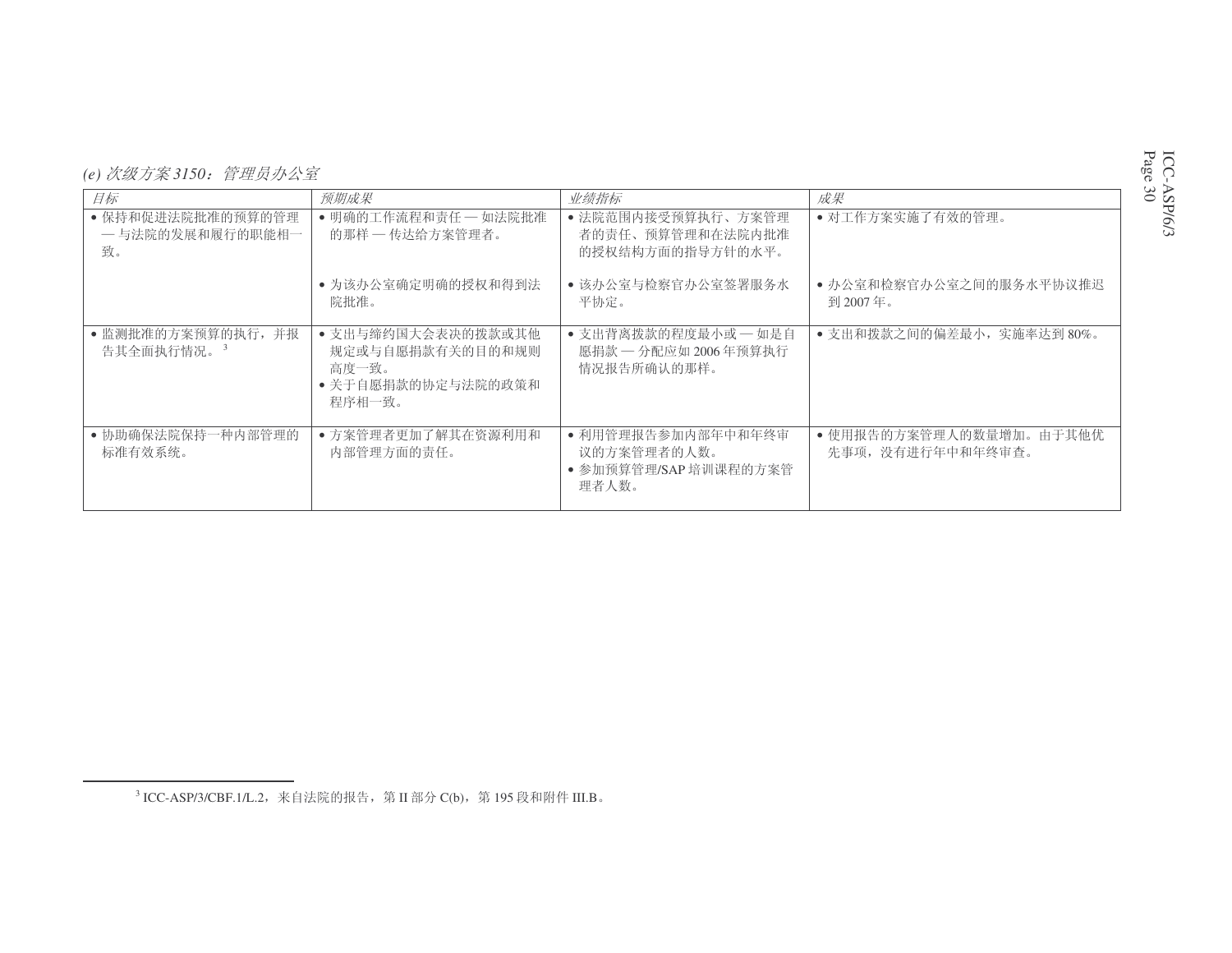#### **2.3200**

| 目标                                                                    | 预期成果                              | 业绩指标                              | 成果                                                                       |
|-----------------------------------------------------------------------|-----------------------------------|-----------------------------------|--------------------------------------------------------------------------|
| • 建立一个能在要求的时限内对所有<br>法院的需要做出反应并符合所有主<br>要目标的组织环境。                     | • 与法院内部所有客户之间的一整套服<br>务水平协定。      | • 已有的服务水平协定的数量。                   | • 50%的服务水平协议已经完成并接受法院内部主<br>要用户的审查。其他的50%处于用户审查前的最<br>后拟定阶段。             |
| • 建立一个安全的信息系统环境, 使<br>得法院能够满足其所有通信需要,<br>使得管理层能检索履行其业务职能<br>所需要的所有信息。 | • 完成执行所有主要信息系统。<br>• 充分统一的管理信息系统。 | • 全面执行的主要系统的数量。<br>• 已有的高质量报告的数量。 | • 没有实施大的系统, 但取得了重大进展。全年均<br>可杳阅共同行政事务司的第一批定期报告。综合<br>管理信息系统推迟到 2007年初实施。 |
| • 建立一种管理环境提供所有必要的<br>管理, 使得法院能满足《罗马规<br>约》和《财务条例和细则》的所有<br>要求。        | • 内部控制的年度报表未提出建议。                 | • 关于控制的审计建议的数量。                   | • 年度报表尚未实施。                                                              |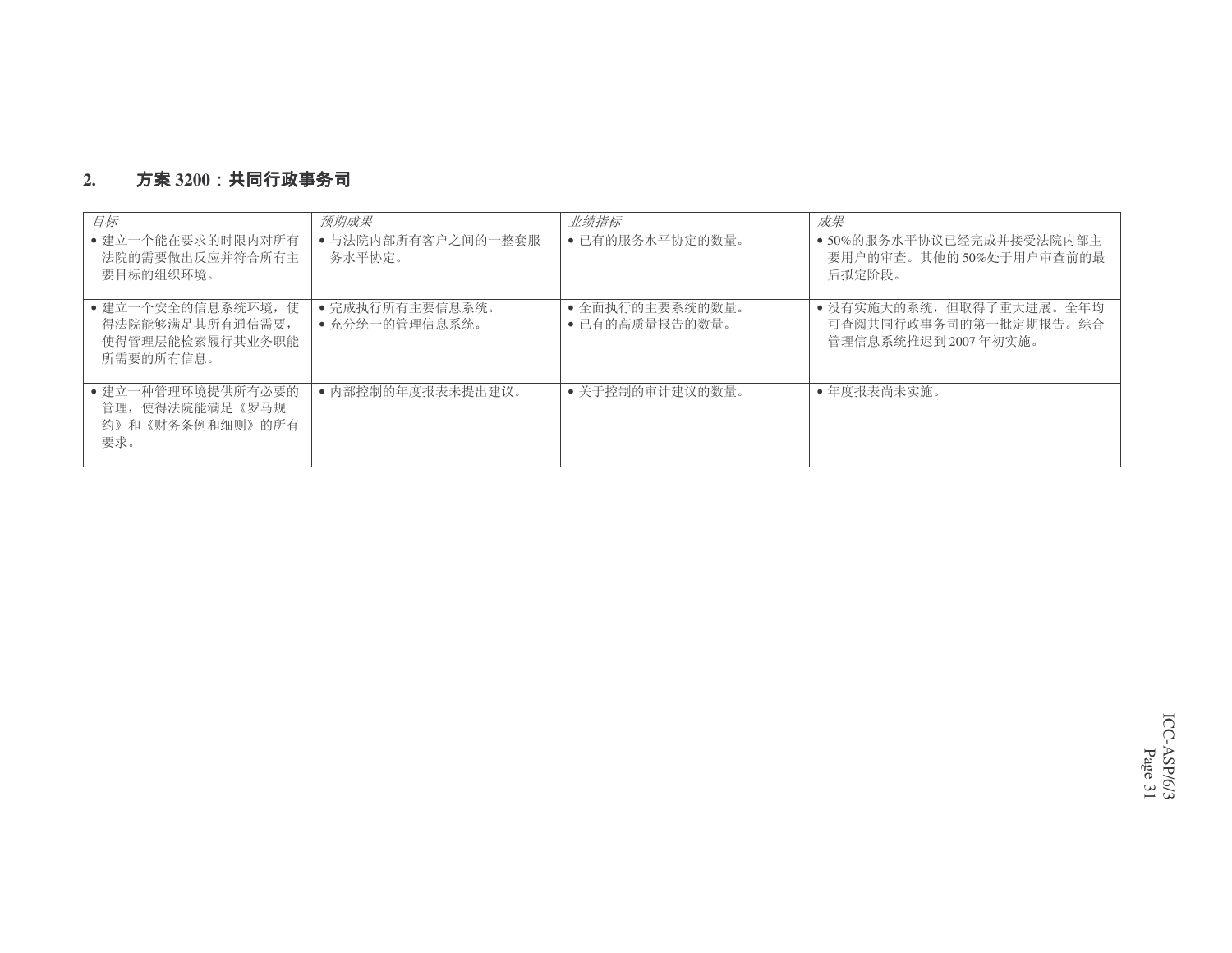| (a) 次级方案 3210: | 司长办公室 |
|----------------|-------|
|----------------|-------|

| 目标                                                           | 预期成果            | 业绩指标              | 成果                                 |
|--------------------------------------------------------------|-----------------|-------------------|------------------------------------|
| • 为该司的优先领域建立一种在该司<br>各科间协调的环境。                               | • 全面统一的司优先重点结构。 | • 遵守截止日期的百分比。     | • 改善了优先结构,包括为全司所有科室实施了截<br>止日期的设定。 |
| • 建立一种信息环境,有效地为各科<br>和各机关提供所有必要的信息,并<br>在各科和各机关之间进行信息交<br>流。 | • 全面统一的报告结构。    | • 与年底相比, 年初会议的数量。 | • 去年的会议数量减少32%。                    |
| • 由于有了全面统一和已建立的信息<br>环境, 减少会议的数量。                            |                 |                   |                                    |

*(b) 次级方案* 3220:人力资源科

| 目标                                                                  | 预期成果                            | 业绩指标                                | 成果                                                                                                                                         |
|---------------------------------------------------------------------|---------------------------------|-------------------------------------|--------------------------------------------------------------------------------------------------------------------------------------------|
| • 确保工作人员能力和品质的高标<br>准, 同时考虑到世界法律体系代表<br>性、公平的地域代表性和公平的男<br>女代表性的需要。 | • 与 2005年相比, 申请人的数量和类型<br>有所增加。 | • 与 2005年相比,<br>2006年申请人的数<br>量和类型。 | • 2006年: 处理了 13,656 件申请, 而 2005 年为<br>13.833 件。<br>• 收到 159个国家人员的申请, 而 2005年为 156<br>个。<br>• 2006年已确定地区职位的工作人员国籍数量为 60<br>个, 而 2005年为 52个。 |
|                                                                     | • 达到女性工作人员理想代表性的<br>$85\%$      | • 性别代表性的实际比例。                       | • 截至 2006年 12月 31日的性别比例: 女<br>$46.43\%$ , 男 53.57%。                                                                                        |
| • 确保在执行人力资源职能时高标准<br>的效率。                                           | • 平均招聘时间为六个月。                   | • 平均招聘时间。                           | • 一般事务工作人员4个月。<br>• 专业工作人员 6 个月。                                                                                                           |
| • 确保有全套的必要细则。                                                       | • 发布五个重要行政通知。                   | • 发布的行政通知的数量。                       | • 五项主要行政指示中已发布了一项(其他父母<br>假)。                                                                                                              |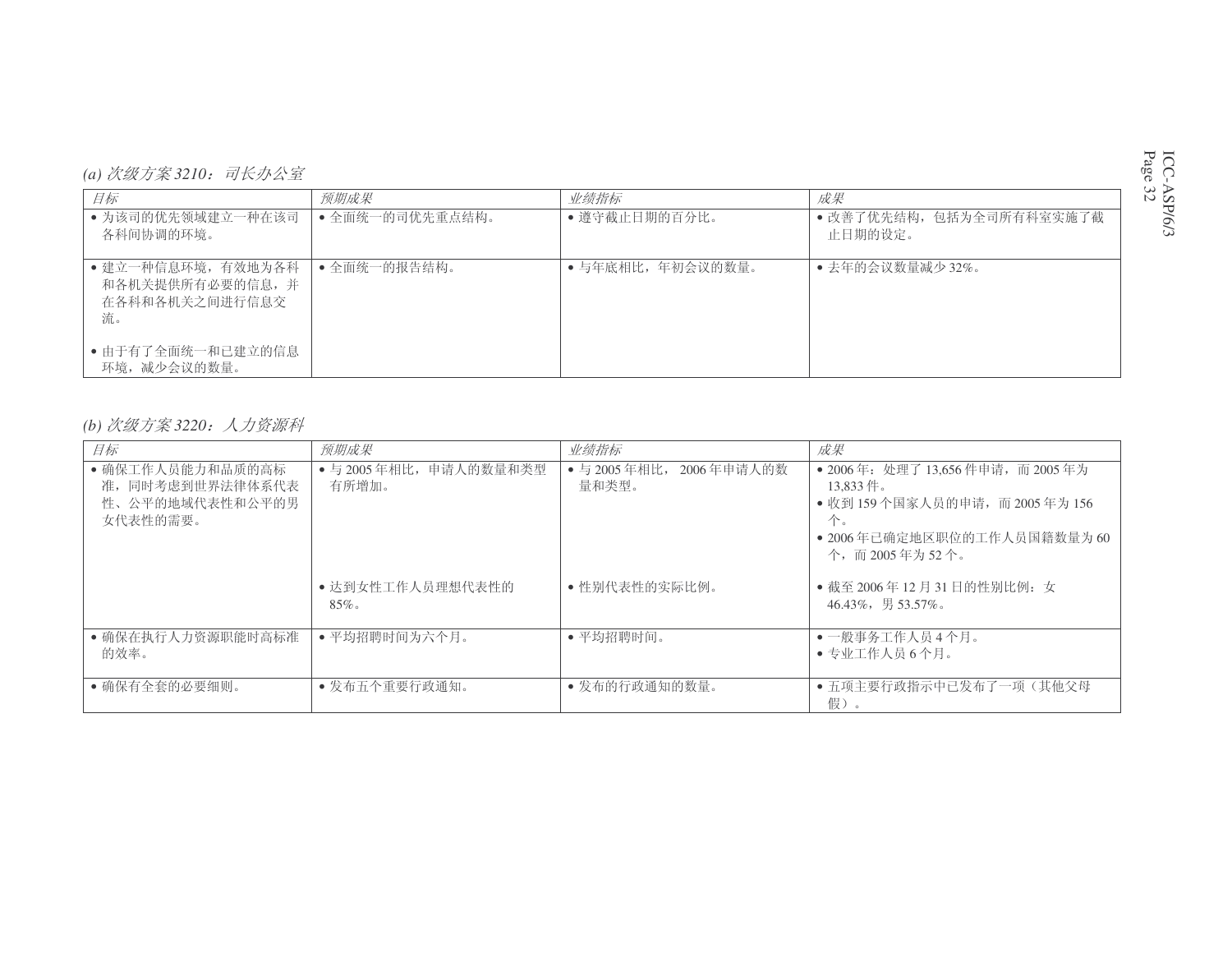*(c) 次级方案 3240:预算和财务科* 

| 目标                                             | 预期成果                                                       | 业绩指标                                      | 成果                                              |
|------------------------------------------------|------------------------------------------------------------|-------------------------------------------|-------------------------------------------------|
| • 为法院提供有效果和有效率的财务<br>服务。                       | • 按照法院财务条例和细则及会计政策<br>提供及时和准确的财务报表。                        | • 外部审计报告关于账目和财务报表的<br>意见/建议少于四个。          | • 截至 2006年12月31日财务期的外部审计报告包<br>含四项关于账目和财务报表的建议。 |
|                                                | • 从收件日起 30 天内处理 90%的发票和<br>旅行费用报销申请。                       | • 在收件之日起 30 天内实际处理发票和<br>旅行费用报销申请的比例。     | • 收到的发票和差旅费报销请求中, 72%在收到后<br>30日内讲行了处理。         |
| • 全面执行企业资源规划系统与预<br>算、采购、旅行、人力资源和财产<br>管理完全一致。 | • 企业资源规划系统全面运作, 提供所<br>有管理报告, 全部为高质量的, 而其<br>他/平行的财务系统将中止。 | • 处理所有财务交易和报告并反映在企<br>业资源规划系统。<br>•报告的数量。 | ● 财务科实施了 SAP 系统内的所有模块, 从 2006<br>年1月起不再实施并行系统。  |
| • 建立一种统一标准化的预算编制程<br>序和报告制度。                   | • 在四个月之内完成预算编制过程。                                          | • 预算编制过程的天数。                              | • 在四个半月内完成了预算案。                                 |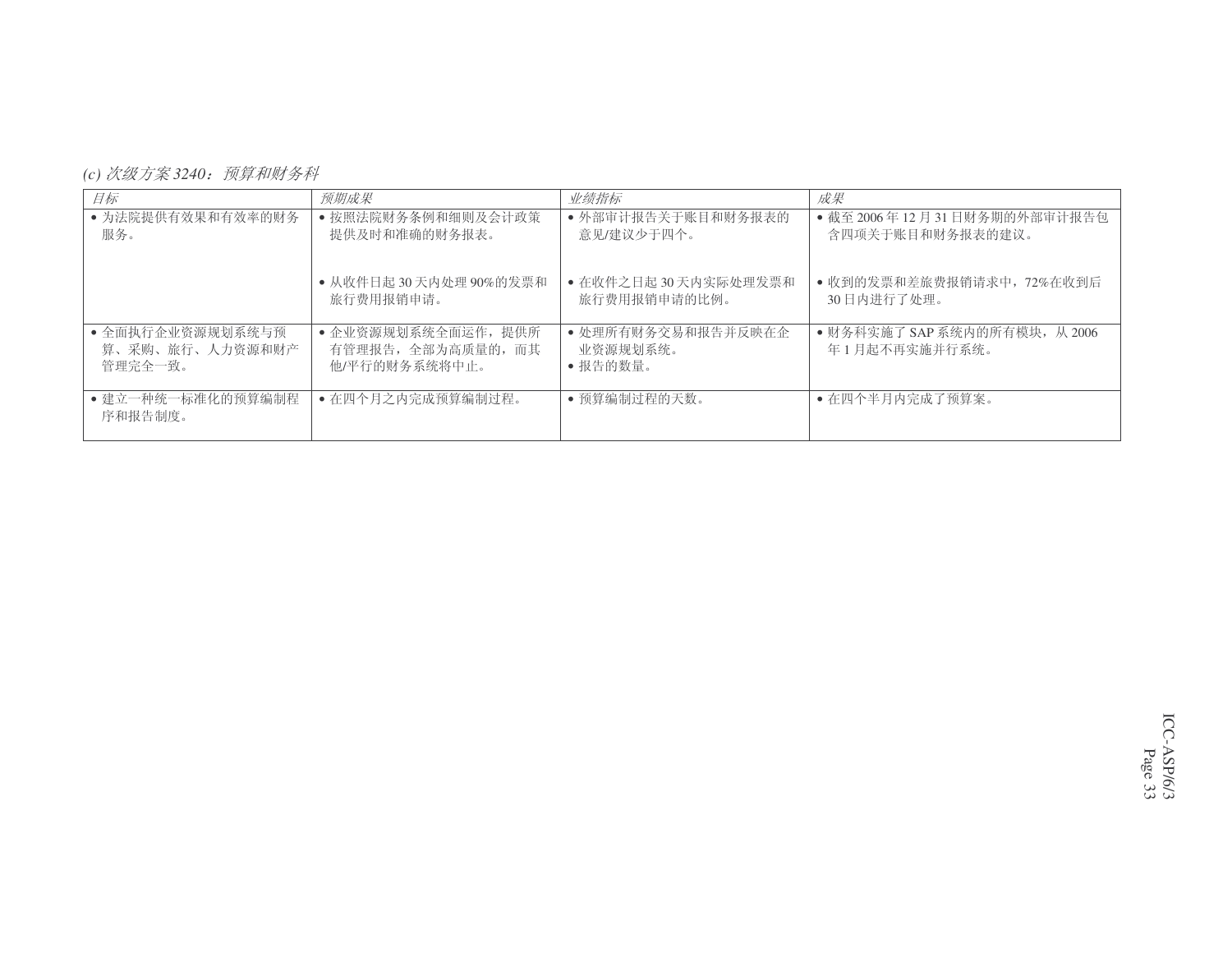| (d) 次级方案 3250: | - 般事务科 |  |
|----------------|--------|--|

| 目标                | 预期成果                 | 业绩指标               | 成果                           |
|-------------------|----------------------|--------------------|------------------------------|
|                   |                      |                    |                              |
| • 为法院的活动提供及时、可靠、有 | • 各个领域至少 80%的任务要达到时间 | • 达到时间 要求的占%。      | • 95%的商品在收到后 48 小时内进行了接收与检   |
| 效和以用户为中心的服务。      | 要求:                  |                    | 杳。                           |
|                   | o 收到货物 48 小时完成接收和检查手 |                    | • SAP 系统模块之间的技术与同步问题妨碍了目标    |
| ● 执行清楚的问责制政策和程序以及 | 续;                   |                    | 的实现。目前实现了85%的目标。             |
| 预报该科服务事项的政策和程序。   | ○ 旅行授权在 4 天之内处理(根据服  |                    | • 设施管理股帮助台收到的查询, 90%在 24 小时内 |
|                   |                      |                    |                              |
|                   | 务水平协定的最后期限):         |                    | 做出了答复。                       |
| • 精简对全球活动的支持。     | o 对设施管理股协助台收到的问题在    |                    | • 后勤和交通股以及设施管理股收到的与听讯有关      |
|                   | 24小时内做出回答:           |                    | 的请求, 100%都在 24 小时内进行了处理。     |
|                   | o 对有关听讯的请求在 24 小时内做出 |                    |                              |
|                   | 答复:                  |                    |                              |
|                   | o 实地办事处工作的落实(根据服务    |                    |                              |
|                   |                      |                    |                              |
|                   | 水平协定的最后期限)。          |                    |                              |
|                   |                      |                    |                              |
|                   | ● 80%的客户满意。          | • 积极的调查结果占 %。      | • 未开展正式调查。后勤和交通股收到一次与其出      |
|                   |                      |                    | 租车服务有关的正式的有正当理由的投诉。预计        |
|                   |                      |                    | 消费者满意度达 95%以上。               |
|                   |                      |                    | • 设施管理股 2006年收到一次因服务请求延迟造成   |
|                   |                      |                    | 的正式投诉。预计消费者满意度达90%以上。        |
|                   |                      |                    |                              |
|                   | • 一般事务科的拨款与实际支出之间相   | • 一般事务科的拨款与实际支出之间相 | • 支出了80%的拨款。                 |
|                   | 差 5%或更少。             | 差%。                |                              |
|                   |                      |                    |                              |
|                   |                      |                    |                              |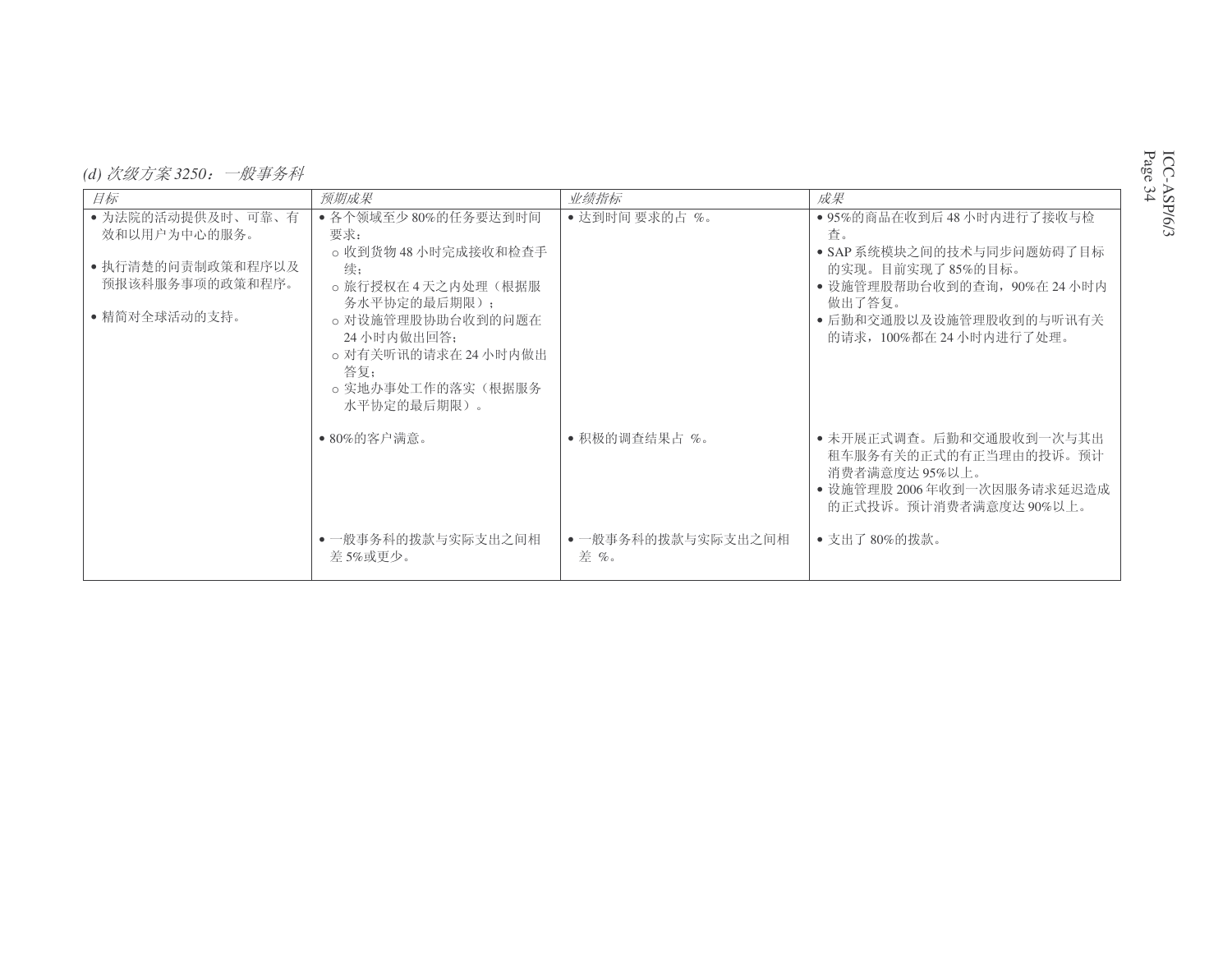(e) 次级方案 3260*:信息和通信技术科* 

| 目标                                                     | 预期成果                                                | 业绩指标                                         | 成果                                                                                             |
|--------------------------------------------------------|-----------------------------------------------------|----------------------------------------------|------------------------------------------------------------------------------------------------|
| • 确保安全、稳定和可靠的信息和通<br>信技术系统。                            | • 系统稳定的可用性、运转情况、完整<br>性以及安全性(平均正常运行时间达<br>到 99.2%)。 | • 系统平均正常运行时间达到%,没有计<br>划外的外部登录。              | • 99.4%的平均系统运行时间。报告期间内未发生未<br>授权的外部访问。                                                         |
| • 在满足用户不同的职能和业务需求<br>的同时, 采用项目交付的方法完善<br>已有的并开发新的应用程序。 | • 对求助需求的反应时间平均为: 4小时<br>(达到80%)。                    | • 做出实际反应的比率。<br>• 在预期的结果之内对其做出反应的求<br>助记录占%。 | • 重大问题的实际反应速度 = 3.5 小时。<br>• 中等或轻微问题的实际反应速度 = 2-4 小时。<br>• 处理了 10.517 次服务请求。60%的反应取得了预<br>期效果。 |
|                                                        | • 对信息和通信技术项目交付和支出进<br>行恰当的管理。                       | • 按照计划的成本和时间完成的项目占<br>$\%$                   | ● 60%的项目按计划成本完成。<br>• 40%的项目与计划有偏差。其中 19%的项目超<br>支, 21%的项目低于计划成本。<br>• 75%的项目按计划进度完成。          |
| • 提供持续的高质量信息和通信技术<br>服务,支持国际刑事法院的各项方<br>案。             | • 信息和通信技术战略框架与本组织的<br>战略计划相一致。                      | • 信息和通信技术战略框架得到各机关<br>的批准。                   | ● 信息和通信技术 10年(2006-2016)战略文件获<br>得批准,并提交缔约国大会讨论。                                               |
| • 与本组织的战略框架融为一体。                                       |                                                     |                                              |                                                                                                |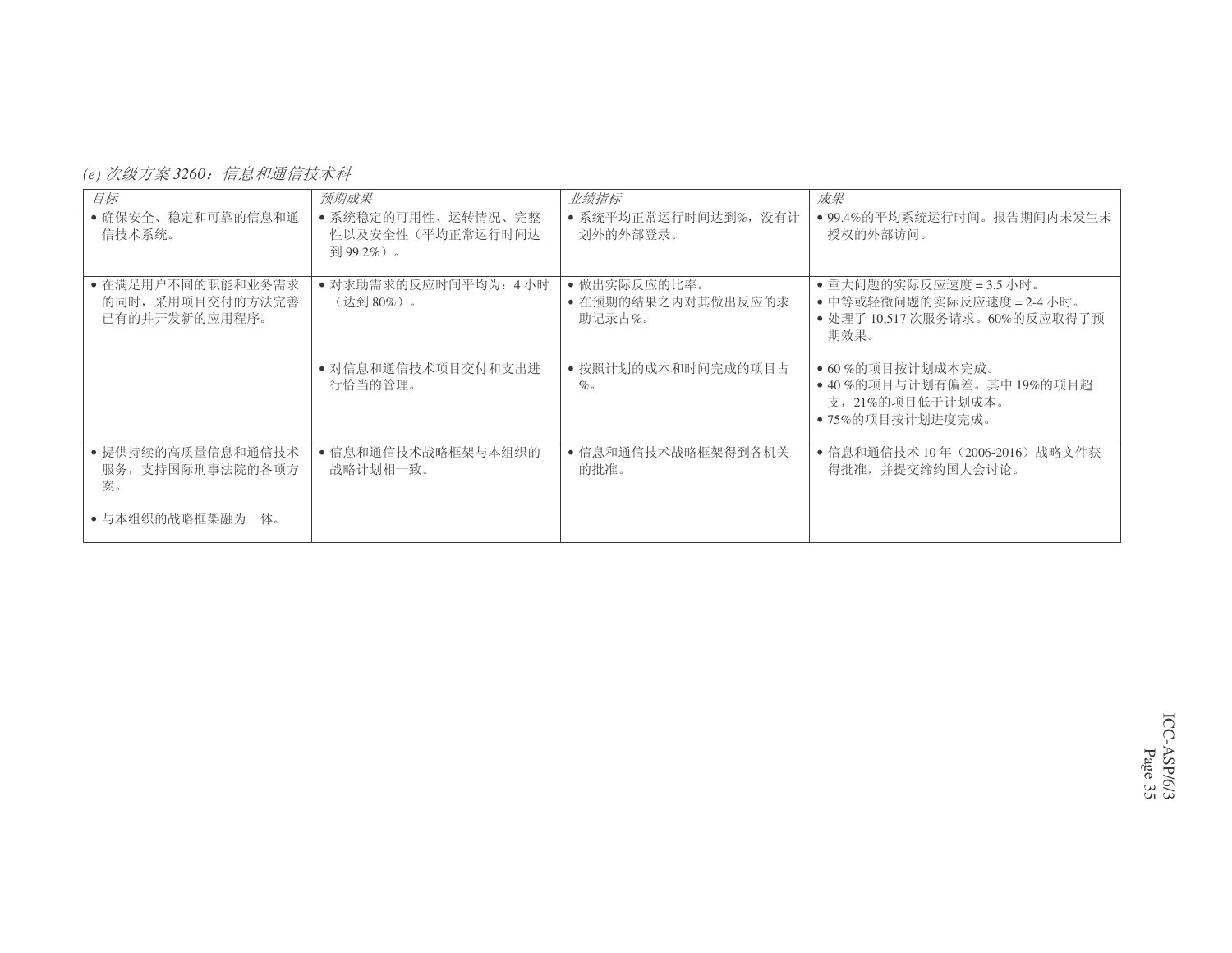| 目标             | 预期成果                                        | 业绩指标                      | 成果                                        |
|----------------|---------------------------------------------|---------------------------|-------------------------------------------|
| • 为法院提供整体最大价值。 | • 处理所有内部购置申请,并按相应的<br>订单或合同为总部和实地办事处定<br>购。 | • 在财政年度末, 没有未处理的购置申<br>请。 | • 2006年没有未完成的采购请求。                        |
| • 遵守《财务条例和细则》。 | • 订单或合同的执行要在预算范围之内<br>或低于预算。                | • 年度支出与预算相比较。             | • 采购科采购了 1,730 万欧元的非人事支出, 其中<br>不包括差旅和接待。 |

# (g) 次级方案 3280*:实地业务科*

| 目标                                           | 预期成果                                             | 业绩指标         | 成果                                                                                       |
|----------------------------------------------|--------------------------------------------------|--------------|------------------------------------------------------------------------------------------|
| • 协调所有实地活动的所有行政和后<br>勤工作。                    | • 建立实地办事处所用时间在与检察官<br>办公室签订的服务水平协定±10%的范<br>围之内。 | • 所用时间。      | • 80%的工作团计划无延迟地得到了支持。<br>• 实地办事处达到75%的人员配备水平。<br>• 国际刑事法院的特别要求在 48 小时内得到了处<br>理。         |
| • 在实地工作人员与总部该科的办公<br>室之间建立起一种有条理的连续的<br>信息流。 | • 实地办事处, 书记官处各司以及法院<br>各机关之间可靠的通讯联系。             | • 通信联系失误的次数。 | •缩短了处理发票、采购订单、薪酬等的周期。<br>• 为了更好地执行国际刑事法院各机关的实地业务<br>要求, 提出了工作团计划概念。<br>• 按要求制定并分发了工作团计划。 |
| • 向书记官处内所有各司以及法院的<br>各机关提供信息和报告。             |                                                  |              | • 简化了相关信息的发放程序, 为法院的业务活动<br>提供了更好的支持。<br>• 加强了预算执行情况监督。<br>• 加强了法院资产的管理。                 |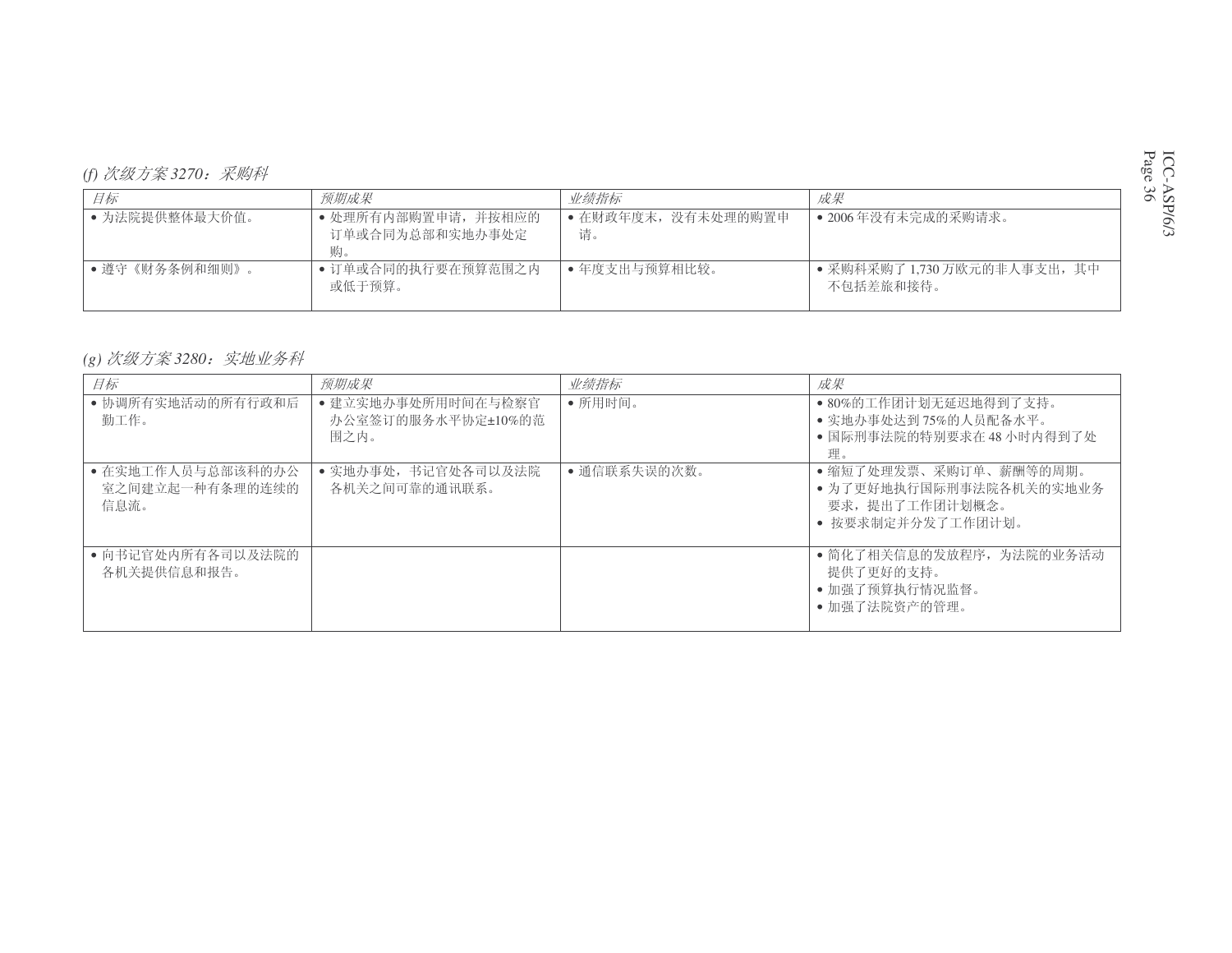#### **3.. 方案** 3300:法**庭事务**司

*(a) 次级方案* 3310*:司长办公室* 

| 目标                                                   | 预期成果                            | 业绩指标                     | 成果                                                     |
|------------------------------------------------------|---------------------------------|--------------------------|--------------------------------------------------------|
| • 通过提供高质量高效率的笔译和口<br>译服务以及羁押和证人保护, 确保<br>审判室听讯的顺利进行。 | • 不出现由于法庭事务司而使法庭诉讼<br>延迟或中断的情况。 | • 由法庭事务司造成的延迟或中断的次<br>数。 | • 所有科室: 没有造成延误。                                        |
|                                                      | • 内部和外部均未对该司的工作提出合<br>理的不满意见。   | • 合理意见的数量。               | • 所有科室: 没有合理的投诉。                                       |
| • 确保对该司的良好管理。                                        | • 该司所有目标得以实现。                   | • 各科已实现的目标所占比例。          | ● 法庭管理科: 85%<br>• 羁押科和法院笔译和口译科: 100%<br>• 受害人和证人股: 90% |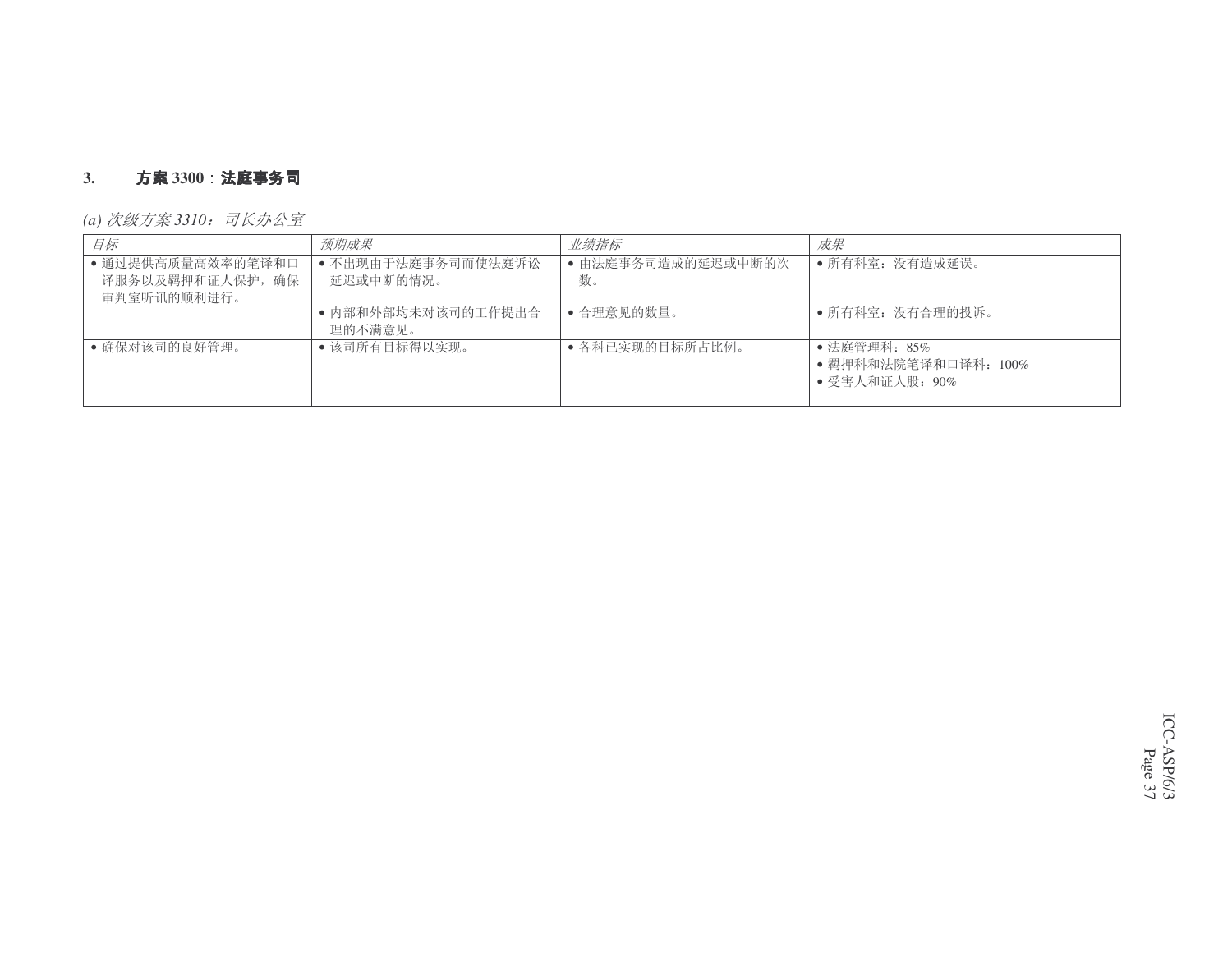| (b) 次级方案 3320: 法庭管理科 |  |
|----------------------|--|
|----------------------|--|

| 目标                                          | 预期成果                                              | 业绩指标                       | 成果                                                                                                                                                                                                     |
|---------------------------------------------|---------------------------------------------------|----------------------------|--------------------------------------------------------------------------------------------------------------------------------------------------------------------------------------------------------|
| • 通过在实地和总部提供所有所需要<br>的信息技术和其他资源来支持审判<br>工作。 | • 2006年底三个审判室必须设备配备齐<br>全,并能投入使用。                 | • 在最后期限内完成。                | • 向 2006年法院的所有庭审提供了影音、信息技术<br>和司法支持服务, 进行了全面的支持。<br>• 此外还在不打断服务的情况下提供了审判要求的<br>所有其他支持。<br>• 第三间法庭的资金尚未到位。因此,只考虑了两<br>间法庭。<br>。一号法庭已完全投入使用。<br>。按照修改后的计划, 二号法庭将于 2007年4月<br>投入使用。<br>。预审分庭在原设置的能力范围内运行。 |
|                                             | • 2006年底, 视频连接、提供证词以及<br>其他法庭外诉讼程序所需要的设备能<br>够使用。 | • 在最后期限内完成。                | • 一号法庭已经安装了视频电话会议系统并已投入<br>使用。将按照目前的计划继续在其他法庭安装。<br>• 可以向需要这些服务的用户群提供总部和总部以<br>外地点的保密在线通信。                                                                                                             |
| • 实现集中的信息系统, 以便对法院<br>的所有需求做出反应。            | • 2006年底, 电子法庭管理系统必须全<br>面地投入使用。                  | • 在最后期限内完成。                | · 按照修改后的项目计划, 电子法庭管理服务 (e-<br>CMS) 需到 2007年中才能投入使用。其他功能的<br>添加需至少延迟到 2008年。                                                                                                                            |
|                                             | • 所有的电子法庭管理系统用户都必须<br>完全掌握该系统。                    | • 经过培训的电子法庭管理系统用户所<br>占比例。 | • 2006年需要培训的所有用户都接受了培训。                                                                                                                                                                                |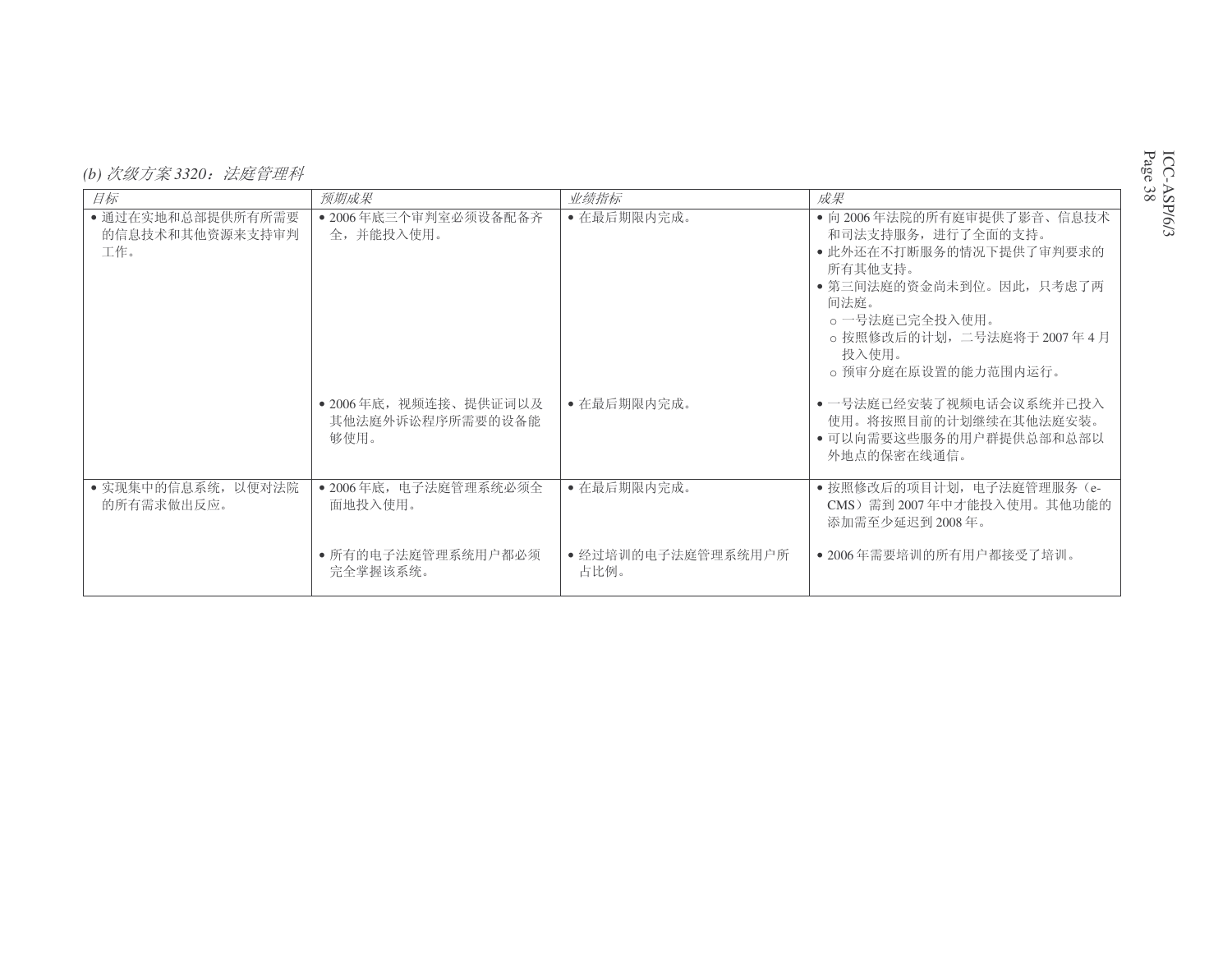|  |  | (c) 次级方案 3330: | 羁押科 |
|--|--|----------------|-----|
|--|--|----------------|-----|

| 目标                                                                                               | 预期成果                                                                | 业绩指标                              | 成果                                                                                                  |
|--------------------------------------------------------------------------------------------------|---------------------------------------------------------------------|-----------------------------------|-----------------------------------------------------------------------------------------------------|
| • 在执行羁押条件时, 充分尊重被羁<br>押人的安全。                                                                     | • 秩序良好的羁押场所, 在那里被羁押<br>人集体都是安全的并感到安全, 不受<br>伤害。                     | • 出现严重伤害情况的数量少于被羁押<br>人平均数目的 10%。 | • 未发生被羁押人员重大人身伤害事故。                                                                                 |
|                                                                                                  | • 羁押中心不出现被羁押人逃离的情<br>况。                                             | • 零逃跑。                            | • 国际刑事法院羁押中心未发生逃脱事件。                                                                                |
| •根据《法院规约》、<br>《法院条<br>《书记官处条例》以及《联<br>例》、<br>合国囚犯待遇最低限度标准规<br>则》, 在看守中充分尊重被羁押人<br>的权利并确保他们的全部福利。 | • 90%的工作人员得到在国际环境下如何<br>管理被羁押人的各个方面的培训。                             | • 受训人员所占比例。                       | • 100%。所有看守人员均完成了由羁押科工作人员<br>组织的上岗前培训, 该培训的内容包括有关的国<br>际上适用的法律文书、《法院条例》和《书记官<br>处条例》及其实际实施, 以及文化意识。 |
|                                                                                                  | • 国际红十字委员会关于看押中对被羁<br>押人管理的各方面的所有报告均是正<br>面的。                       | • 正面评论所占比例。                       | • 100%。收到了国际红十字委员会的一份机密概述<br>报告, 整体审杳结果良好。                                                          |
|                                                                                                  | • 对被羁押人通过正式提意见程序所提<br>出并已进行登记的不满意见, 做到<br>100%在三天之内以书面形式给予收到<br>答复。 | • 对其及时做出收到答复的不满意见所<br>占比例。        | • 100%。未收到通过正式申诉程序提出的正式申<br>诉。                                                                      |
|                                                                                                  | • 被认为合理的意见少于10%。                                                    | • 合理的不满意见所占的比例。                   | $\bullet$ $\overline{\pi}$                                                                          |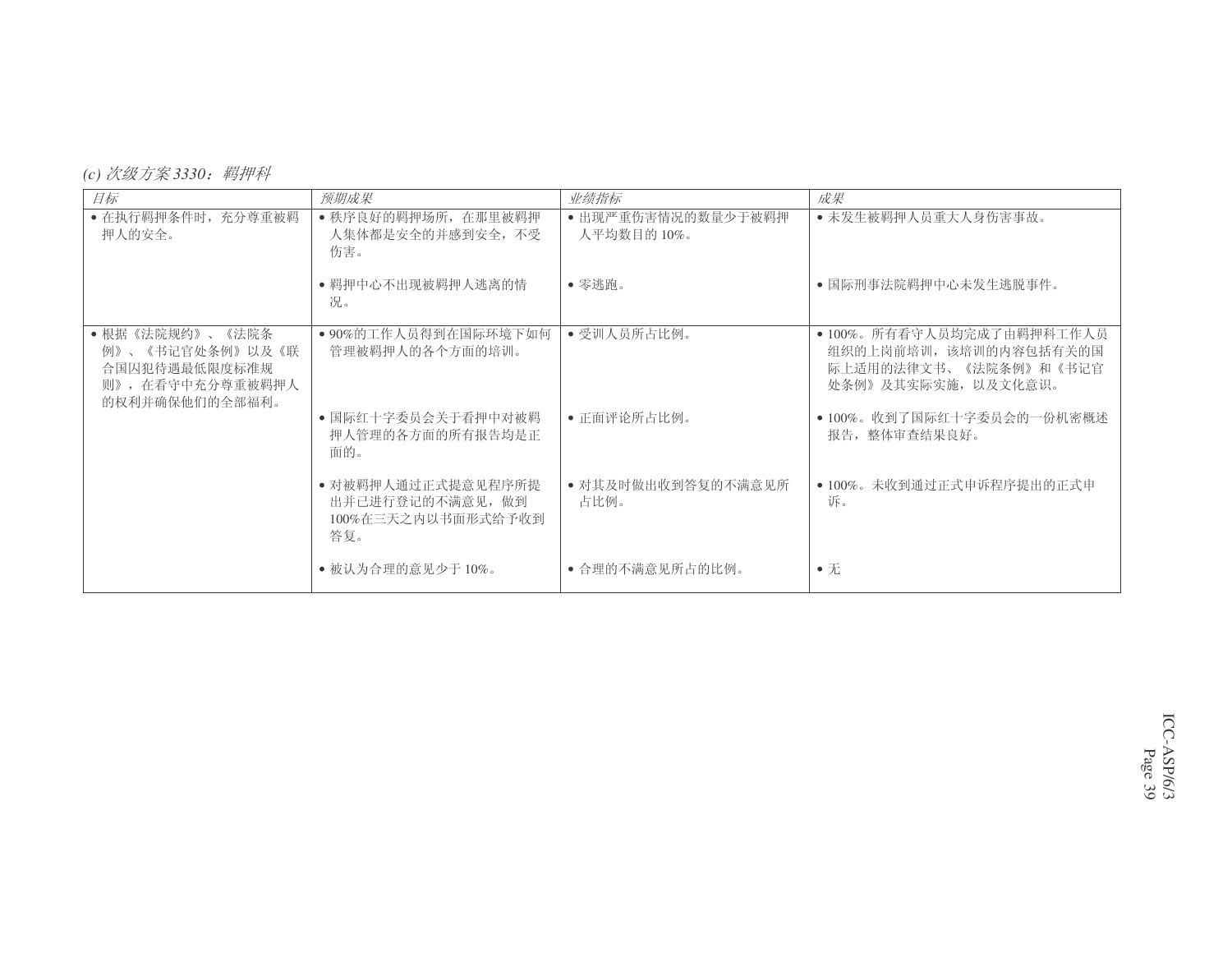| (d) 次级方案 3340: 法院笔译和口译科 |  |
|-------------------------|--|
|-------------------------|--|

| 目标                                                                           | 预期成果                                               | 业绩指标                                                       | 成果                                                                                                                                                                                                                                                                                                                                                                                                                |
|------------------------------------------------------------------------------|----------------------------------------------------|------------------------------------------------------------|-------------------------------------------------------------------------------------------------------------------------------------------------------------------------------------------------------------------------------------------------------------------------------------------------------------------------------------------------------------------------------------------------------------------|
|                                                                              |                                                    |                                                            |                                                                                                                                                                                                                                                                                                                                                                                                                   |
| • 通过对被告人/证人/受害人使用的<br>语言讲行准确的双向口译和笔译,<br>并以法文和英文协助法院高效地开<br>展活动, 确保审判的公平和高效。 | • 随时提供准确的不同民族语言以及英<br>文和法文的同声传译, 对法院文件讲<br>行准确的笔译。 | • 对口译和笔译的准确性不出现合情理<br>的争议。<br>• 法院的诉讼工作不因缺少口译或笔译<br>而出现延误。 | • 翻译满足司法工作的重点要求: 100%。<br>• 没有因口译能力不足而造成审判工作的延迟。<br>• 完成了民族语言的第一阶段口译培训计划。现可<br>以提供四人一组的斯瓦西里语和阿乔利语的口译<br>服务。<br>• 在确认指控听讯期间按要求提供了斯瓦西里语同<br>声传译。<br>• 建立了阿乔利语术语专家委员会(彻底修改了提<br>交的翻译/06年8月18日发布了15份文件的勘误<br>表/完成了1,000条阿乔利语法律术语表)。<br>• 面试了45位实地口译候选人, 其中9位目前已录<br>入法院笔译和口译科花名册。<br>• 6次任务(共30天), (为情势所涉语言的语言<br>专家和实地口译)提供大约 35 种新的语言-法律<br>参考文献。<br>• 16 次外派任务, 29 个实地口译工作日。<br>• 对 47 位新的和有一定经验的实地口译进行了上岗<br>前培训。 |
| • 通过提供法文和英文的口笔译服<br>务, 确保法院活动高效率地进行。                                         | • 准确率达到 85%-90%以确保所有用户<br>能够较好或很好地理解。              | • 在诉讼活动中提出语言问题的次数。                                         | • 解决的笔录查询: 7。<br>• 笔译的准确度 98%。<br>• 创建了术语库: 用于回答工作人员和外部杳询者<br>的杳询。<br>• 2006年12月首次发布了7种语言(阿乔利语、阿<br>拉伯语、英语、法语、俄语、西班牙语、斯瓦西<br>里语)的术语公告, 作为改善全院语言一致性的<br>工具。<br>• 术语数据库定期更新(每月创建约100条记<br>录)。                                                                                                                                                                                                                       |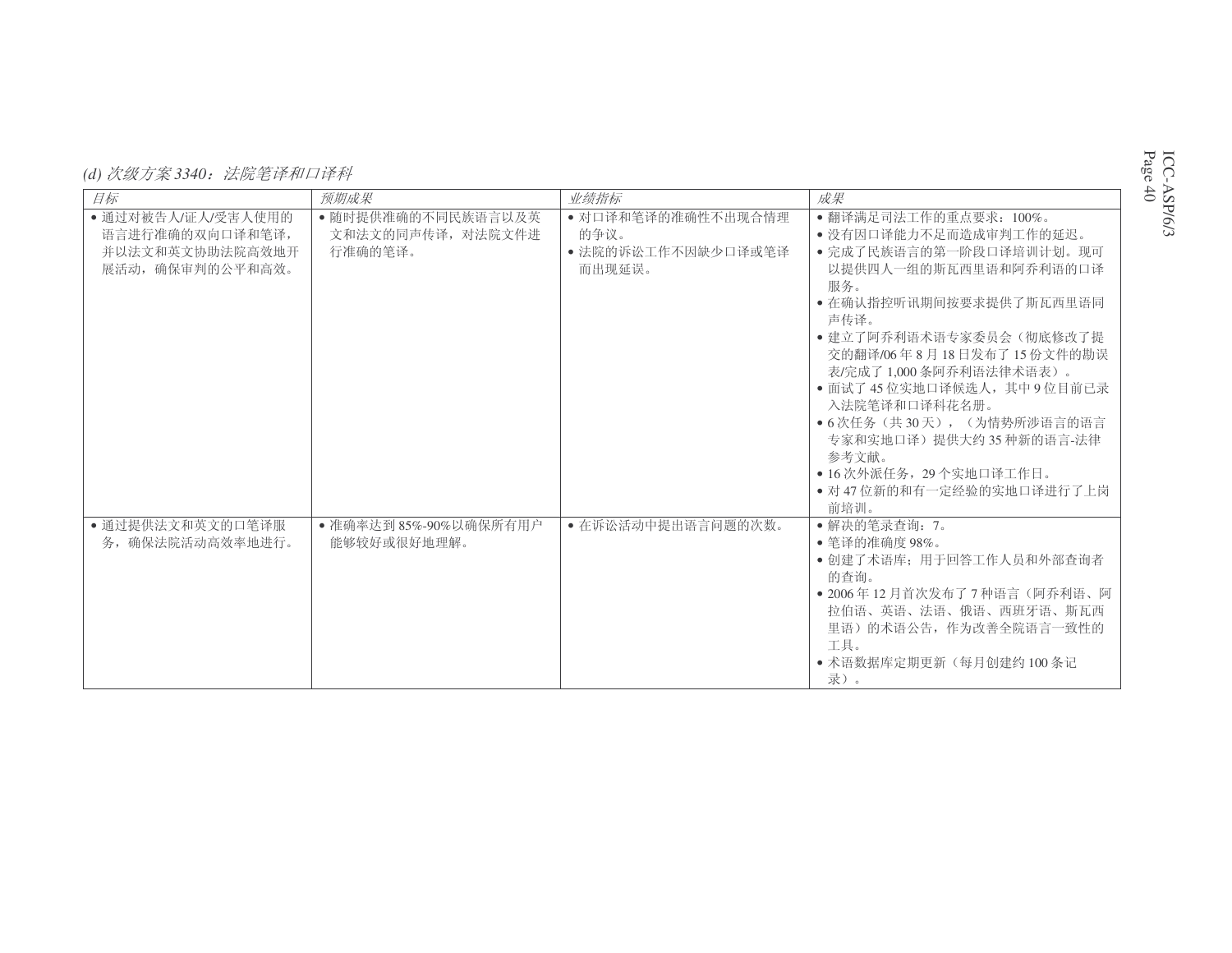| 目标 | 预期成果                            | 业绩指标                        | 成果                                                                                                                                                                                                              |
|----|---------------------------------|-----------------------------|-----------------------------------------------------------------------------------------------------------------------------------------------------------------------------------------------------------------|
|    | ● 90%或更多的优先笔译请求能够在商定<br>的期限内完成。 | • 在最后期限内完成的优先翻译任务所<br>占的比例。 | • 收到的笔译请求数量: 1,298件。收到的待翻译页<br>数: 10,722 页[工作语言: 2种语言; 第87条 (司  <br>法合作): 16种语言; 第50条(官方语言): 4<br>种语言1。<br>• 遵守商定的最后期限: 95%。<br>• 总口译工作日: 963日 (司法工作 (第一预审分)<br>庭、第二预审分庭、上诉分庭): 315日,其<br>他: 359日,缔约国大会: 289日). |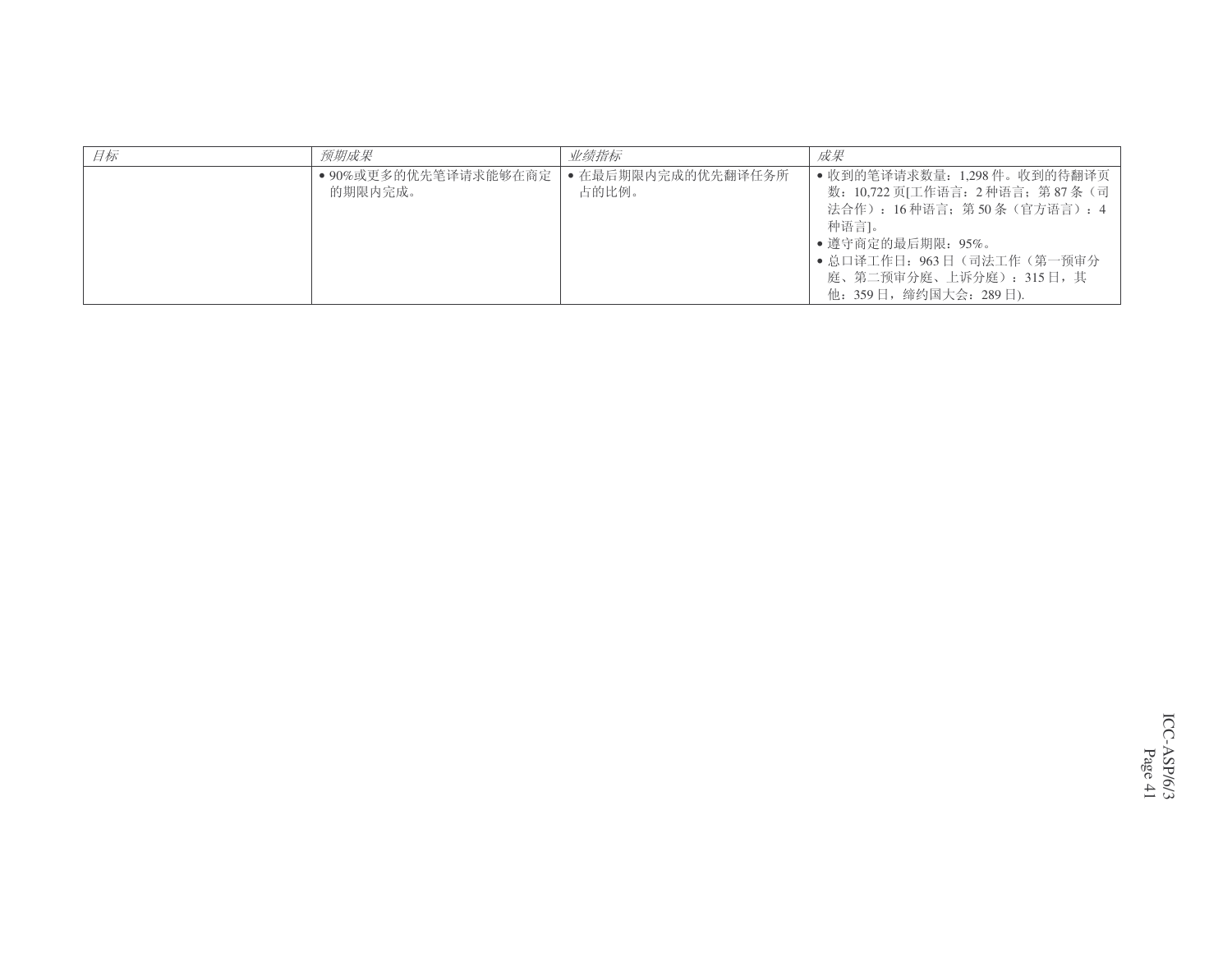*(e) 次级方案* 3350*:受害人和证人股* 

| 日标                                                                               | 预期成果                                                                 | 业绩指标                         | 成果                                                                                                                                      |
|----------------------------------------------------------------------------------|----------------------------------------------------------------------|------------------------------|-----------------------------------------------------------------------------------------------------------------------------------------|
| • 通过提供建议、培训、保护、支持<br>和后勤服务, 及时充分地协助和支<br>持各分庭、检察官办公室、被害参<br>与和赔偿科以及辩护支持科的工<br>作。 | • 在一周之内, 对至少75%的申请做出<br>评估和回复。                                       | • 得到及时评估的申请所占比例。             | • 收到的进入保护程序请求的数量比 2005 年收到的<br>总请求数增加了9倍。所有请求都在收到后48小<br>时内讲行了初步评估。<br>• 2006年未实现在收到请求后一周内进行完全评估<br>并做出反应的目标。                           |
|                                                                                  | • 在48小时之内对所有要求列入保护计<br>划的申请讲行初步评估并做出回复。                              | • 及时得到回复的申请所占的比例。            | • 对请求的平均评估和反应时间约为2个月。这种<br>延迟可能对证人和法院造成重大风险。<br>• 这种评估包括对保护和支持的评估。仅仅是因为<br>2006年没有进行审判,并通过将受害人和证人科<br>的大部分现有人力资源投入这些任务的支持, 这<br>才有可能实现。 |
| • 对与法院进行沟通联系、交由受害<br>人和证人股负责并且经过受害人和<br>证人股评估的受害人和证人, 提供                         | • 通过避免任何证人推迟出庭的情况来<br>确保法院高效率的诉讼活动。                                  | • 证人按计划出庭的比例。                | • 所有计划出庭的证人都没有延误出庭。                                                                                                                     |
| 充分的保护和支持以及后勤协助。                                                                  | • 没有因保护不利而使证人精神和身体<br>受到创伤或被杀害的情况。                                   | • 因保护不利而出现的事故次数。             | • 没有因保护不足而发生事故。                                                                                                                         |
| • 促进全法院良好行为的形成, 以便<br>讲一步保护受害人和证人的安全、<br>身心健康、尊严和个人隐私。                           | • 得到受害人和证人股服务的受害人和<br>证人, 至少75%在评价表中对服务给<br>予"好"和"非常好"的评价。           | • 评语达到要求的评价表所占的比例。           | • 接受受害人和证人科服务的证人均评价服务为<br>"非常好"。                                                                                                        |
|                                                                                  | • 形成了一项适合于整个法院的有关受<br>害人和证人安全与健康的标准, 而且<br>已在各个机关的相关标准操作程序中<br>加以考虑。 | • 各机关促进良好行为的标准操作程序<br>所占的比例。 | • 受害人和证人科制定了书记官处和检察官办公室<br>之间合作的指导方针。关于指导方针的协议有望<br>于 2007年6月完成。                                                                        |
| • 为受害人和证人保护方面的能力建<br>设做出贡献。                                                      | • 地方管理机构能够提供基本的地方保<br>护和支持服务。                                        | • 2006年项目计划得到执行的比例。          | • 通过为国际刑事法院的证人创建和测试初步反应<br>服务实现的能力建设非常有限。                                                                                               |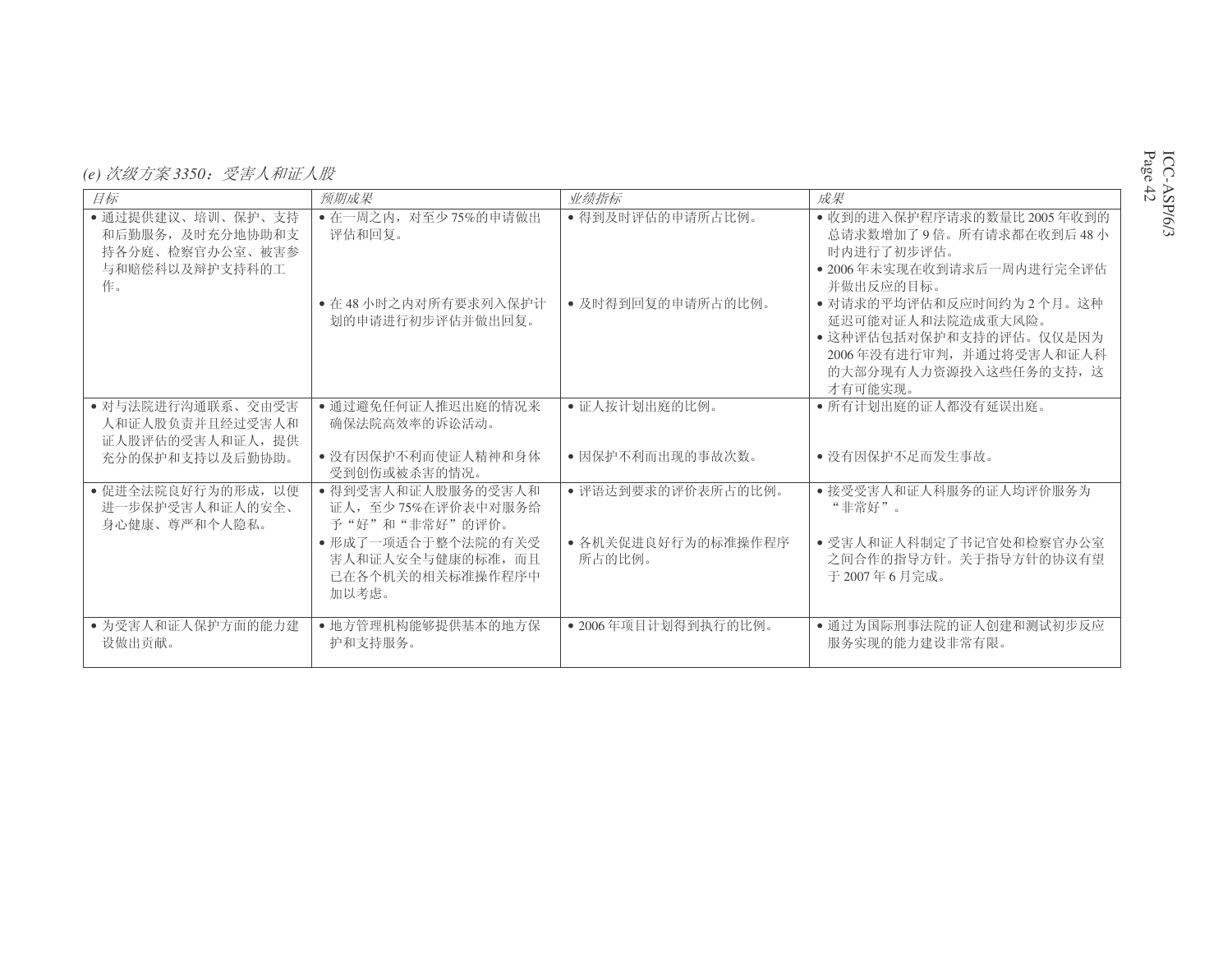#### **4.**. **方案** 3400:新闻和文件科

*(a) 次级方案 3410:科长办公室* 

| 目标                                                               | 预期成果                                  | 业绩指标                                           | 成果                                                                                                                                                     |
|------------------------------------------------------------------|---------------------------------------|------------------------------------------------|--------------------------------------------------------------------------------------------------------------------------------------------------------|
| • 确保该科实现 2006年的目标。                                               | • 至少90%的目标得以实现。                       | • 既定目标实现的情况。                                   | • 仅完成70%的预定目标。外部因素, 实地的政治<br>和安全局势对实现目标造成了不利的影响。                                                                                                       |
| • 通过一项机关间的宣传战略提高一<br>般公众对国际刑事法院的认识。                              | • 所有获得批准的交流活动均按计划进<br>行。              | • 经过协调的双月交流计划得到批准。<br>• 双月计划中预想的行动得到实施的比<br>例。 | • 按计划批准和实施了协调一致的新闻计划。<br>• 100%的计划行动都已实施。                                                                                                              |
| • 在三个情势的背景下, 通过机关间<br>的外延战略, 树立起对国际刑事法<br>院作用、发展前途以及战略的正确<br>理解。 | • 所有获得批准的外延活动均按计划进<br>行。              | • 经过协调的双月交流计划得到批准。<br>• 双月计划中预想的行动得到实施的比<br>例。 | • 批准了外延战略并由此制定了有关情势的双月行<br>动计划。<br>• 三个情势中, 两个情势的 80%的计划行动按计划<br>实施。由于实地工作人员的招聘延迟, 刚果和乌<br>干达情势实施阶段的启动出现了六个月的延迟。<br>分派给达尔富尔情势的实地工作人员的招聘工作<br>因局势不稳而打断。 |
| • 使法院各机关能够通过图书馆利用<br>信息资源。                                       | • 图书馆的目标和战略得到批准, 而且<br>2006年行动计划得到执行。 | • 各机关给予批准。<br>• 实现的 2006年目标所占的比例。              | ● 2006年90%的目标都已实现。                                                                                                                                     |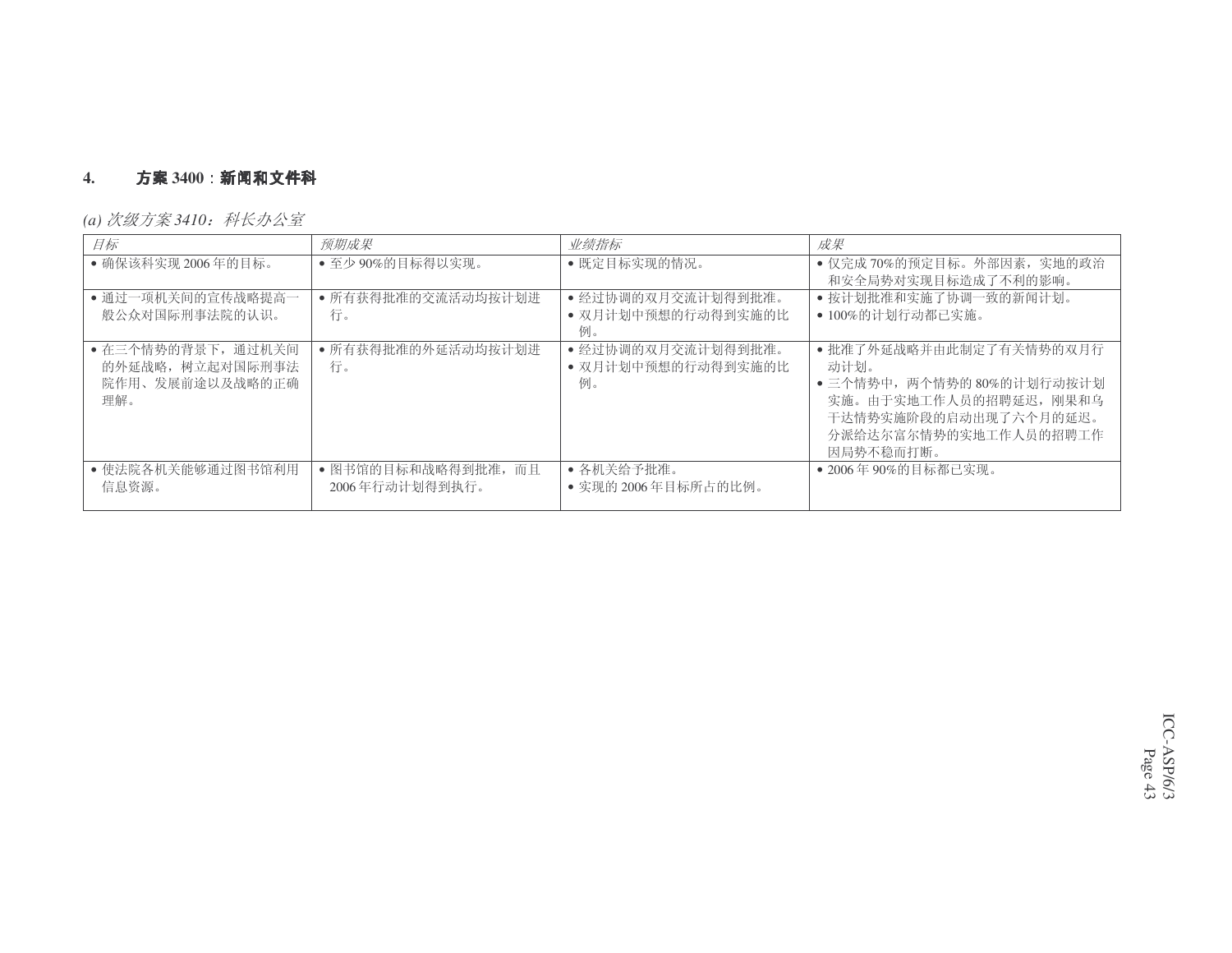*(b) 次级方案 3420:图书馆和文件中心* 

| 目标                                    | 预期成果                                                   | 业绩指标                                   | 成果                                                                                                                                                                                                                                                                                                            |
|---------------------------------------|--------------------------------------------------------|----------------------------------------|---------------------------------------------------------------------------------------------------------------------------------------------------------------------------------------------------------------------------------------------------------------------------------------------------------------|
| • 及时完整地提供信息资源利用服<br>务。                | • 改进信息利用的项目按计划得到实<br>施。                                | • 计划得到执行的比例。<br>• 抽样用户的满意答复所占比例。       | • 为了改善全院的信息获取, 图书馆增加了藏书卷<br>数, 从 2005年底的 10.529 卷增加到 2006年的<br>14,877卷。藏书从 4,061 册增加到 5,573 册。<br>• 处理的办公室拷贝的总量从 2005年底的 1,076 份<br>增加到 2006年底的 1.598 份。处理的图书从 556<br>册增加到 707 册。<br>• 在图书馆在线公开访问目录中, 带全文文档电子<br>链接的图书总量从 2005 年底的 267 册增加到<br>2006年底的 608册。<br>● 图书馆研究并向法院提出了 5 个法院可能感兴趣<br>的新数据库, 并协调了有关测试。 |
|                                       | • 对信息的需求中 90%都令人满意地得<br>到满足。<br>• 每人每月提出的需求与 2005 年持平。 | • 每月平均提出的需求次数与国际刑事<br>法院整体人员配置水平之间的比例。 | • 图书馆满足了每月100%的查询请求,请求数量从<br>2005 年底的 124 次增加到 2006 年底的 160 次。                                                                                                                                                                                                                                                |
| • 就有效搜寻在线数据库, 为法院工<br>作人员提供读者教育和培训服务。 | • 至少有30%的工作人员自愿接受培<br>训。<br>• 至少有90%的工作人员对培训表示满<br>意。  | • 自愿人员所占的比例。<br>• 认为培训有用的参加者所占比例。      | • 图书馆提供了 11 次培训,出席人次 86 人。图书<br>馆未收到对其安排的培训课程有用性的负面反<br>馈。                                                                                                                                                                                                                                                    |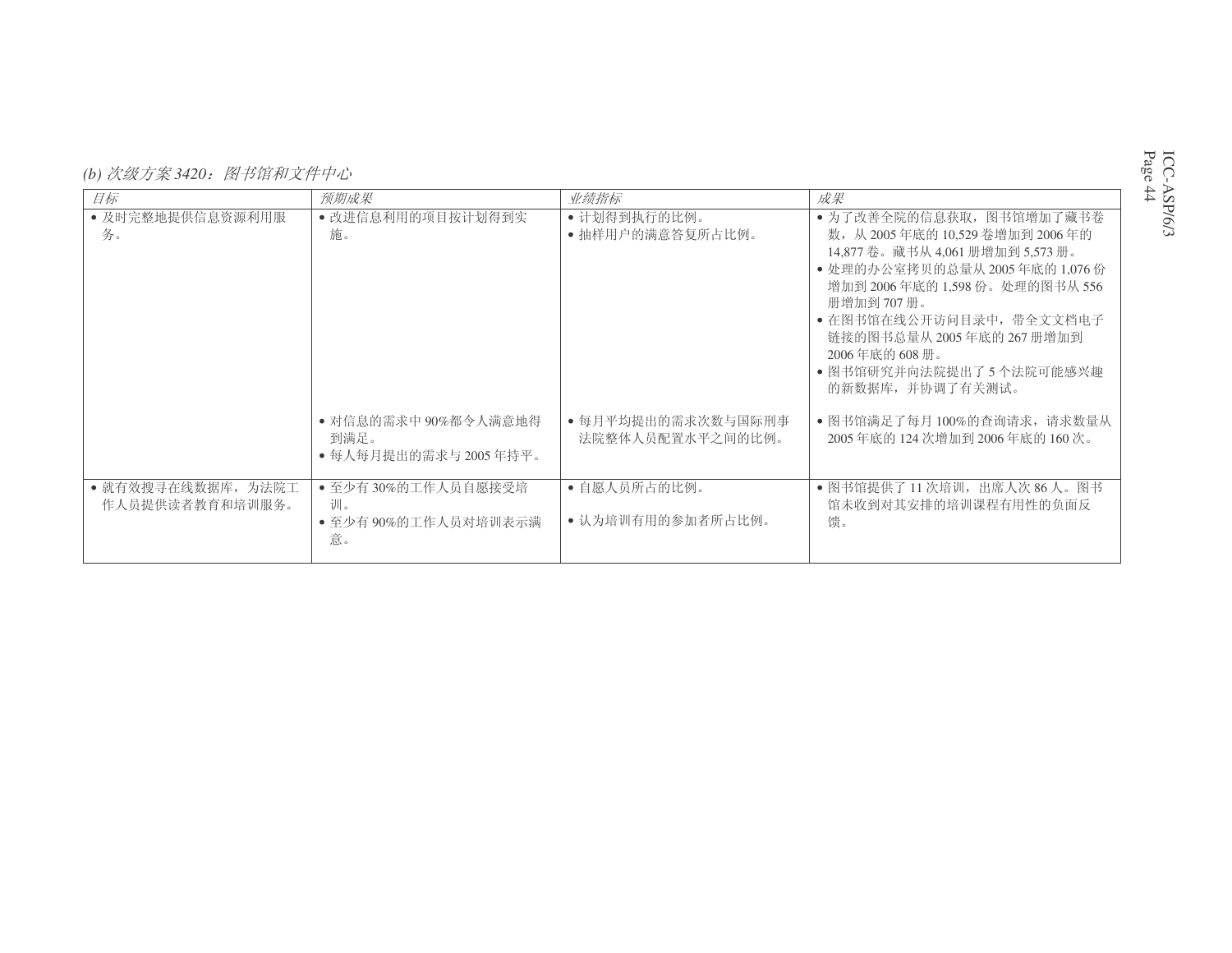## *(c) 次级方案 3430:新闻股*

| 目标                | 预期成果                                | 业绩指标                          | 成果                                                                |
|-------------------|-------------------------------------|-------------------------------|-------------------------------------------------------------------|
| • 帮助制定并执行总的宣传战略。  | • 所有的措施都按计划得到落实。                    | • 得到落实的措施所占比例。                | • 由于密集的司法活动, 媒体订阅请求数量大幅增                                          |
|                   |                                     |                               | 加。                                                                |
|                   | • 与 2005年相比, 报导国际刑事法院的              | • 2006年与 2005年相比, 文章的数量。      | • 由于检察官诉 Thomas Lubanga 先生一案, 从3月                                 |
|                   | 文章的数量有所增加。                          |                               | 到11月, 非洲媒体机构对国际刑事法院的兴趣增<br>加。由于乌干达政府和圣灵抵抗军领导人的和平                  |
|                   |                                     |                               | 谈判和司法与和平之间的争论, 国际刑事法院的                                            |
|                   |                                     |                               | 地位也得到了提高。检察官在达尔富尔情势中的                                             |
|                   |                                     |                               | 作用也成了媒体焦点。                                                        |
| • 帮助制定并执行与情势有关的外延 | • 由法院向其介绍情况的人员数量与                   | • 2006年与 2005年相比听取情况介绍的       | • 2006年听取情况介绍的人数共为 7.264 人; 海牙                                    |
| 战略。               | 2005年持平。                            | 人数。                           | 的 240 场情况介绍活动的参加者有 4.939 人, 乌                                     |
|                   |                                     |                               | 干达7次外延活动的参加者有300人,刚果的7                                            |
|                   |                                     |                               | 次外延活动的参加者有 2,025 人。2005年听取情                                       |
|                   |                                     |                               | 况介绍的人数共为 5,120人; 海牙的 232 场情况<br>介绍活动的参加者有 4.212 人, 乌干达的 7 次讲      |
|                   |                                     |                               | 习班的参加者有224人, 刚果的 8次活动参加者                                          |
|                   |                                     |                               | 有684人。                                                            |
|                   | • 参加会议的人员至少80%确认他们的                 | • 确认知识增加的收回问卷所占的比             | • 乌干达和刚果外延活动70%的参加者自愿填写了                                          |
|                   | 知识面得到了扩大。                           | 例。                            | 法院的评估表, 并表示对会议完全满意, 84%的                                          |
|                   |                                     |                               | 人会建议其他人出席这种活动, 55%的人认为讲                                           |
|                   |                                     |                               | 习班提高了他们对会议议题的了解。这些参加者                                             |
|                   |                                     |                               | 还提出了要求增加互动的意见。                                                    |
|                   | • 平均每月点击国际刑事法院网站的次<br>数比 2005年有所增加。 | • 2006年与 2005年相比, 每月点击次<br>数。 | • 2006年的总访问量为 1,368,512次, 平均每月<br>114.043次。这比 2005年增加了 39%。2006年的 |
|                   |                                     |                               | 浏览页面数为 7,798,325 页, 平均每月 649,860                                  |
|                   |                                     |                               | 页, 比 2005年增加了12%。                                                 |
| • 改讲对外宣传工具。       | • 所有的措施都按计划得到落实。                    | • 得到落实的措施所占比例。                | • 70%的措施按计划实施。                                                    |
|                   | • 网站得到更新、易用并有吸引力。                   | • 新的网站得到认可。                   | • 新网站的结构和设计于2006年7月获得批准。                                          |
|                   |                                     |                               | • 新网站的交付延迟。现预计将于2007年4月交                                          |
|                   |                                     | • 按计划实现网站的运行。                 | 付, 此后是为期10周的测试期, 接着将对错误进                                          |
|                   |                                     |                               | 行纠正, 然后发布。                                                        |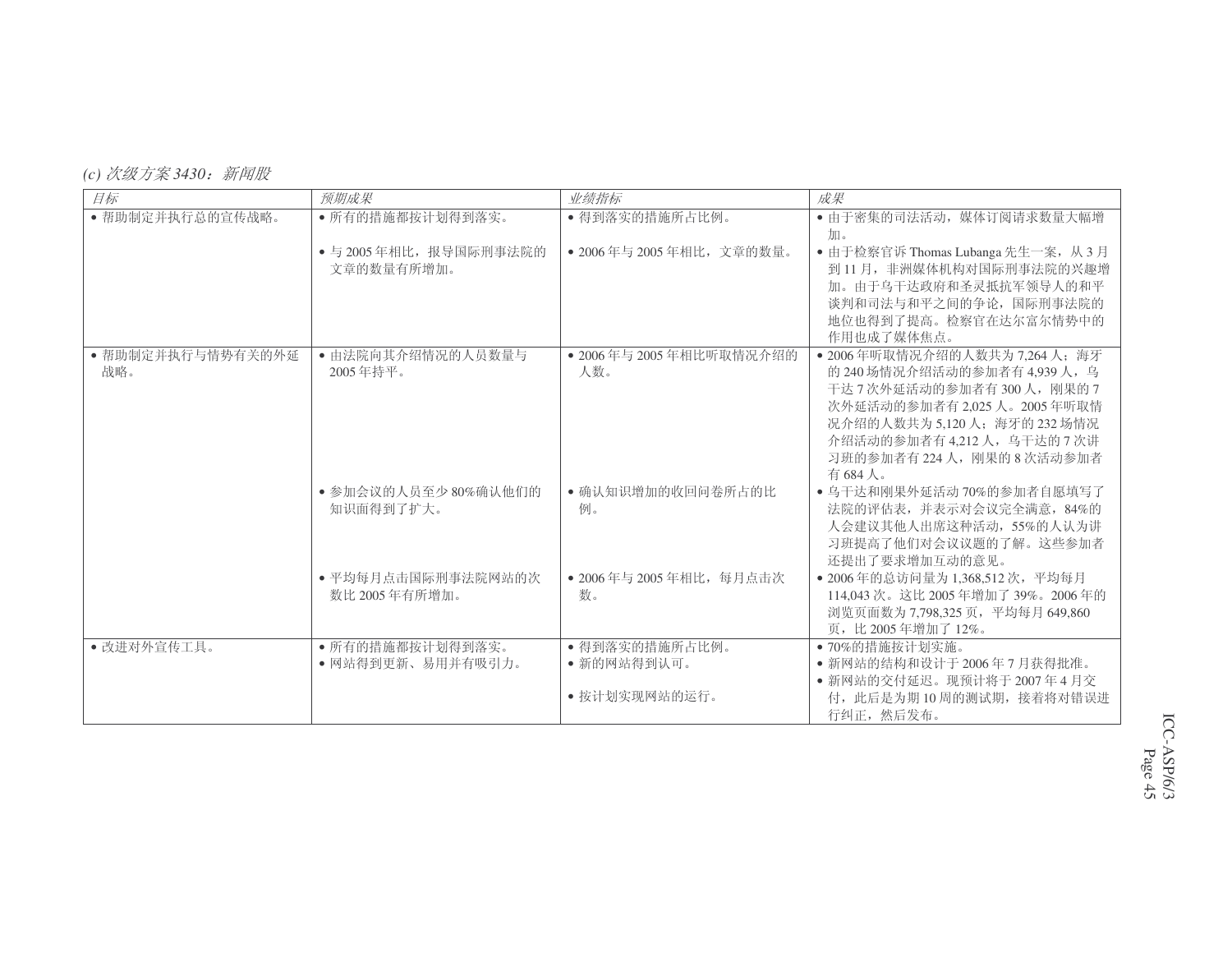#### **5.**. **方案** 3500**:受害人和律**师司

| 目标                                                                                      | 预期成果                                 | 业绩指标                                | 成果                                                                                                                                                                                                                          |
|-----------------------------------------------------------------------------------------|--------------------------------------|-------------------------------------|-----------------------------------------------------------------------------------------------------------------------------------------------------------------------------------------------------------------------------|
| • 将有目标的外延计划、讲习班和针<br>对非政府组织、法律专业人员以及<br>司法和宗教官员的研讨会扩大到提<br>交情势的国家内的更多地区, 借此<br>对预期进行管理。 | • 针对该司管理的各个方面形成一个有<br>效的基本框架。        | • 消除处理申请中可能出现的低效率。                  | • 受害人和律师司制定并实施了在提交至法院的情<br>势国家和地区举行研讨会和讲习班的详细计划,<br>但由于安全原因而没有包括达尔富尔。<br>• 受害人和律师司制定了明确的政策、指导方针和<br>标准操作程序, 以确保适当而高效地处理收到的<br>受害人、被告/嫌疑人和该司管理的其他名单上申<br>请者的申请。                                                              |
| • 为受害人和被告/嫌疑人制定法律援<br>助计划。                                                              | • 与内部和外部各方成功的交流和合<br>作。              | • 消除法律援助计划中可能出现的低效<br>率。            | • 受害人和律师司制定了法律援助控制制度, 计划<br>于 2006年完成。虽然项目进展良好, 但 SAP 系<br>统的实施造成的优先次序的变化推迟了它的完<br>成。<br>• 制定了明确的政策、指导方针和标准操作程序以<br>避免法律援助项目的低效管理。<br>• 由于一方面缺乏对寻求法院付费法律援助的受害<br>人参与形式的明确判例, 另一方面目前也缺乏此<br>方面的可靠的参数, 全面的受害人法律援助制度<br>仍有待制定。 |
| • 确保律师充分了解《规约》、<br>《规<br>则》和法院的操作方法。                                                    | • 提高对国际刑事法院有关受害人和被<br>告/嫌疑人问题的工作的认识。 | • 对受援人员讲行调查, 以获得交流是<br>否有效和高效的反馈。   | • 2006年5月在海牙举行的第4届律师研讨会为该<br>司和书记官处增进对国际刑事法院工作的了解和<br>加强与名单上律师和法律专业人员的合作提供了<br>机会。研讨会的反馈非常积极。                                                                                                                               |
| • 确保与法院内外各方的高效率交流<br>和互动。                                                               | •组织培训。                               | • 非政府组织、法律专业人员、潜在的<br>受害人团体给予更多的合作。 | • 受害人和律师司参加了非洲、欧洲和中东的各种<br>培训研讨会和座谈会,加强了与律师和法律专业<br>人士之间的合作。                                                                                                                                                                |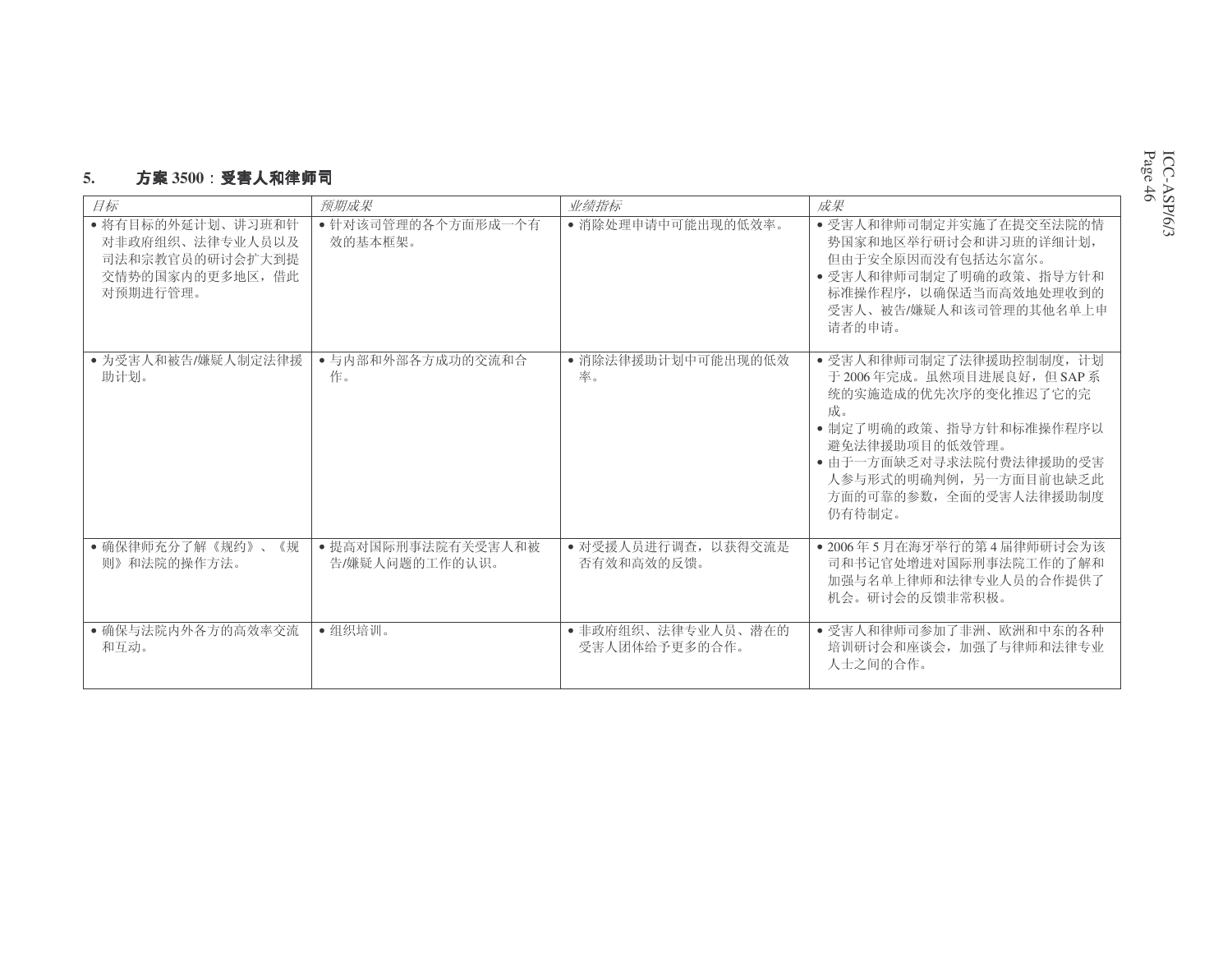*(a) 次级方案 3510:司长办公室* 

| 目标                              | 预期成果                            | 业绩指标                                         | 成果                                                              |
|---------------------------------|---------------------------------|----------------------------------------------|-----------------------------------------------------------------|
| • 确保对该司的良好管理。                   | • 该司 90%或更多的目标得以实现。             | • 各科实现的目标所占比例。                               | • 完成。次级方案下的所有科室都实现了至少90%<br>的目标。                                |
| • 建设成一个能有效地支持受害人和<br>被告/嫌疑人的单位。 | • 处理受害人和被告/嫌疑人申请的政策<br>和制度得到落实。 | • 计划中的政策和制度得到落实的比<br>例。                      | • 完成。实施了处理受害人、被告/嫌疑人申请的所<br>有政策和/或标准操作程序。                       |
|                                 | • 提供法律援助的政策和制度得到落<br>实。         | • 计划中的政策和制度得到落实的比<br>例。<br>• 不出现滥用法律援助制度的情况。 | • 迄今尚未出现滥用法律援助制度的指控。                                            |
| • 就有关辩护和受害人的问题提供咨<br>询。         | • 对所有的请求及时给予回复。                 | • 所提供的各项建议及法律意见的准确<br>性。                     | • 按规定时间向书记官长提交了大约50份备忘录、<br>材料和报告, 或代表书记官长向院长会议和分庭<br>提交了意见和建议。 |
|                                 | • 至少 95%的建议被认为是高质量的。            | • 需要讲一步澄清的建议所占的比例。                           | • 给出的意见或建议没有导致需要澄清的问题。                                          |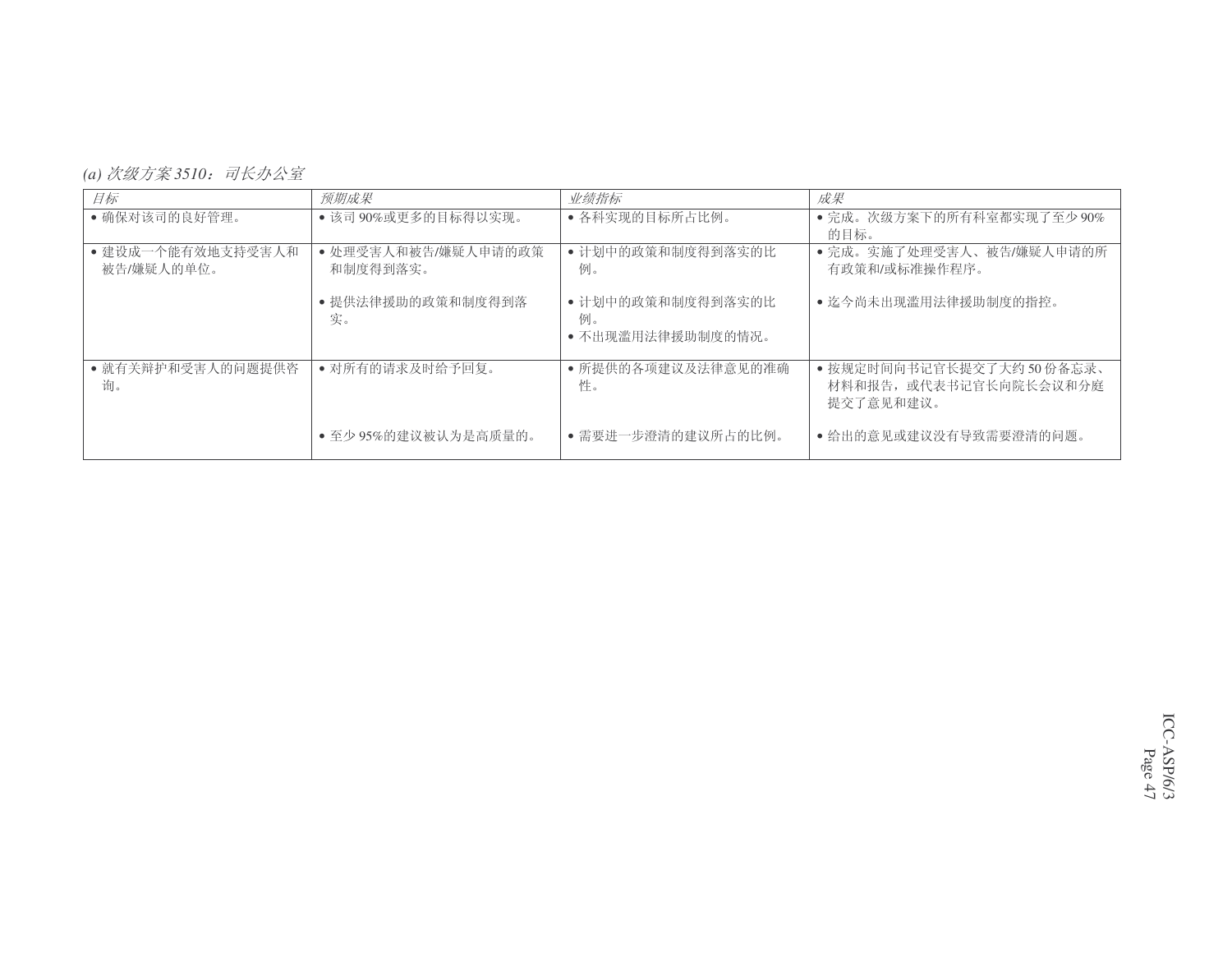| (b) 次级方案 3520: 辩护支持科 |  |
|----------------------|--|
|----------------------|--|

| 目标                                                                             | 预期成果                                                    | 业绩指标                           | 成果                                                                     |
|--------------------------------------------------------------------------------|---------------------------------------------------------|--------------------------------|------------------------------------------------------------------------|
| •根据《程序和证据规则》规则<br>14(2), 酌情向辩护律师提供所有必<br>要的行政帮助。                               | • 对于所有针对该科管理的全部清单上<br>的职位提出的申请, 应当在三天之内<br>做出反应 (90%) 。 | • 三天内给予收到确认的申请所占比<br>例。        | • 92 %的申请在3日内得到了确认。                                                    |
|                                                                                | • 90%的请求得到及时处理。                                         | • 按照收悉确认时提出的时限得到处理<br>的申请所占比例。 | $\bullet$ $\overline{\mathcal{F}}$ .                                   |
|                                                                                | • 对回复提出的合理不满意见少于收到<br>的全部请求的5%。                         | • 合理的不满意见所占的比例。                | • 没有收到有正当理由的申诉: 研究了收到的所有<br>投诉,并做出了适当的答复。                              |
| • 根据规则 21(1), 帮助依照《规<br>约》和《规则》有权得到法律帮助<br>的人员获得法律咨询和律师的帮助,<br>其中包括在这些人员缺乏足够的支 | • 关于对该司管理的清单上职位的申请<br>的决定, 应当在申请完成之后的七日<br>内作出(90%)。    | • 在七天之内得到收悉确认的申请所占<br>比例。      | • 100%的申请在7日内得到了确认。<br>● 80%的完整申请在收到后 7 日内进行了评估 (缺<br>少做决定者是最常见的延迟原因)。 |
| 付手段的情况下, 根据第 67(1)(b)<br>款, 对上述帮助进行支付。                                         | • 对所有获批准的要求获得值班律师服<br>务的请求, 根据需要(时间, 地点)<br>予以满足。       | • 按照需要做出的反应所占比例。               | • 100%的对当值律师的请求按照请求条款得到了满<br>足。                                        |
|                                                                                | • 对所有要求得到法院支付的法律帮助<br>的请求, 应当在该科得到所有有关信<br>息的一个月内予以答复。  | • 在一个月内对其做出回复的请求所占<br>比例。      | • 对 100%的请求在一个月内做出了答复。                                                 |
| • 根据规则 20(3), 确保与律师或法<br>律协会的独立代表机构之间的联<br>系。                                  | • 所有的沟通联系均按照规则 20(3)进<br>行。                             | • 按规定进行的联系所占比例。                | • 进行了100%要求的通信。                                                        |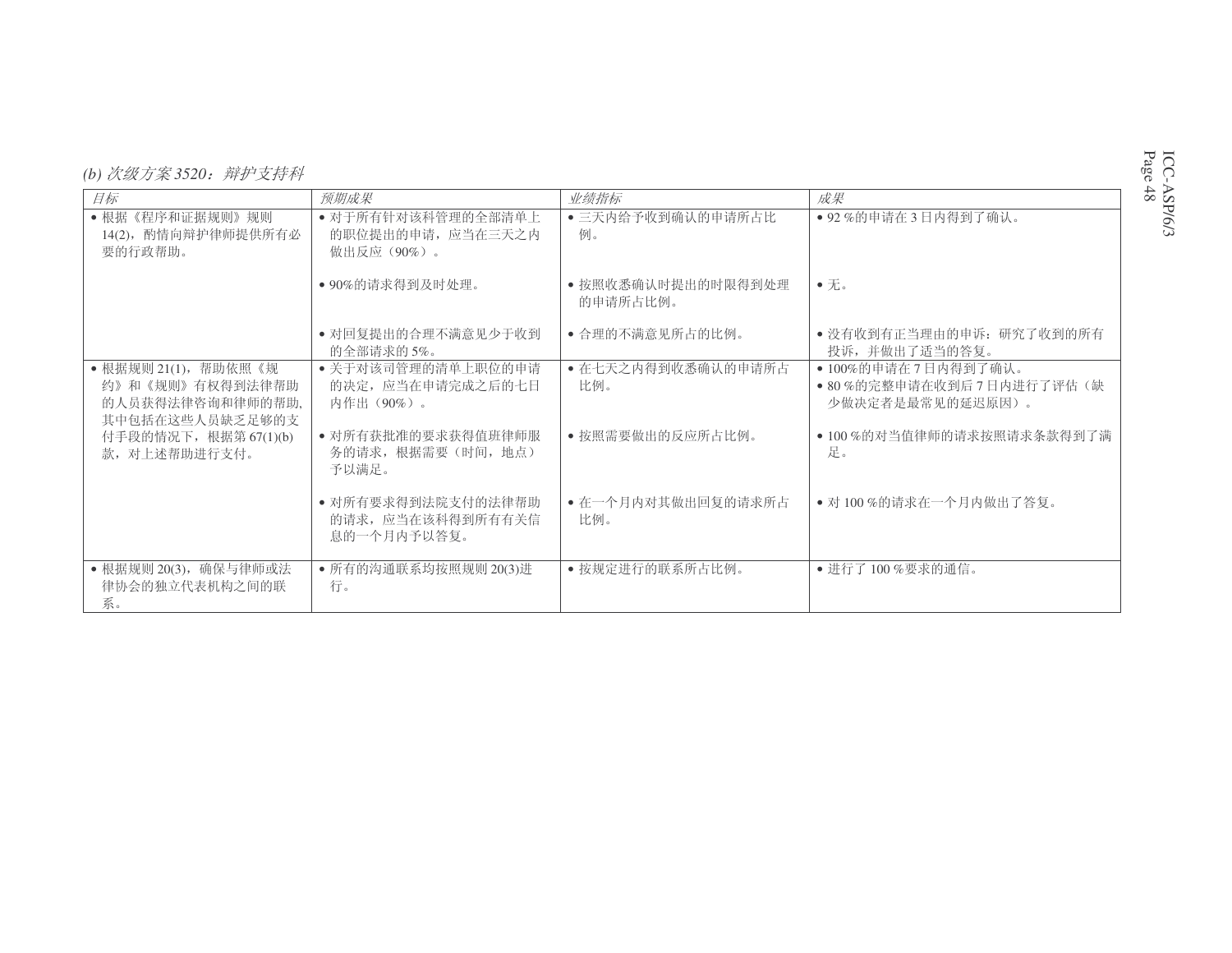*(c) 次级方案* 3530:受害人参与和赔偿科

| 目标                                                              | 预期成果                                  | 业绩指标             | 成果                                                                                                                                                                                                                    |
|-----------------------------------------------------------------|---------------------------------------|------------------|-----------------------------------------------------------------------------------------------------------------------------------------------------------------------------------------------------------------------|
| • 通过合适的手段例如通过社区的领<br>导人、民间社会团体和媒体, 告知<br>受害人以及被害社区他们所享有的<br>权利。 | • 制定并实施详细的正常计划。                       | • 各机关领导批准双月外延计划。 | • 受害人参与和赔偿科在刚果和乌干达制定并实施<br>了详细的计划, 并派出了6个实地工作团, 实施<br>了18次活动,其中包括: 参加了作为机关间外延<br>活动之一部分的外延活动: 把信息和培训活动的<br>对象对准不同的受害人潜在调解人; 分发标准申<br>请表: 在每个地方招聘和培训了一名实地助手。<br>在达尔富尔方面, 只能参加在苏丹以外进行的、<br>涉及民间社会团体和律师的一小部分信息与培训<br>活动。 |
| • 使受害人能够向法院提出申请, 使<br>法院能够受理他们的申请。                              | • 在收到受害人的申请后七日内, 至少<br>对90%的申请做出收到答复。 | • 达到要求的占%。       | • 在申请人有法律代理人的情况下, 87.5%案件中的<br>法律代理人在接受后7日内被联系。<br>• 出于安全考虑、安全传输和机密信息储存的问<br>题,并未向没有法律代理人的申请者发送正式的<br>书面收据。为了建立适当的通信安排, 与实地的<br>中间人讲行了磋商与评估。                                                                          |
|                                                                 | • 至少有 90%的报告能在收到申请的一<br>个月之内提交给有关分庭。  | • 达到要求的占%。       | • 2006年, 向有关分庭提交了来自受害人的 26 份<br>报告和备忘录。在与《法院条例》第86条规定的<br>申请有关的报告中, 25%在收到后一个月内提<br>交。向有关分庭反映了延迟的原因, 例如等待对<br>要求进一步信息的请求的反馈; 按照有关分庭的<br>指示安排了报告的优先次序。                                                                 |
| • 使受害人能够得到有效的代理。                                                | • 在七日内对所有要求帮助选择法律代<br>理的请求做出答复。       | •达到要求的占%。        | • 无: 分庭已确认其受害人身份的所有申请者都已<br>有法律代理人。                                                                                                                                                                                   |
|                                                                 | • 在一个月内对所有要求得到法院支付<br>的法律帮助的请求做出答复。   | •达到要求的占%。        | • $100\%$ 符合。                                                                                                                                                                                                         |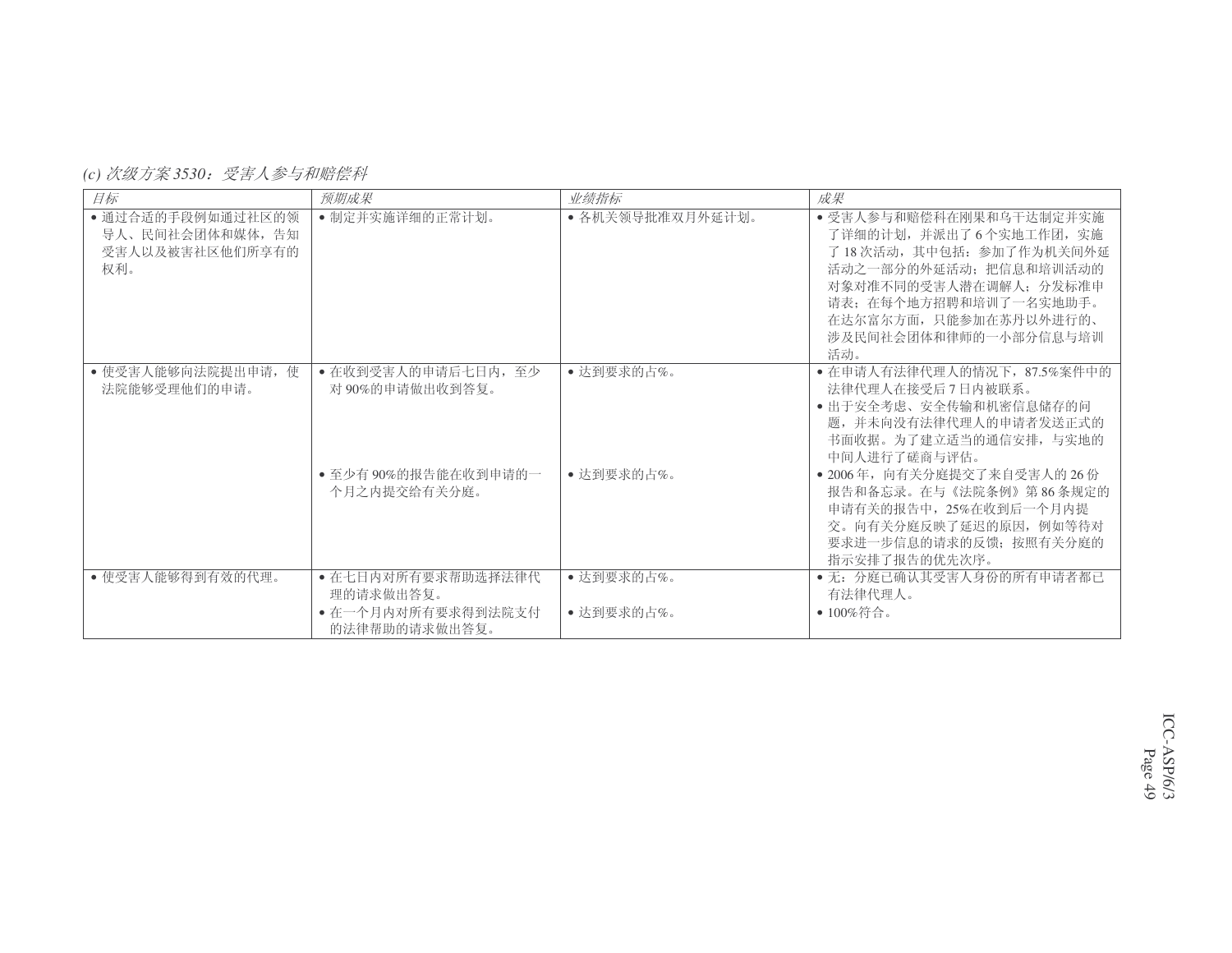*(d) 次级方案 3540:公设辩护律师办公室* 

| 目标                                              | 预期成果                              | 业绩指标                                   | 成果                                                                                                                                                                                                         |
|-------------------------------------------------|-----------------------------------|----------------------------------------|------------------------------------------------------------------------------------------------------------------------------------------------------------------------------------------------------------|
| • 为辩护律师和辩护人提供支持, 包<br>括在调查的最初阶段代表并保护辩<br>护人的权利。 | • 在七天之内对所有请求中的至少 90%<br>做出答复。     | • 七天之内对收到的申请做出答复的比<br>例。               | • 请注意, 公设辩护律师办公室直到 2007年1月才<br>完全运转。<br>• (100%) 刚果情势、Thomas Lubanga Dyilo 案、<br>苏丹情势的所有协助申请都在 48 小时内得到了确<br>认。<br>• 报告期间内, 乌干达情势的法律活动没有要求公<br>设辩护律师办公室的协助。但在乌干达情势中,<br>公设辩护律师办公室及时提供了在与辩护有关的<br>政策问题上的协助。 |
|                                                 | •请求中的90%按照商定的情况(实质<br>内容和时间)得到处理。 | • 按约定处理申请的比例。                          | (100%) 按照商定的时间安排 (考虑到紧张的最<br>终期限和公设辩护律师办公室的可用资源) 和商<br>定的内容, 向辩方提供了所有协助。<br>• 公设辩护律师办公室还采取措施, 主动向律师通<br>知要到期的法院最终期限或法律问题, 确保律师<br>可以在必要时及时请求公设辩护律师办公室的协<br>助。                                              |
|                                                 | • 提供的所有支持都是令人满意的。                 | • 对该办公室代表辩护小组所采取的行<br>动没有人提出合情合理的不满意见。 | • 对在刚果情势、Thomas Lubanga Dyilo 案和苏丹<br>情势中提供法律援助的所有反响都非常良好。<br>• 而且, 没有提出对公设辩护律师办公室的任何投<br>诉。                                                                                                               |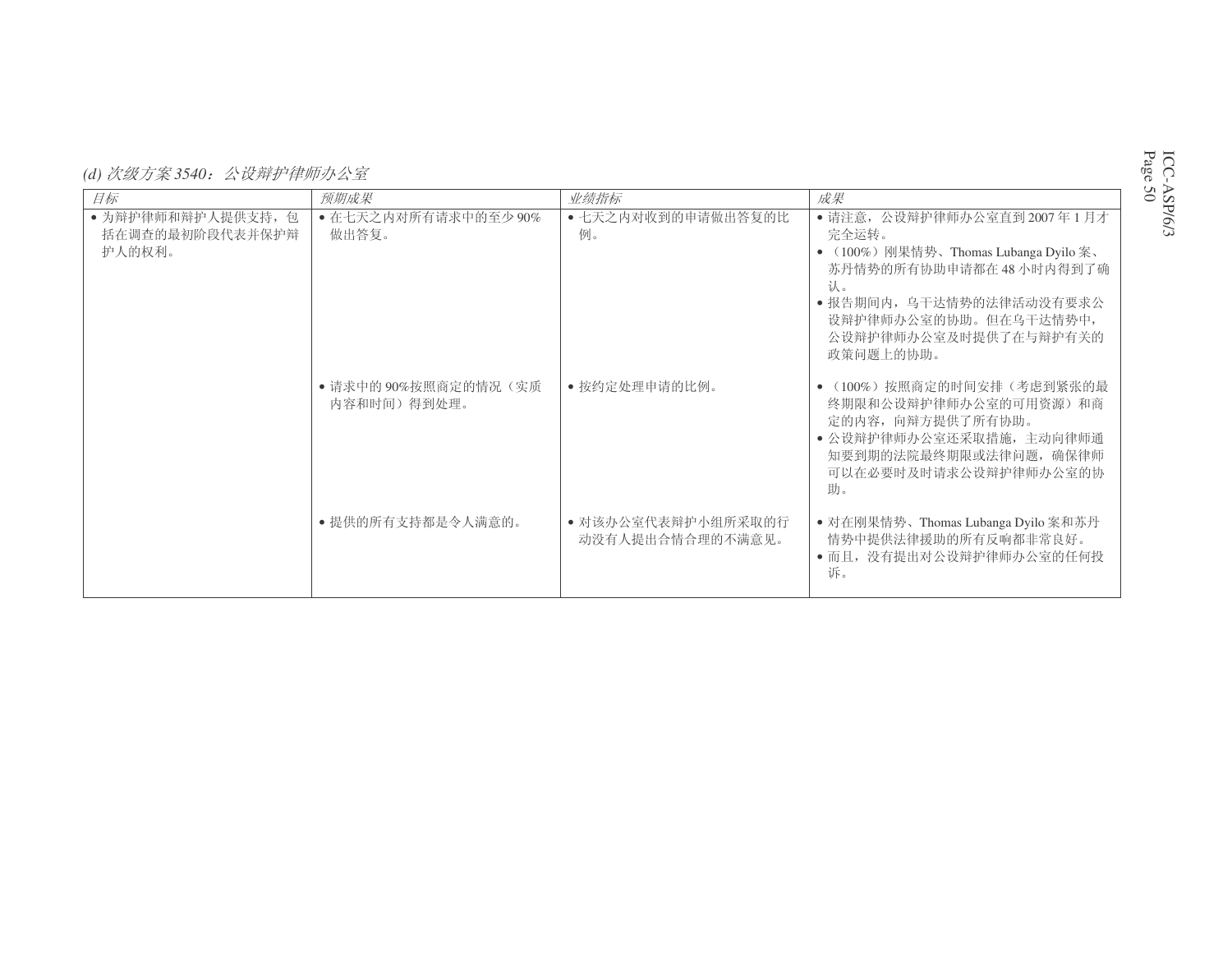| (e) 次级方案 3550: 公设受害人律师办公室 |  |  |  |
|---------------------------|--|--|--|
|---------------------------|--|--|--|

| 目标                              | 预期成果                                                           | 业绩指标                                                   | 成果                                                                                                                                                                                                                                                                                                                                                                                                                                                                                         |
|---------------------------------|----------------------------------------------------------------|--------------------------------------------------------|--------------------------------------------------------------------------------------------------------------------------------------------------------------------------------------------------------------------------------------------------------------------------------------------------------------------------------------------------------------------------------------------------------------------------------------------------------------------------------------------|
| • 向受害人的法律代理提供支持, 包<br>括法律研究和建议。 | • 对所有要求给予支持的请求及时做出<br>答复。<br>• 提交的研究和建议报告中至少有 95%<br>被认为是高质量的。 | • 及时的答复所占比例。<br>• 对报告给予肯定的反馈意见所占比<br>例。                | 请注意, 公设受害人律师办公室直到2006年5月才<br>完全运行。<br>• 在 2006年3月-12月期间, 在刚果情势、Lubanga<br>案和达尔富尔(苏丹)情势中,为法律代理人提<br>供了30项法律建议(口头或书面)和研究。法律<br>建议和研究包括对实质和程序问题的分析。<br>• 所有请求都得到了及时处理。<br>· 在 Lubanga 案的确认指控听讯中, 公设受害人律<br>师办公室的3位成员向3位法律代理人提供了全<br>面的协助。<br>· Lubanga 案中还提供了起草文件的协助。起草了<br>10份文件。<br>• 建立了一个法律数据库和图书馆(共300份材<br>料)以向法律代理人提供材料, 支持他们的法律<br>论据。<br>• $100\%$ 完成。<br>· 在 Lubanga 案中, 法律代理人提交的所有文件都<br>包含办公室提出的法律论据。<br>• 确认指控听讯期间, 法律代理人所用的所有法律<br>论据都是由办公室提出的。<br>· 刚果情势中 Lubanga 案以及达尔富尔(苏丹)情 |
|                                 |                                                                |                                                        | 势中的法律代理人对办公室所做的工作表示感<br>谢。特别感谢对法律问题的分析和对程序上应如<br>何处理这些问题的法律建议。<br>• 没有收到对所做工作的投诉。                                                                                                                                                                                                                                                                                                                                                                                                          |
| • 在法庭上担任受害人或受害人群体<br>的法律代理。     | • 每一个案件至少有一个受害人或受害<br>人群体得到代理。<br>• 所有的代理工作都被认为是令人满意<br>的。     | • 每一案件中代理的次数。<br>• 对该办公室代表辩护小组采取的行动<br>没有人提出合情合理的不满意见。 | • 无。2006年, 办公室没有被指定为受害人的法律<br>代理人。<br>$\bullet$ $\overline{\text{h}}$                                                                                                                                                                                                                                                                                                                                                                                                                      |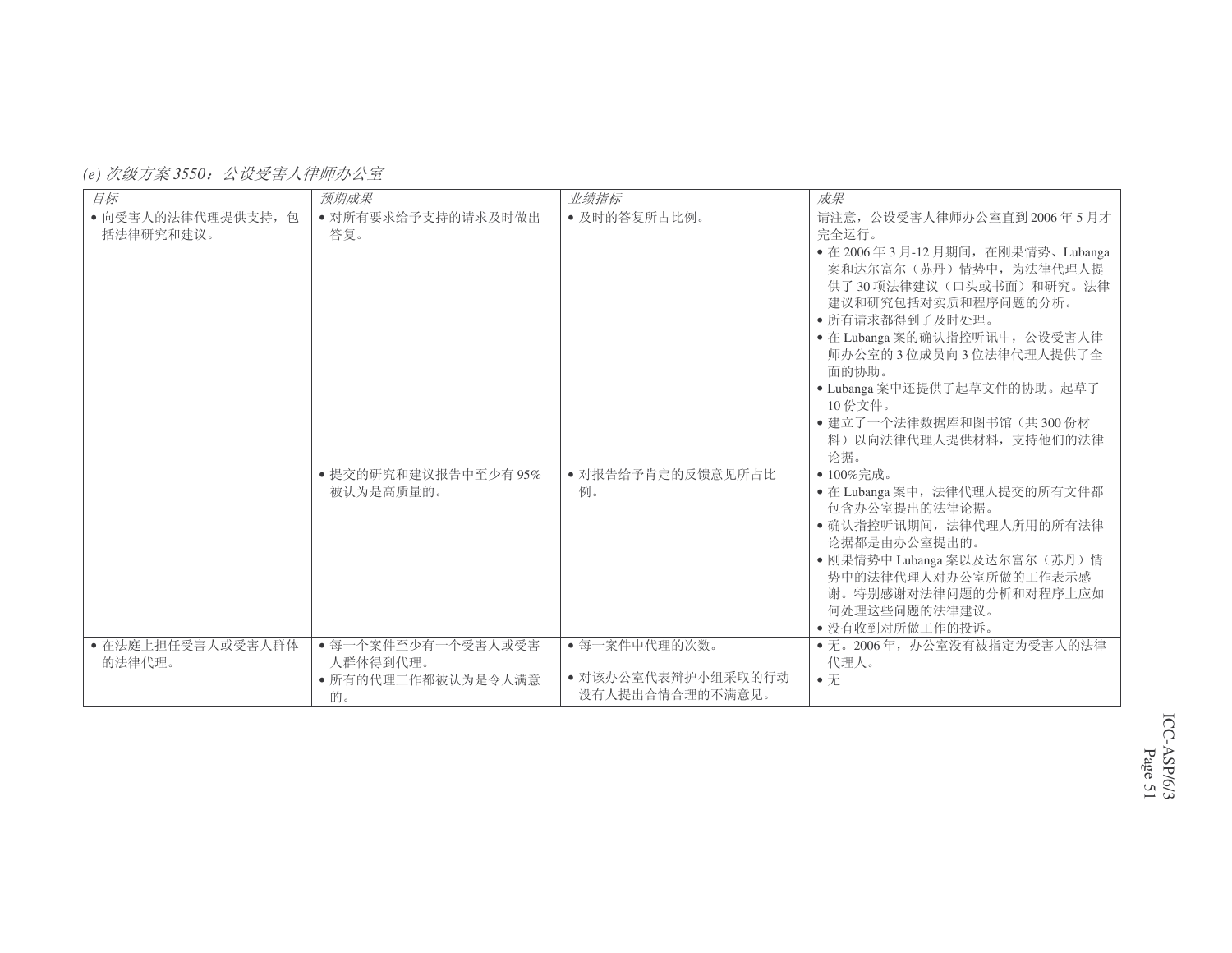#### **6.**. 方案 3600:受害人信托基金秘书

| 目标                | 预期成果                                                   | 业绩指标                              | 成果                                                                                      |
|-------------------|--------------------------------------------------------|-----------------------------------|-----------------------------------------------------------------------------------------|
| • 为理事会提供必要的帮助。    | • 所有便于信托基金秘书处和理事会工<br>作的工作程序均准备就绪。                     | • 提交的工作程序得到理事会的批准。                | •批准并实施了《信托基金条例》。<br>• 2006年举行了全体理事会议。会议提出并批准了<br>关于下一步待界定和落实的运行机制的若干建                   |
|                   | • 理事会大多数成员认为理事会的所有<br>会议都是有助益的, 并且组织良好。                | • 会议之后, 理事们做出积极的反馈。               | 议。<br>• 理事会的空缺职位没有延迟地得到了填补。                                                             |
| • 加强筹集自愿捐款的能力。    | • 建立所收资金来源的核实机制。<br>• 采取措施避免在不同的受害人群体之<br>间明显不公平地分配资金。 | • 理事会批准的机制得到落实。<br>•理事会批准的标准得到实施。 | • 理事会讨论了整体战略, 但机制的定案被推迟到<br>2007年, 届时基金的新执行干事也将选出。<br>• 暂定 07年5月将向理事会提出项目和基金管理机<br>制草案。 |
| • 协助为受害人信托基金筹集捐款。 | • 增加捐款数量的行动计划按计划得到<br>实施。                              | • 得到实施的计划所占的比例。                   | • 理事会讨论并批准了战略。具体文件将拟定并于<br>07年5月发回理事会。                                                  |
|                   | • 向受害人信托基金捐助的缔约国及外<br>界的捐助者数量增加。                       | • 做出捐助的国家、单位和个人的数<br>量。           | • 2006年收到12个国家和其他捐赠者的捐赠。                                                                |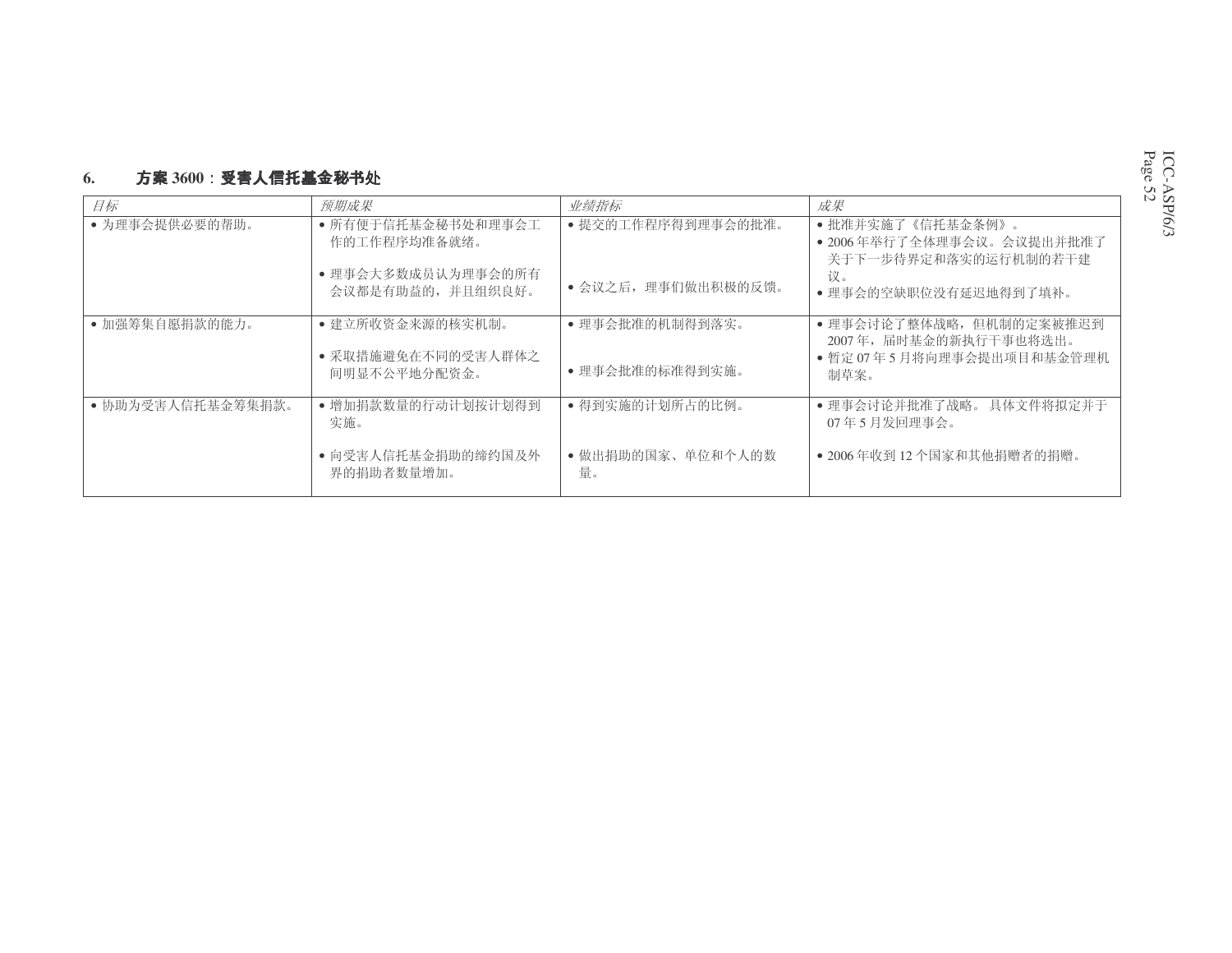#### **D.**. 主要方案 IV

| 目标                                                                                                                                                                                                      | 预期成果                                           | 业绩指标                            | 成果                                                                                                                                                                                            |
|---------------------------------------------------------------------------------------------------------------------------------------------------------------------------------------------------------|------------------------------------------------|---------------------------------|-----------------------------------------------------------------------------------------------------------------------------------------------------------------------------------------------|
| • 组织高质量的会议: 在纽约组织一<br>次大会第四届会议的两天续会, 并<br>在海牙组织大会第五届会议以及预<br>算和财务委员会的两届会议。另<br>外, 秘书处还将为一些大会下属机<br>构的会议提供服务, 特别是侵略罪<br>特别工作组的会议。                                                                        | • 会议按计划召开。                                     | • 与会者对会议安排和所提供的信息表<br>示满意。      | • 审议了所有议程项目。<br>• 会议在确定的时间内没有困难地进行, 通过了各<br>项报告。<br>• 所有与会者都得到了与参加会议有关的实质和后<br>勤支持, 包括登记程序、文件提供和语言服务。<br>• 来自最不发达国家和其他发展中国家的17位代表<br>完全使用信托基金, 参加了在纽约举行的第四届<br>会议复会, 22位代表参加了在海牙举行的第五届<br>大会。 |
| • 通过提供高质量的服务支持, 使大<br>会及其下属机构能够更有效地完成<br>其使命。这种服务和支持包括: 规<br>划和协调会议服务: 起草、协调、<br>翻译、发出以及提交文件: 监督法<br>院各机关遵守有关按时起草和提交<br>文件的规章; 寻找并获得额外的资<br>源以使得秘书处能够有效且高效地<br>履行其使命: 确保缔约国能够根据<br>《规约》得到各种会议和文件服<br>务。 | • 及时交出高质量的、经过编辑和翻译<br>的正式文件, 以便进行处理、制作和<br>分发。 | • 要求秘书处提供法院活动信息的缔约<br>国数量。      | • 向缔约国提供了高质量的会务、文件编辑与翻译<br>服务, 支持了他们履行职责, 他们对服务的质量<br>非常满意。<br>• 秘书处经常使用数据库以方便与缔约国的通信。<br>• 网站、缔约国大会以及预算和财务委员会外部网<br>得到了经常性的使用。<br>• 迅速杳阅信息和文件。                                               |
| • 就《规约》中与大会及其下属机构<br>有关的条款的应用及解释问题开展<br>研究工作, 并起草分析研究报告。                                                                                                                                                | • 向大会及其下属机构提供高质量的法<br>律咨询。                     | • 要求秘书处提供协助, 特别是提供文<br>件的缔约国数量。 | • 缔约国大会及其附属机构通过决定。                                                                                                                                                                            |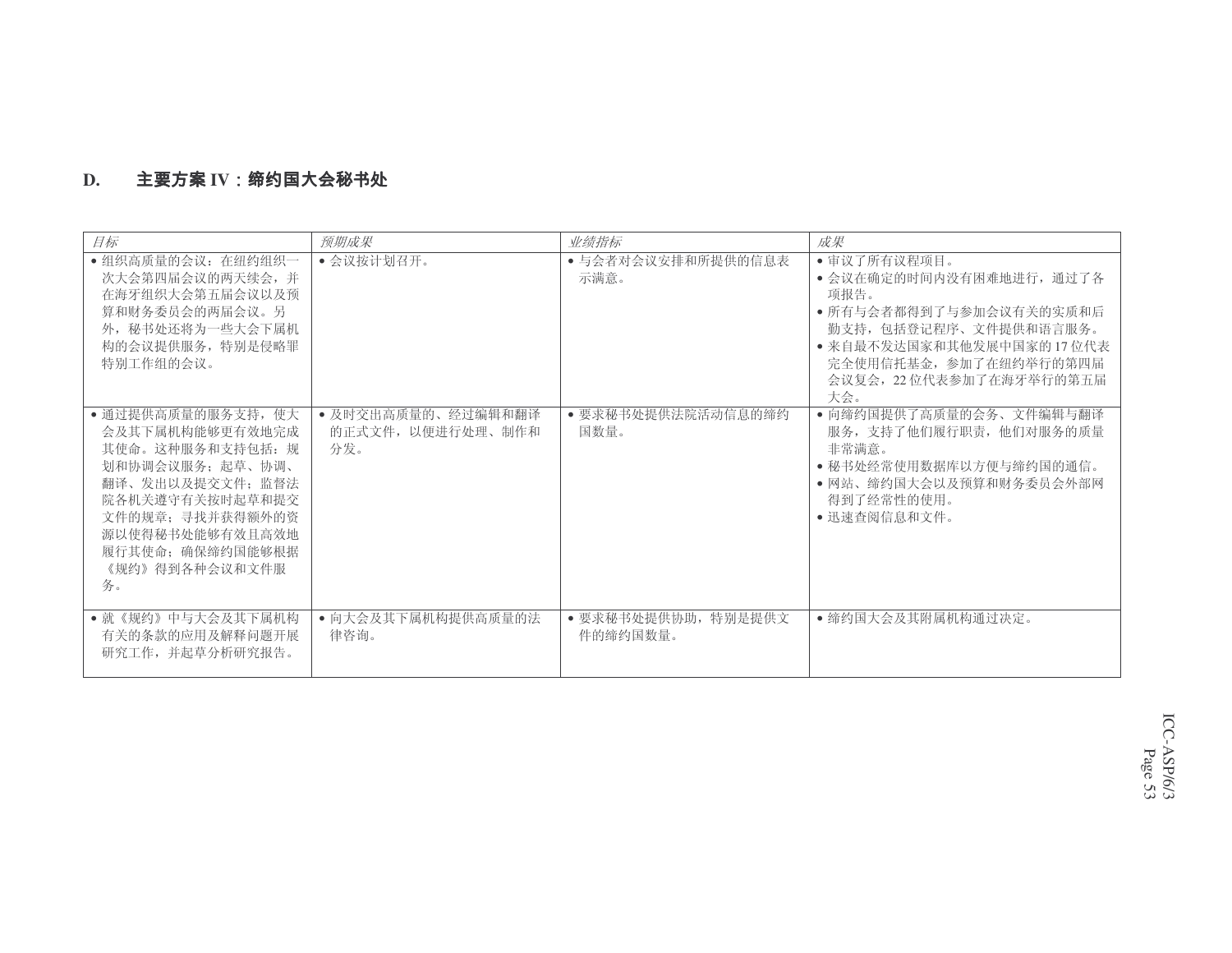#### **E.V**

#### **1.**. 方案 5100:**临时**办公楼

| 目标                                | 预期成果                                 | 业绩指标                                   | 成果                                                                    |
|-----------------------------------|--------------------------------------|----------------------------------------|-----------------------------------------------------------------------|
| ● 准备好扩大所需设施以继续为法院<br>活动提供行政/业务支持。 | • 在商定的使用日期之前, 90%的物品/<br>服务和合同准备就绪。  | • 在讲驻前, 各负责科室提供的已准备<br>就绪的物品/服务和合同所占%。 | ● 由于东道国的可用办公楼(Hoftoren 大楼)的变<br>故,整个 2006年一直在不断审查扩建计划。尚未<br>规划最终入住日期。 |
|                                   | • 至少在搬迁前的六个月就有 95%的人<br>员和职能确定要更换地方。 | • 确定搬迁的人员所占%。                          | • 需要迁移的工作人员不是依据长期规划来确定<br>(见以前的成果)。                                   |

#### **2.**. 方案 5200 **:永久**办公楼

| 目标                                 | 预期成果                                                              | 业绩指标             | 成果                                                                                                                                                                                                                                                                                                                                  |
|------------------------------------|-------------------------------------------------------------------|------------------|-------------------------------------------------------------------------------------------------------------------------------------------------------------------------------------------------------------------------------------------------------------------------------------------------------------------------------------|
| • 确保建造新的特殊用途永久办公楼<br>的前期工作很好地继续进行。 | • 项目的所有关键步骤均得到落实:<br>o 建筑任务书得到批准:<br>○ 供资模式得到明确<br>o 国际设计竞赛按计划进行。 | • 按时进行的项目活动所占比例。 | • 法院编写了三份报告并提交至预算和财务委员<br>会: 办公用房备选方案的最新财务比较; 综合进<br>度报告: 内部治理结构报告。<br>• 法院参加了海牙工作组的各种会议和为期两天的<br>永久办公楼专家会议。<br>● 缔约国大会批准于 2007 年建立永久办公楼项目办<br>公室, 已准备招聘项目主任。<br>• 此外, 缔约国大会还通过决议, 要求法院专注于<br>专建办公楼,并拟定2007年的明确任务清单。<br>• 总体而言,由于缔约国、东道国和法院的合作,<br>项目已有相当大的进展。<br>• 2006年末, 法院已开始着手拟定功能简介, 以详<br>细界定用户的要求。<br>• 法院与东道国协商了建筑设计竞赛的程序。 |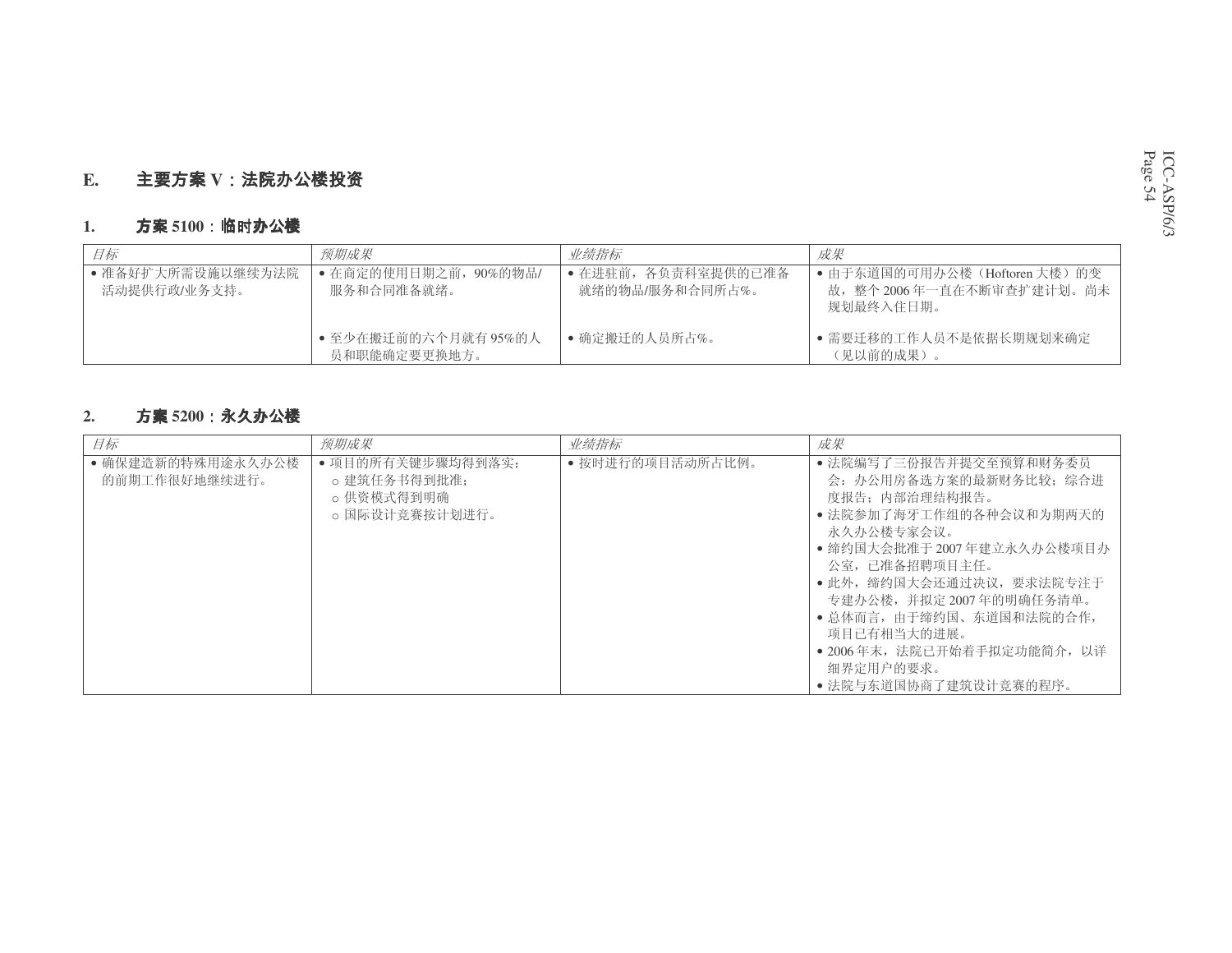# 缩略语

| ASP          | 缔约国大会          |
|--------------|----------------|
| AU           | 非洲联盟           |
| AV           | 影音             |
| <b>CBF</b>   | 预算和财务委员会       |
| <b>CMS</b>   | 法庭管理科          |
| CoCo         | 协调理事会          |
| <b>DAB</b>   | 纪律咨询委员会        |
| <b>DCS</b>   | 法庭事务司          |
| <b>DRC</b>   | 刚果民主共和国        |
| DS           | 羁押科            |
| <b>DVC</b>   | 受害人和律师司        |
| EU           | 欧洲联盟           |
| <b>FMU</b>   | 设施管理股          |
| GCU          | 性别和儿童股         |
| <b>GS</b>    | 一般事务           |
| <b>GSS</b>   | 一般事务科          |
| <b>HR</b>    | 人力资源           |
| HQ           | 总部             |
| ICC          | 国际刑事法院         |
| <b>ICRC</b>  | 国际红十字委员会       |
| <b>ICT</b>   | 信息和通讯技术        |
| ID           | 调查司            |
| <b>IEU</b>   | 信息和证据股         |
| <b>ILOAT</b> | 国际劳工组织行政法庭     |
| IOP          | 检察官直属办公室       |
| <b>IRS</b>   | 初始反应服务         |
| <b>ISAU</b>  | 调查战略和分析股       |
| IT           | 信息技术           |
| <b>JCCD</b>  | 管辖权、互补和合作司     |
| J-TAG        | 联合威胁评估小组       |
| LAS          | 法律顾问科 (检察官办公室) |
| LASS         | 法律咨询服务科 (书记官处) |
| <b>LRA</b>   | 圣灵抵抗军(乌干达)     |
| <b>LTU</b>   | 后勤和交通股         |
| <b>MORSS</b> | 最低居住安全标准       |
| <b>MOSS</b>  | 最低操作安全标准       |
| <b>MOU</b>   | 谅解备忘录          |
| NGO          | 非政府组织          |
| <b>OHCHR</b> | 联合国人权高级专员办事处   |
| <b>OIA</b>   | 内部审计办公室        |
| <b>OPAC</b>  | 在线公开访问目录       |
| <b>OPCD</b>  | 公设辩护律师办公室      |
| <b>OPCV</b>  | 公设受害人律师办公室     |
| <b>OTP</b>   | 检察官办公室         |